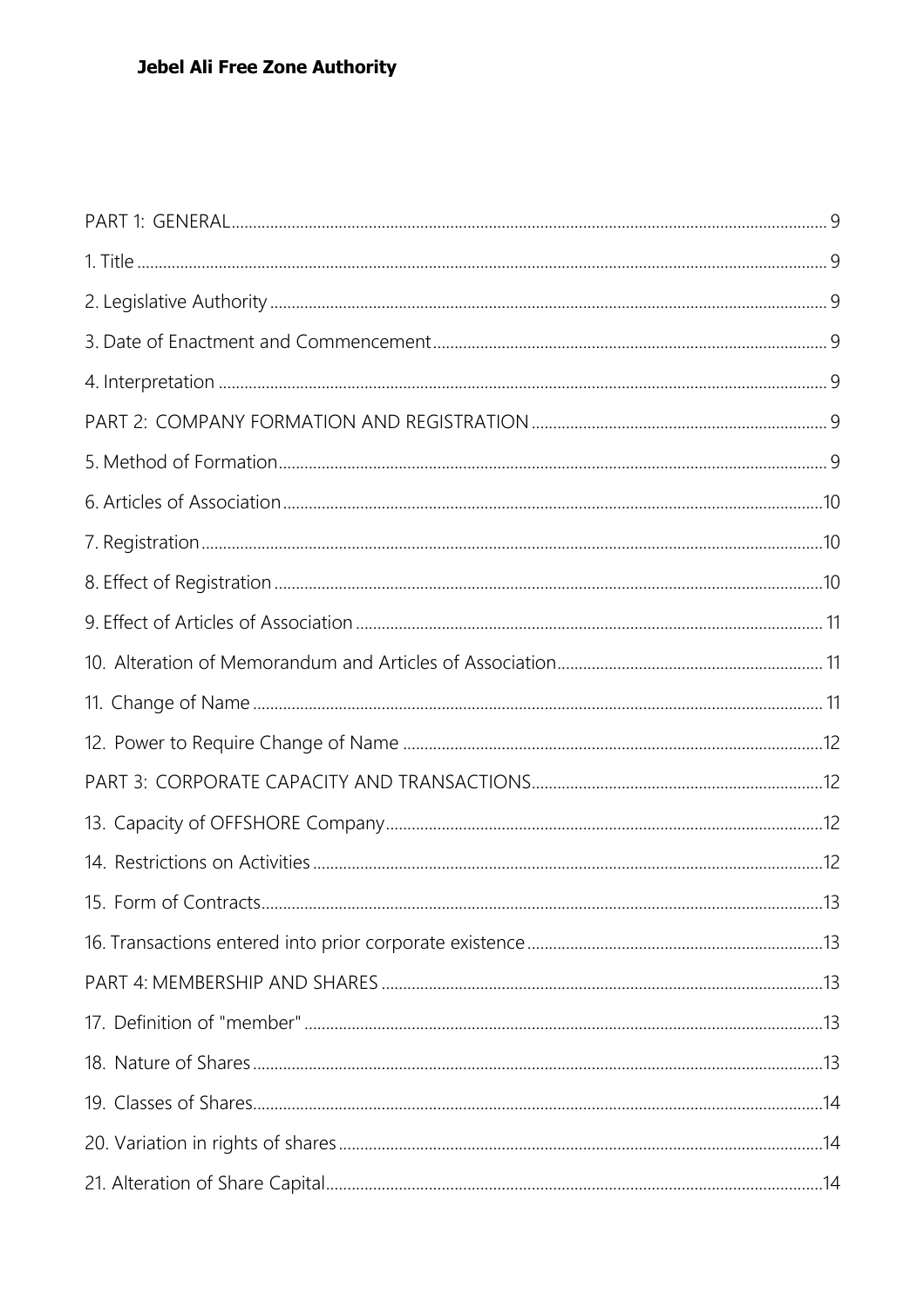| 42. Personal responsibility for liabilities where person acts while disqualified 22 |  |
|-------------------------------------------------------------------------------------|--|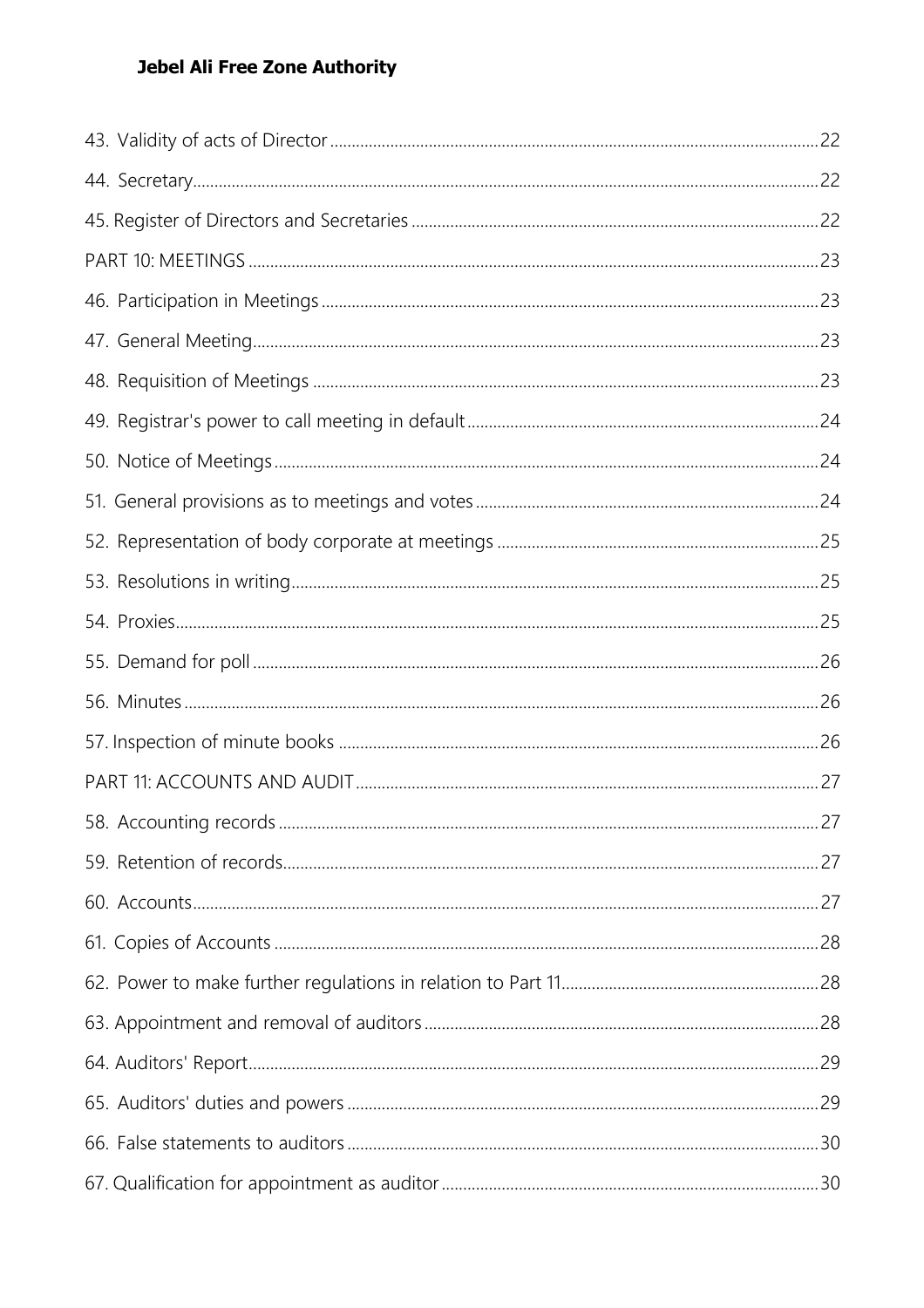| 87. Remuneration of liquidator, cesser of directors' powers, and vacancy in office of |  |
|---------------------------------------------------------------------------------------|--|
|                                                                                       |  |
|                                                                                       |  |
|                                                                                       |  |
|                                                                                       |  |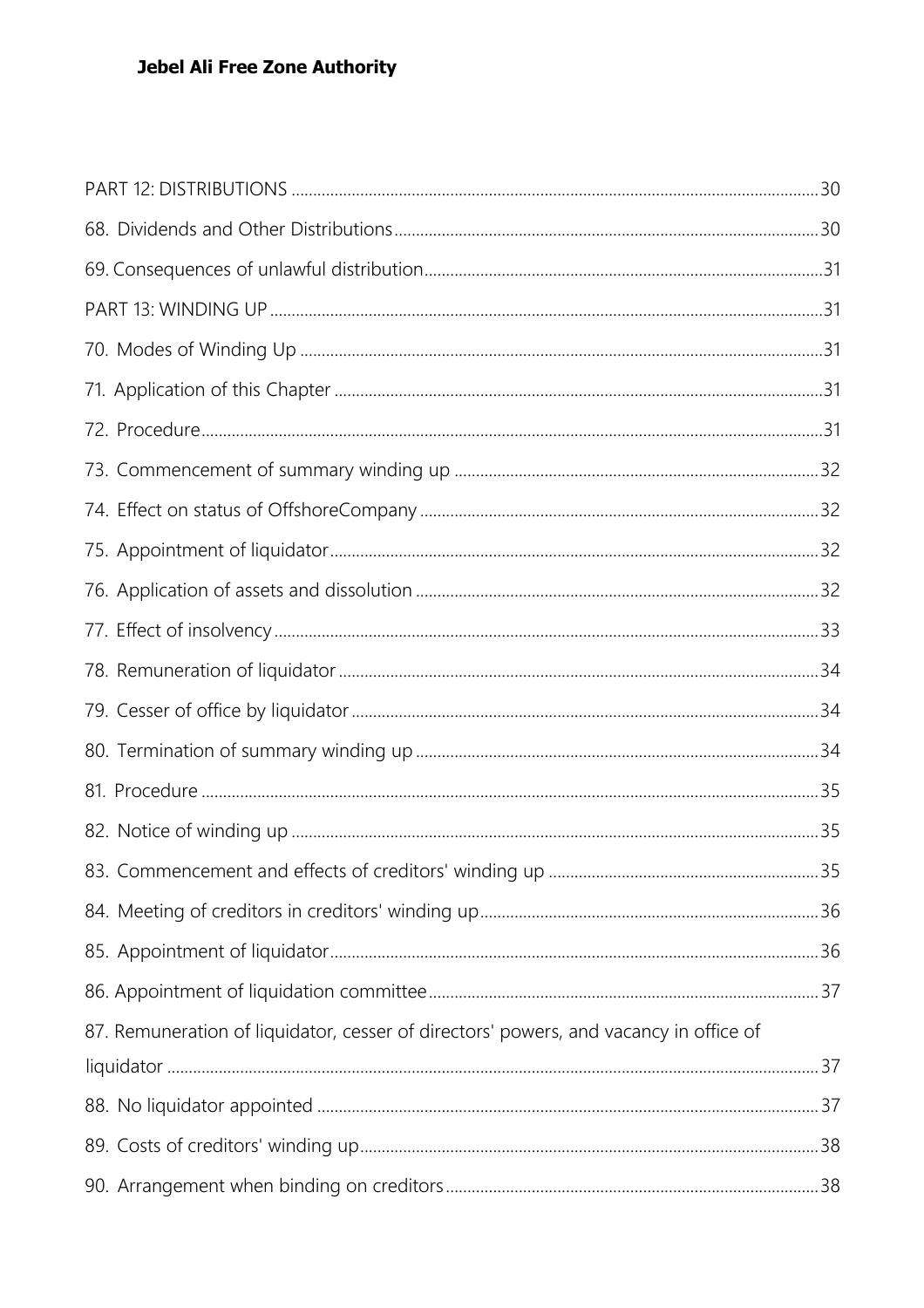| 108. Expenses Inspectors' of investigating an Offshore Company's affairs44 |  |
|----------------------------------------------------------------------------|--|
|                                                                            |  |
|                                                                            |  |
|                                                                            |  |
|                                                                            |  |
|                                                                            |  |
|                                                                            |  |
|                                                                            |  |
|                                                                            |  |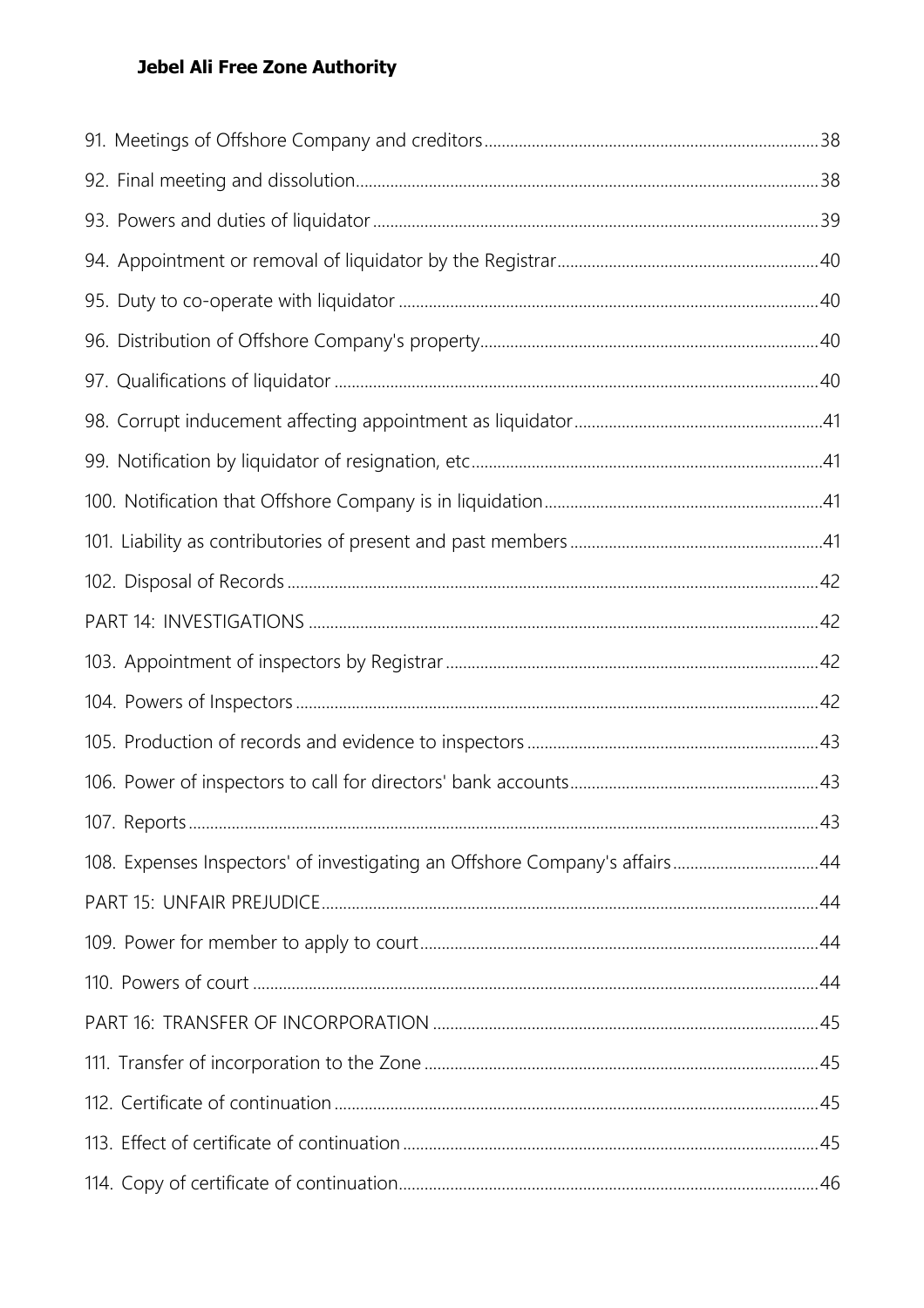| 117. Refusal to grant authorisation to transfer incorporation to another jurisdiction 47 |  |
|------------------------------------------------------------------------------------------|--|
|                                                                                          |  |
|                                                                                          |  |
|                                                                                          |  |
|                                                                                          |  |
|                                                                                          |  |
|                                                                                          |  |
|                                                                                          |  |
|                                                                                          |  |
| 124. Registrar may strike Company off register for non-payment of fees50                 |  |
|                                                                                          |  |
|                                                                                          |  |
|                                                                                          |  |
|                                                                                          |  |
|                                                                                          |  |
|                                                                                          |  |
|                                                                                          |  |
|                                                                                          |  |
|                                                                                          |  |
|                                                                                          |  |
|                                                                                          |  |
|                                                                                          |  |
|                                                                                          |  |
|                                                                                          |  |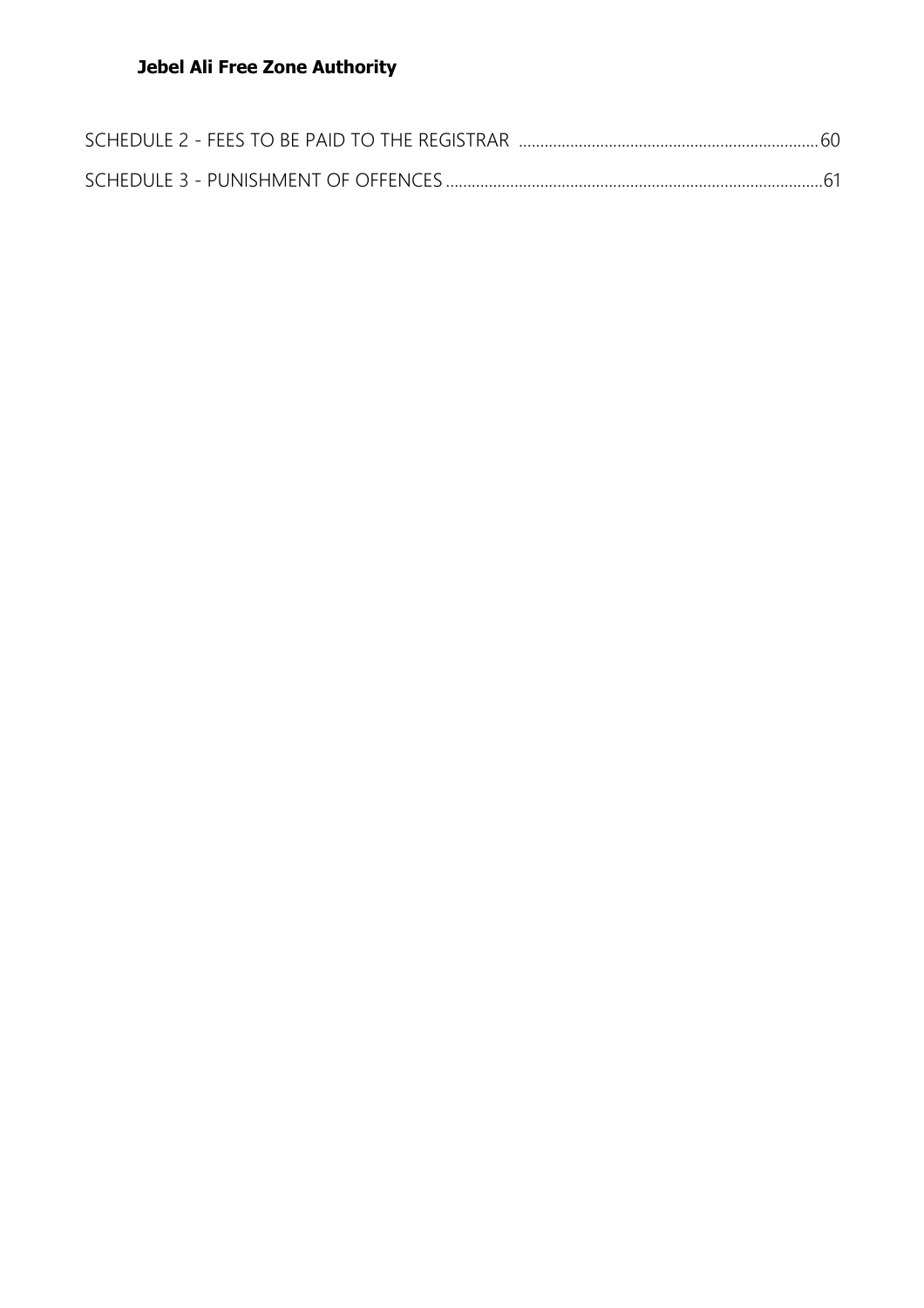## PART 1: GENERAL

#### <span id="page-8-0"></span>1. TITLE

The Jebel Ali Free Zone Offshore Companies Regulations 2018 repeals and replaces the Jebel Ali Free Zone Offshore Companies Regulations 2003.

## <span id="page-8-1"></span>2. LEGISLATIVE AUTHORITY

These Regulations are made by the Chairman of the Dubai Ports, Customs and Free Zones Corporation in accordance with the authority given to him by Dubai Laws No. 1 and 4 of 2001.

#### <span id="page-8-2"></span>3. DATE OF ENACTMENT AND COMMENCEMENT

These Regulations are made on and come into force on [\_\_\_\_\_\_\_\_\_].

## <span id="page-8-3"></span>4. INTERPRETATION

<span id="page-8-4"></span>The Interpretative provisions which apply to the Regulations; as well as a list of defined terms used in the Regulations are contained within Schedule 1.

# PART 2: COMPANY FORMATION AND REGISTRATION

## 5. METHOD OF FORMATION

- <span id="page-8-5"></span>5.1. Any one or more persons may, by signing and delivering to the Registrar an application for a certificate of incorporation, apply for the formation of an Offshore Company with limited liability.
- <span id="page-8-6"></span>5.2. An Offshore Company may be incorporated to conduct any lawful business, except as may otherwise be provided by these Regulations.
- 5.3. The application submitted to the Registrar under Regulation 5.1 shall be signed by the incorporators and shall set out:
	- (a) the name of the Offshore Company, which must end with, the word "Limited";
	- (b) the address of the Offshore Company's registered office;
	- (c) the nature of the business to be conducted. It shall be sufficient to state that the purpose of the Offshore Company is to engage in any lawful act or activity for which Offshore Companies may be organized under the Regulations;
	- (d) the amount of share capital, the number of shares, along with the par value of the share of the Offshore Company;
	- (e) the full name and address of each of the incorporators and (if they are different) the persons who are to serve as Directors;
	- (f) the Offshore Company's memorandum and articles of association; and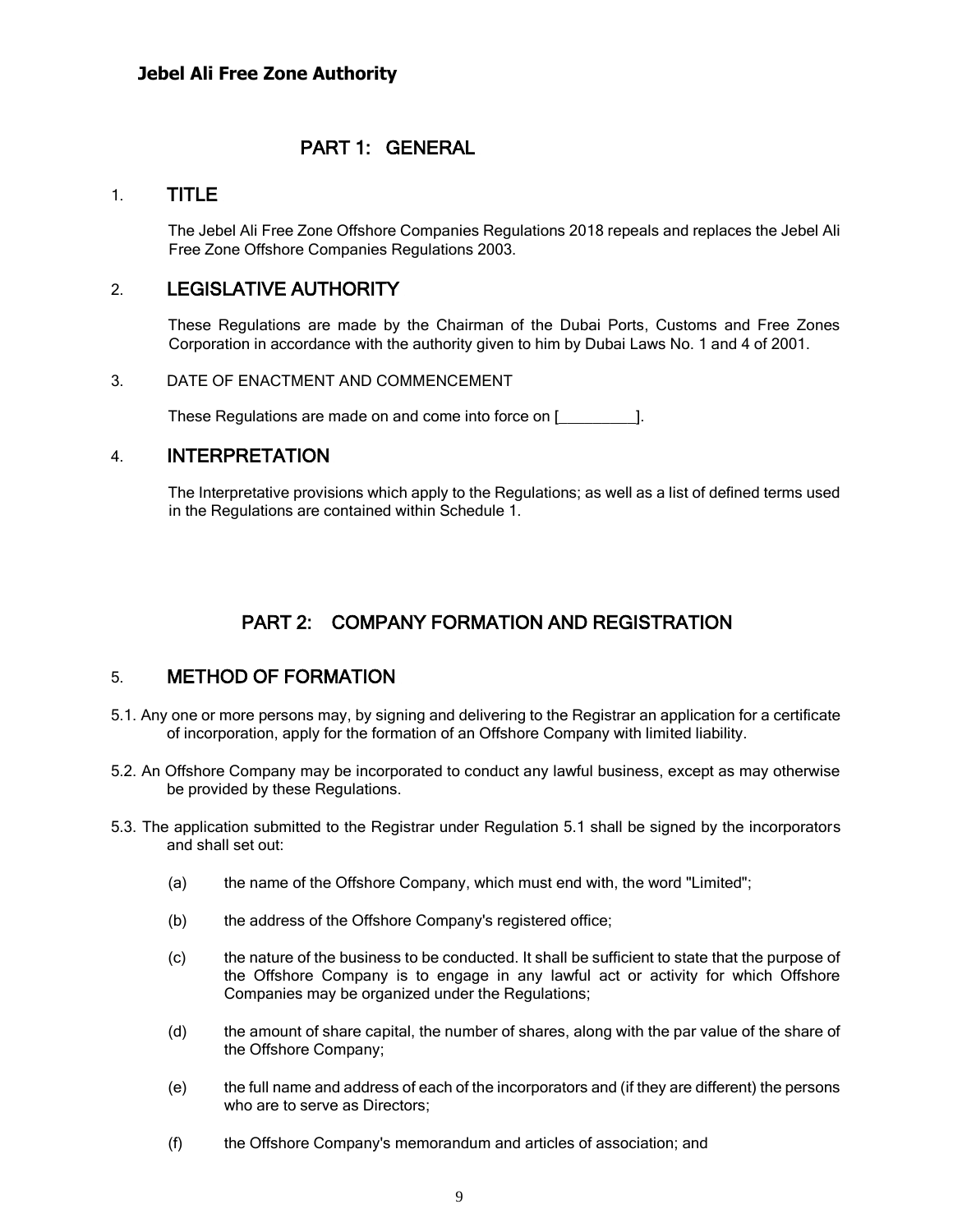(g) such other particulars as the Registrar may require.

## 6. ARTICLES OF ASSOCIATION

- 6.1. There shall be delivered to the Registrar with the application for a certificate of incorporation, articles of association specifying regulations for the Offshore Company.
- <span id="page-9-0"></span>6.2. The articles of association shall make provision for:
	- (a) the transfer of shares;
	- (b) a general meeting of the Offshore Company at least once in each Year;
	- (c) the keeping of its accounts and laying of financial statements before general meetings of the Offshore Company;
	- (d) an audit of the accounts of the Offshore Company at least once in every Year by an auditor appointed by the general meeting; and
	- (e) the number of members required to constitute a quorum at any general meeting of the Offshore Company.
- 6.3. The Registrar may prescribe a set of model articles of association, which the Offshore Company may adopt.

## 7. REGISTRATION

- 7.1. The Registrar may refuse to register an Offshore Company for such reason, as he believes to be proper grounds for refusing such registration.
- <span id="page-9-1"></span>7.2. Where the Registrar refuses to grant his consent for the registration of an Offshore Company, he shall not be bound to provide any reason for its refusal and his decision shall not be subject to appeal or review in any court.
- 7.3. Where the Registrar grants his consent to the registration of an Offshore Company, he shall register the Offshore Company's articles of association delivered to him under Regulation 5.

## 8. EFFECT OF REGISTRATION

- <span id="page-9-2"></span>8.1. On the registration of an Offshore Company's articles of association the Registrar shall:
	- (a) give a certificate that the Offshore Company is incorporated; and
	- (b) allocate to the Offshore Company a number, which shall be the Offshore Company's registered number.
	- 8.2. From the date of incorporation mentioned in the certificate of incorporation, the incorporators, together with such other persons who may from time to time become members of the Offshore Company, shall be a body corporate having the name contained in the certificate of incorporation capable forthwith of exercising all the functions of an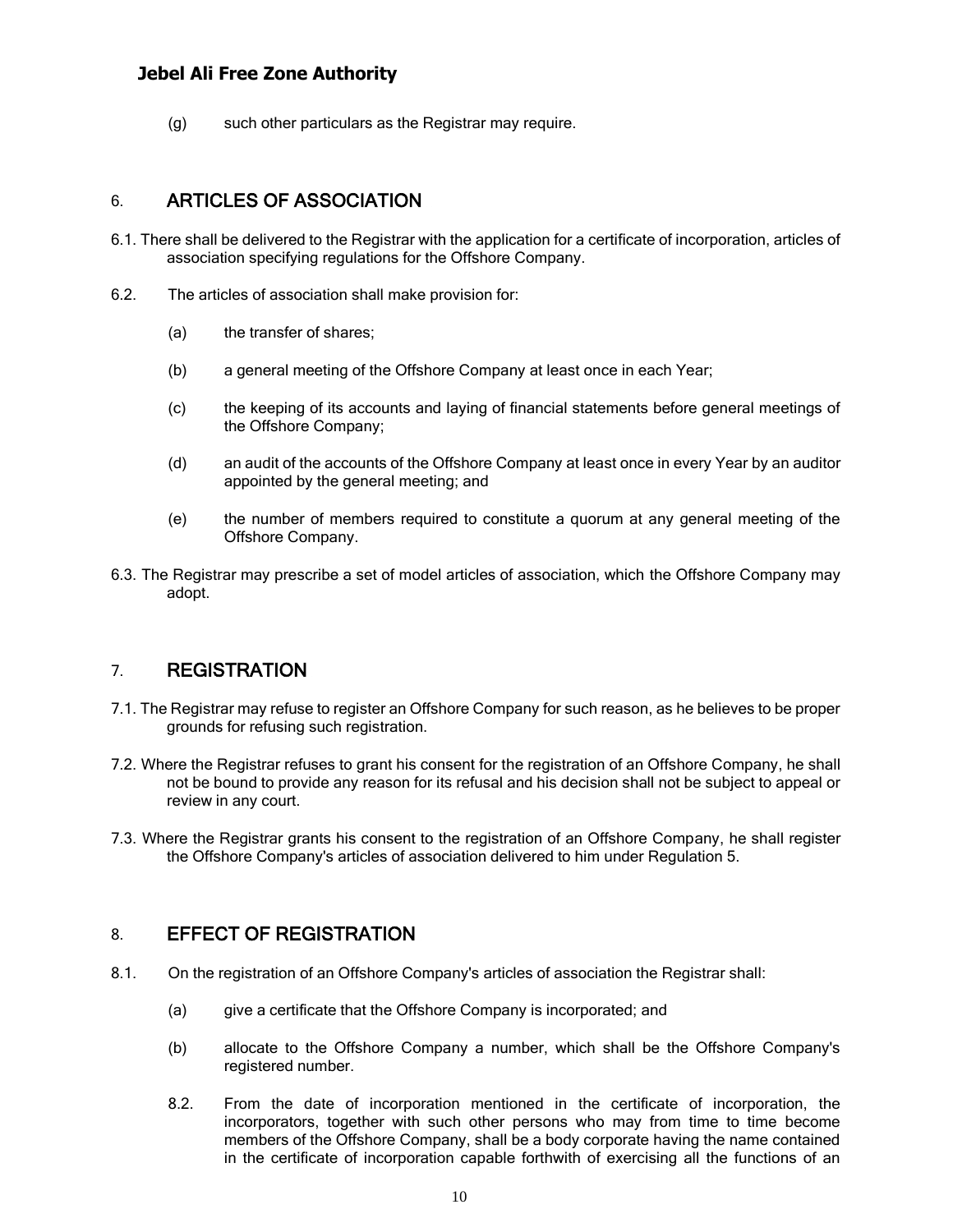incorporated company, but with such Liability on the part of its members to contribute to its assets as is provided by these Regulations in the event of it being wound up.

- 8.3. A certificate of incorporation is conclusive evidence of the following matters:
- (a) the incorporation of the Offshore Company; and
- (b) that the requirements of these Regulations have been complied with in respect of the registration of the Offshore Company.

## 9. EFFECT OF ARTICLES OF ASSOCIATION

- <span id="page-10-0"></span>9.1. Subject to the provisions of these Regulations, the articles of association, when registered, bind the Offshore Company and its members to the same extent as if they respectively had been signed by the Offshore Company and by each member, and contained covenants on the part of the Offshore Company and each member to observe all the provisions of the articles of association.
- 9.2. Money payable by a member to the Offshore Company under the articles of association is a debt due from them to the Offshore Company.

## 10. ALTERATION OF MEMORANDUM AND ARTICLES OF ASSOCIATION

- 10.1. Subject to the provisions of these Regulations, an Offshore Company may by Resolution alter its memorandum and articles of association.
- <span id="page-10-1"></span>10.2. Notwithstanding anything in the memorandum and articles of association, a member of an Offshore Company is not bound by an alteration made in the memorandum and articles of association after the date on which he became a member, if and so far as the alteration:
	- (a) requires him to take or subscribe for more shares than the number held by him at the date on which the alteration is made; or
	- (b) in any way increases his Liability as at that date to contribute to the Offshore Company's share capital or otherwise to pay money to the Offshore Company, unless he agrees in writing, either before or after the alteration is made.

## 11. CHANGE OF NAME

- 11.1. An Offshore Company may, by Resolution, change its name, to a name, which is acceptable to the Registrar.
- <span id="page-10-2"></span>11.2. Where an Offshore Company changes its name under this Regulation, the Registrar shall reflect the new name on the Register in place of the former name, and issue a certificate of name change.
- 11.3. A change of name by an Offshore Company under these Regulations does not affect any rights or obligations of the Offshore Company or render defective any legal proceedings by or against it; and any legal proceedings that might have been continued or commenced against it by its former name may be continued or commenced against it by its new name.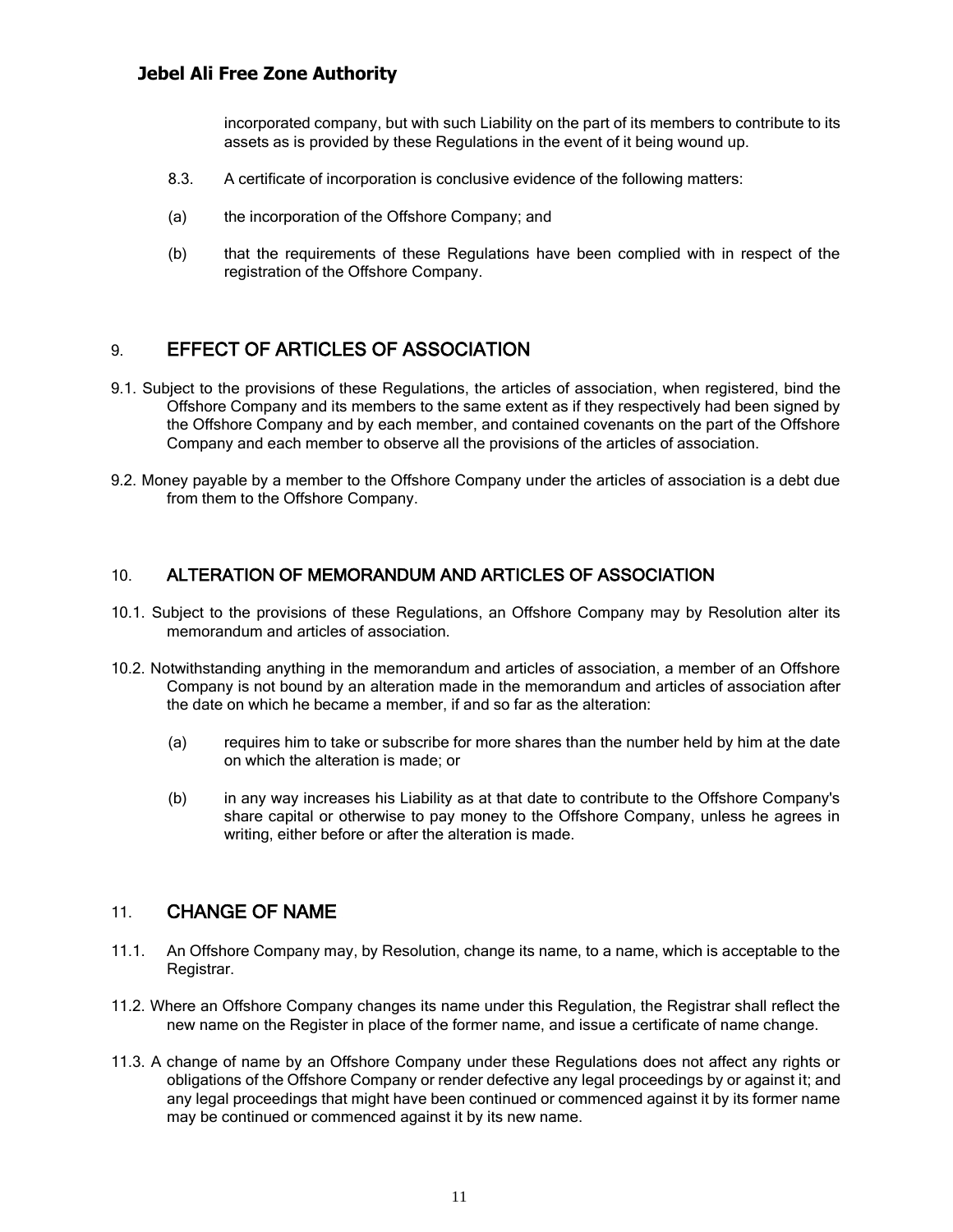#### 12. POWER TO REQUIRE CHANGE OF NAME

- 12.1. If, in the opinion of the Registrar, the name by which an Offshore Company is registered is misleading or otherwise undesirable, the Registrar may direct the Offshore Company to change it.
- <span id="page-11-0"></span>12.2. The direction shall be complied with within one month from the date of the direction or such longer period as the Registrar may allow.
- 12.3. An Offshore Company, which fails to comply with a direction under this Regulation, commits an Offence.

## PART 3: CORPORATE CAPACITY AND TRANSACTIONS

#### <span id="page-11-1"></span>13. CAPACITY OF OFFSHORE COMPANY

<span id="page-11-2"></span>13.1. An Offshore Company has the capacity and rights and privileges of a natural person. The capacity of an Offshore Company is not limited by anything in its memorandum and articles of association or by any act of its members.

#### 14. RESTRICTIONS ON ACTIVITIES

- <span id="page-11-3"></span>14.1. An Offshore Company, which is incorporated under these Regulations, shall not be permitted to:
	- (a) directly carry out any commercial activity in the United Arab Emirates;
	- (b) hold a lease of a property situated in the United Arab Emirates, other than a lease referred to in Regulation 14.2 (e);
	- (c) carry out banking business;
	- (d) carry out any insurance or re-insurance, insurance agent or insurance broker type business; or
	- (e) carry out any other business which may be prohibited by the Authority from time to time.
- 14.2. An Offshore Company shall be permitted to:
	- (a) carry out any of the above mentioned restrictions under Regulation 14.1 outside the United Arab Emirates;
	- (b) engage with legal consultants, accountants, management companies or other similar persons carrying on business within the United Arab Emirates;
	- (c) prepare and maintain books and Records within the United Arab Emirates;
	- (d) hold meetings of its Directors or members within the United Arab Emirates;
	- (e) hold a lease of property for use as a registered office in any designated freehold area in the United Arab Emirates approved by the Authority;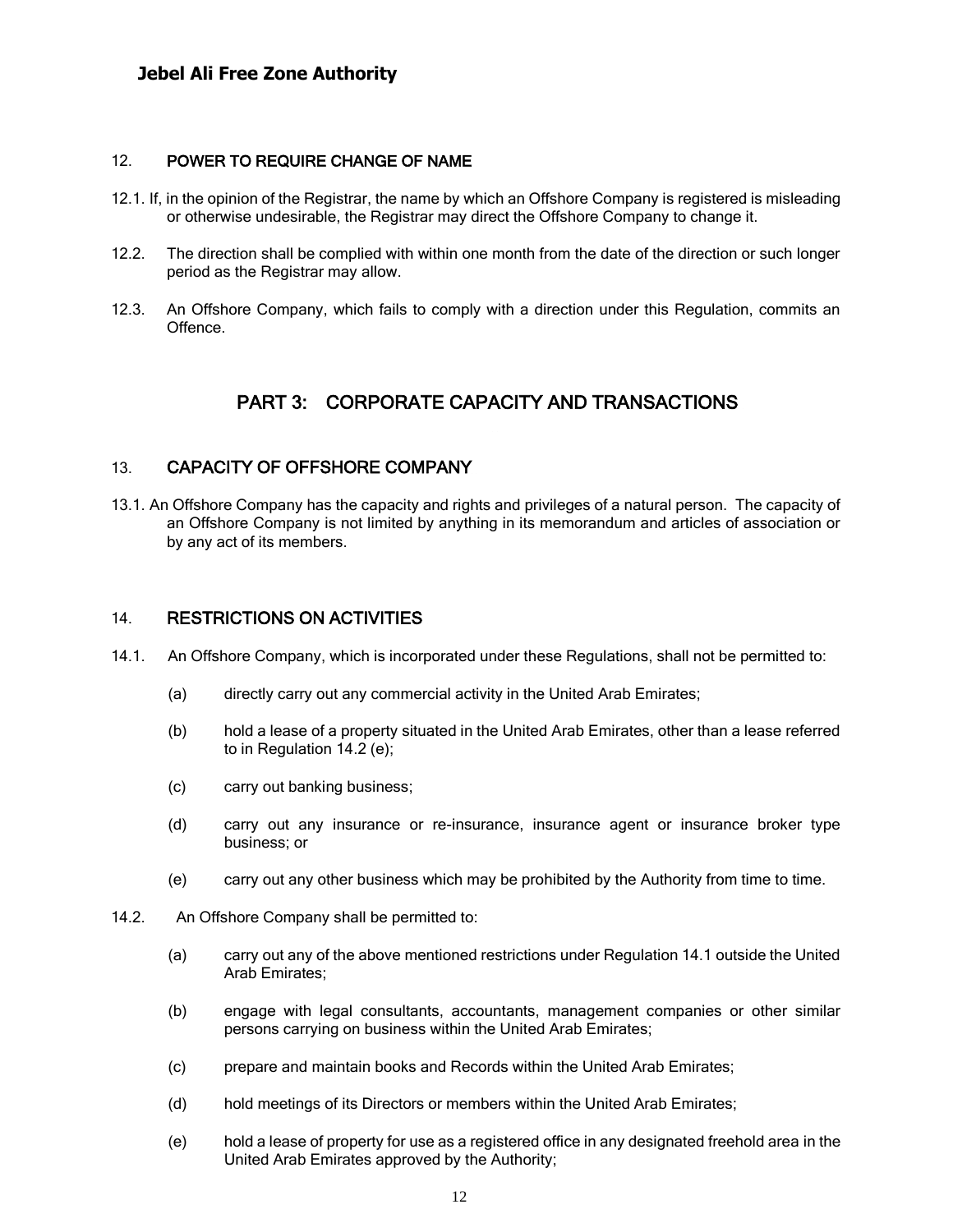- (f) own a property in one of the designated freehold areas in the United Arab Emirates;
- (g) own a stake in another operating Company within the United Arab Emirates; or
- (h) hold an account in a bank in the United Arab Emirates without prejudice to the restrictions under Regulation 14.1
- 14.3. If an Offshore Company wishes to conduct trade or other business in the Zone or elsewhere in the United Arab Emirates, it must obtain the appropriate license to conduct the trade or other business activity from the competent authorities pursuant to Part 17.

## 15. FORM OF CONTRACTS

<span id="page-12-0"></span>A person acting under the express or implied authority of an Offshore Company may make, vary or discharge a contract or sign an instrument on behalf of the Offshore Company in the same manner as if the contract were made, varied or discharged or the instrument signed by a natural person.

## 16. TRANSACTIONS ENTERED INTO PRIOR CORPORATE EXISTENCE

<span id="page-12-1"></span>16.1. Where a transaction purports to be entered into by an Offshore Company, or by a person as an agent for an Offshore Company, at a time when the Offshore Company has not been formed, then,

unless otherwise agreed by the parties to the transaction, the transaction has effect as one entered into by the person purporting to act for the Offshore Company or as an agent for it, and he is personally bound by the transaction and entitled to its benefits.

16.2. An Offshore Company may, within such period as may be specified in the terms of the transaction or if no period is specified, within a reasonable time after it is formed, by act or conduct signifying its intention to be bound thereby, adopt any such transaction and it shall thenceforth be bound by it and entitled to its benefits and the person who entered into the transaction shall cease to be so bound and entitled.

## PART 4: MEMBERSHIP AND SHARES

#### 17. DEFINITION OF "MEMBER"

- <span id="page-12-2"></span>17.1. The incorporators of an Offshore Company are deemed to have agreed to become members of the Offshore Company, and on its registration shall be entered as such in its Register of members.
- <span id="page-12-3"></span>17.2. Every other person who agrees to become a shareholder of an Offshore Company, and whose name is entered in its Register of members, is a member of the Offshore Company.

#### 18. NATURE OF SHARES

- <span id="page-12-4"></span>18.1. Each share shall:
	- (a) carry the right to vote at a meeting of the Offshore Company,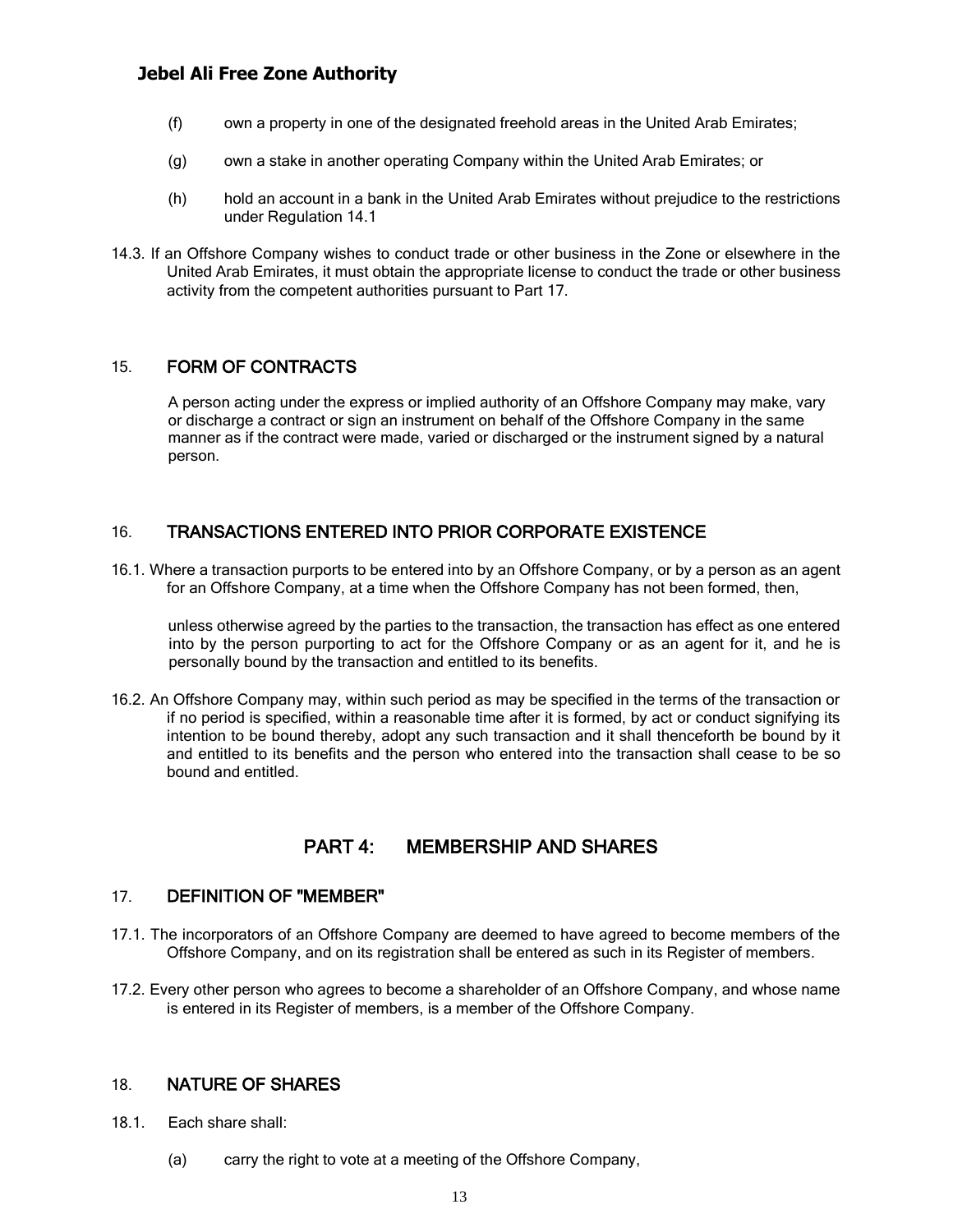- (b) be a proportionate interest in the Offshore Company; and
- (c) rank in all respects equally with each other share in the company.
- 18.2. The shares or other interests of a member of an Offshore Company are, subject to Regulation 24, transferable in the manner provided by the Offshore Company's articles of association.
- 18.3. All shares must be fully paid when allotted.

## 19. CLASSES OF SHARES

- 19.1. Shares are of one class if the rights attached to them are the same in all respects.
- <span id="page-13-0"></span>19.2. An Offshore Company may, subject to the consent of the Registrar, create different classes of shares, by providing the different classes of shares in its articles of association.

## 20. VARIATION IN RIGHTS OF SHARES

- <span id="page-13-1"></span>20.1. Rights attached to a class of shares may be varied or abrogated by an amendment to the articles of association, approved by:
	- (a) a Resolution; or
	- (b) a resolution passed by all the shareholders holding shares of the class whose rights are being varied or abrogated.
- 20.2. Where a resolution to vary or abrogate the rights attached to a class of shares is passed in accordance with Regulation 20.1, shareholders representing not less than 5% of total shares of

such class, being shareholders who did not resolve in favour of the variation or abrogation of the rights attached to such class of shares, may within 28 days of the resolution being passed in accordance with Regulation 20.1, apply to the court to have the variation or abrogation cancelled. Where an application is made to the court, the variation will have no effect until the ruling of the court. The court may disallow the variation or abrogation of the rights attached to a class of shares, may confirm it or may pronounce such other remedy as it may deem appropriate.

20.3. The shareholders who apply to the court to have the variation abrogated or cancelled in accordance with Regulation 20.2 must notify the Registrar in writing of such application within 5 days of such application having been made.

## 21. ALTERATION OF SHARE CAPITAL

- <span id="page-13-2"></span>21.1. An Offshore Company may, by altering its articles of association:
	- (a) increase its share capital by creating new shares of such amount as it thinks expedient;
	- (b) consolidate and divide all or any of its shares (whether issued or not) into shares of larger amount than its existing shares;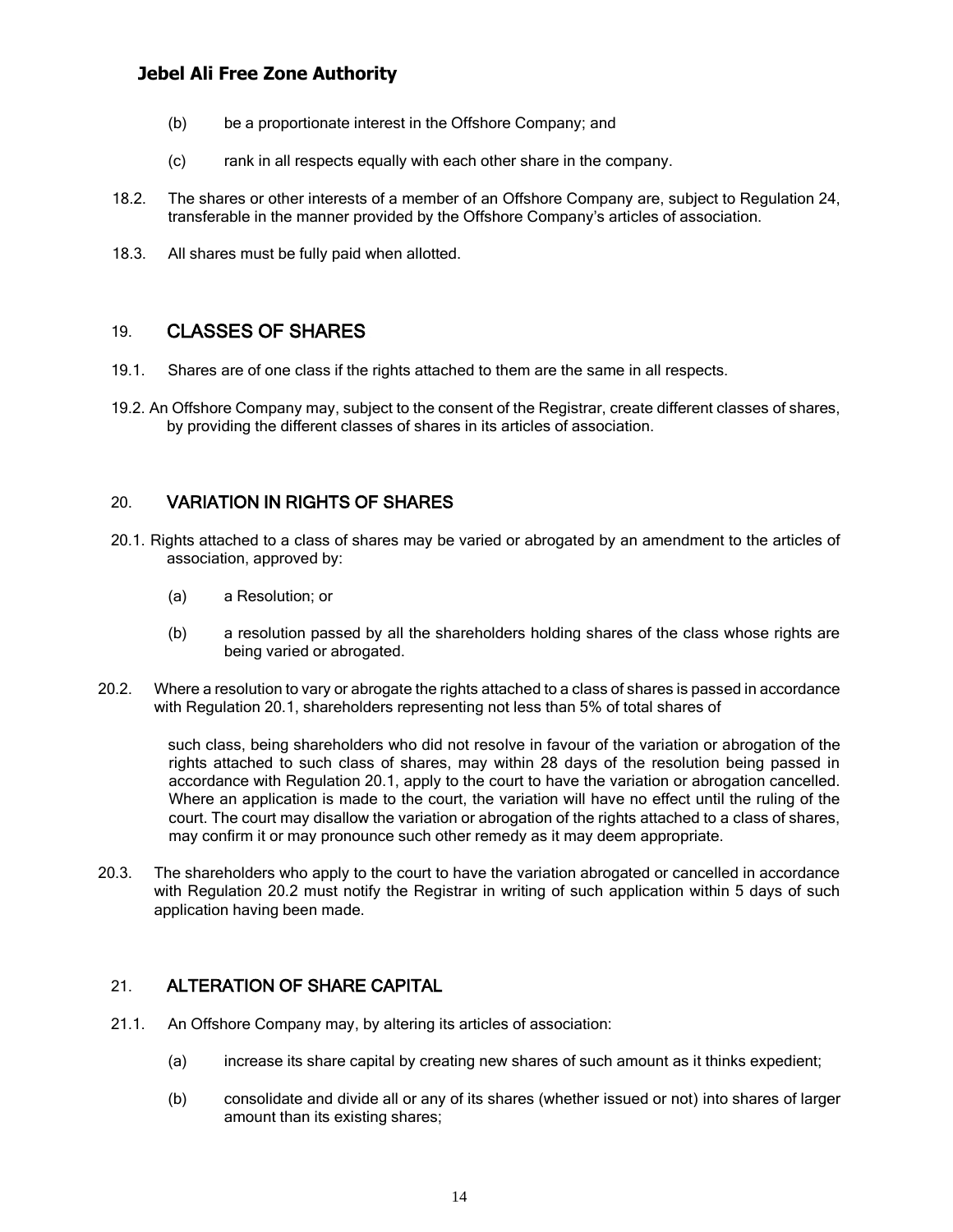- (c) sub-divide its shares, or any of them, into shares of smaller amount than is fixed by the articles of association.
- (d) cancel shares which, at the date of the passing of the Resolution to cancel them, have not been taken or agreed to be taken by any person, and diminish the amount of the Offshore Company's share capital by the amount of the shares so cancelled.
- 21.2. A cancellation of shares under this Regulation does not for the purposes of these Regulations constitute a reduction of share capital.

## 22. BEARER SHARES

<span id="page-14-0"></span>It shall not be lawful for an Offshore Company to issue bearer shares.

## PART 5: REGISTER OF MEMBERS AND CERTIFICATES

#### <span id="page-14-1"></span>23. REGISTER OF MEMBERS

- <span id="page-14-2"></span>23.1. Every Offshore Company shall keep a Register of its members which should include:
	- (a) the names and addresses of its members, together with a statement of the shares held by each member, distinguishing each share by its number (so long as the share has a number);
	- (b) the date on which each person was registered as a member; and
	- (c) the date on which any person ceased to be a member.
- 23.2. If an Offshore Company fails to comply with this Regulation, the Offshore Company and every Officer of it who is in default commit an Offence.

#### 24. TRANSFER AND REGISTRATION

- 24.1. Transfer of a share in an Offshore Company must be done through an instrument of transfer in writing. The instrument of transfer must be submitted to the Registrar for approval. Transfer of a share will not be complete without payment of the applicable fee to JAFZA.
- <span id="page-14-3"></span>24.2. On approval of the share transfer, the Registrar will record the share transfer in the Register. The share transfer will come into effect from the date on which the share transfer is entered in the Register.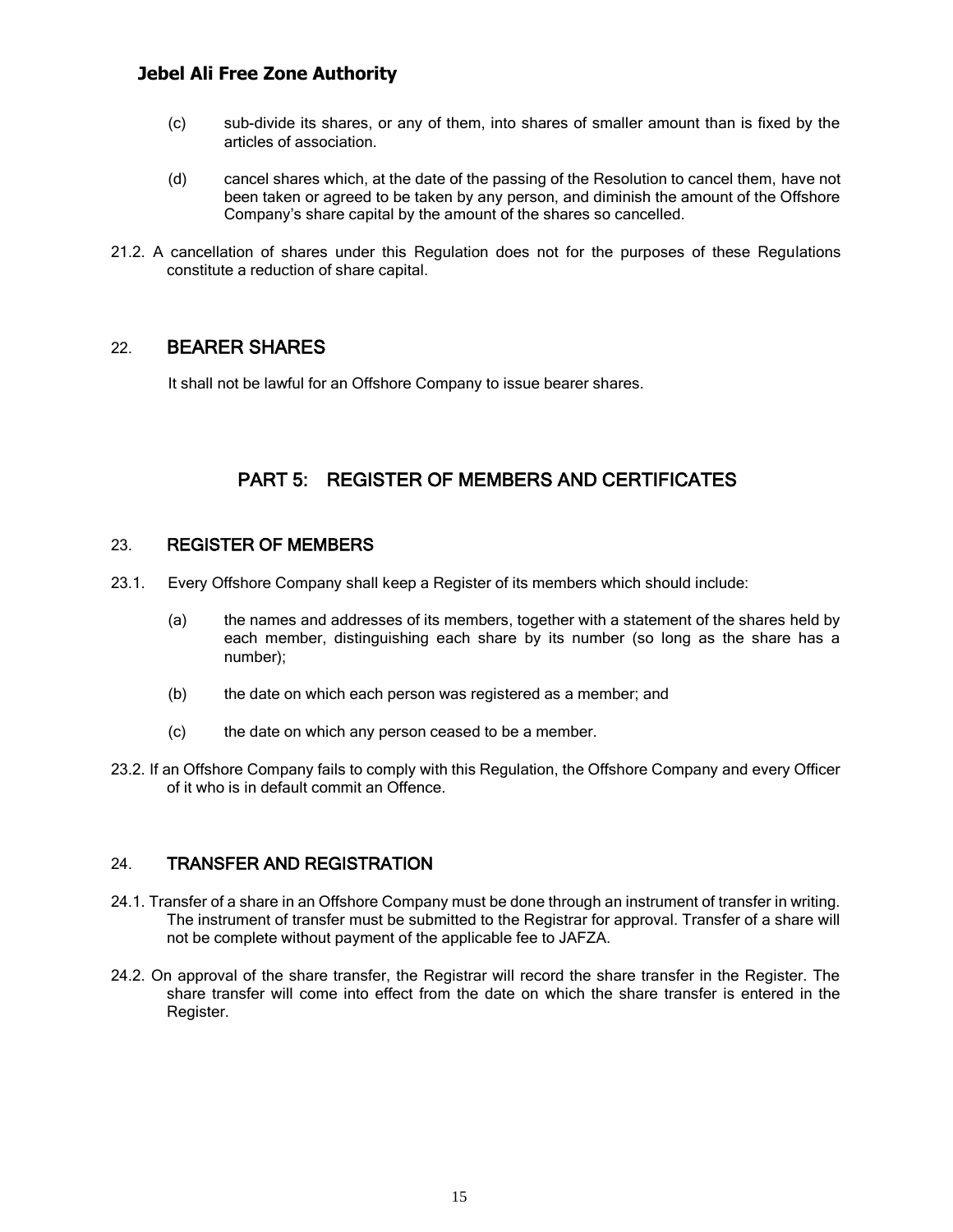## 25. INSPECTION OF REGISTER

- 25.1. The Register shall during business hours be open to the inspection of a member of the Offshore Company without charge, and of any other person on payment of such reasonable sum, as the Offshore Company may require.
- <span id="page-15-0"></span>25.2. If inspection under this Regulation is refused, the Offshore Company commits an Offence.
- 25.3. In the case of refusal or default, the Registrar may by order compel an immediate inspection of the Register.
- 25.4. If an Offshore Company refuses to register a transfer of shares the Offshore Company shall, within two months after the date on which the transfer was lodged with it, give to the transferor and transferee notice of the refusal.

## 26. RECTIFICATION OF SHARE REGISTER

- <span id="page-15-1"></span>26.1. If:
	- (a) the name of a person or the number of shares held is, without sufficient reason, entered in or omitted from the Register; or
	- (b) there is a failure or unnecessary delay in entering on the Register the fact of a person having ceased to be a member, the person aggrieved, or a member of the Offshore Company, or the Offshore Company may apply to the Registrar for rectification of the Register.
- 26.2. The Registrar may refuse the application or may order rectification of the Register and payment by the Offshore Company of any damages sustained by a party aggrieved.

## 27. SHARE CERTIFICATES

- <span id="page-15-2"></span>27.1. Every Company shall:
	- (a) within two months after the Allotment of any of its shares; and
	- (b) within two months after the date on which a transfer of any of its shares is lodged with the Offshore Company,

complete and have ready for delivery the certificates of all shares allotted or transferred unless the conditions of Allotment of the shares otherwise provide.

- 27.2. Regulation 27.1 does not apply to a transfer of shares which the Offshore Company is for any reason entitled to refuse to register and does not register.
- 27.3. In the event of failure to comply with Regulation 27.1, the Offshore Company and every Officer of it who is in default commits an Offence.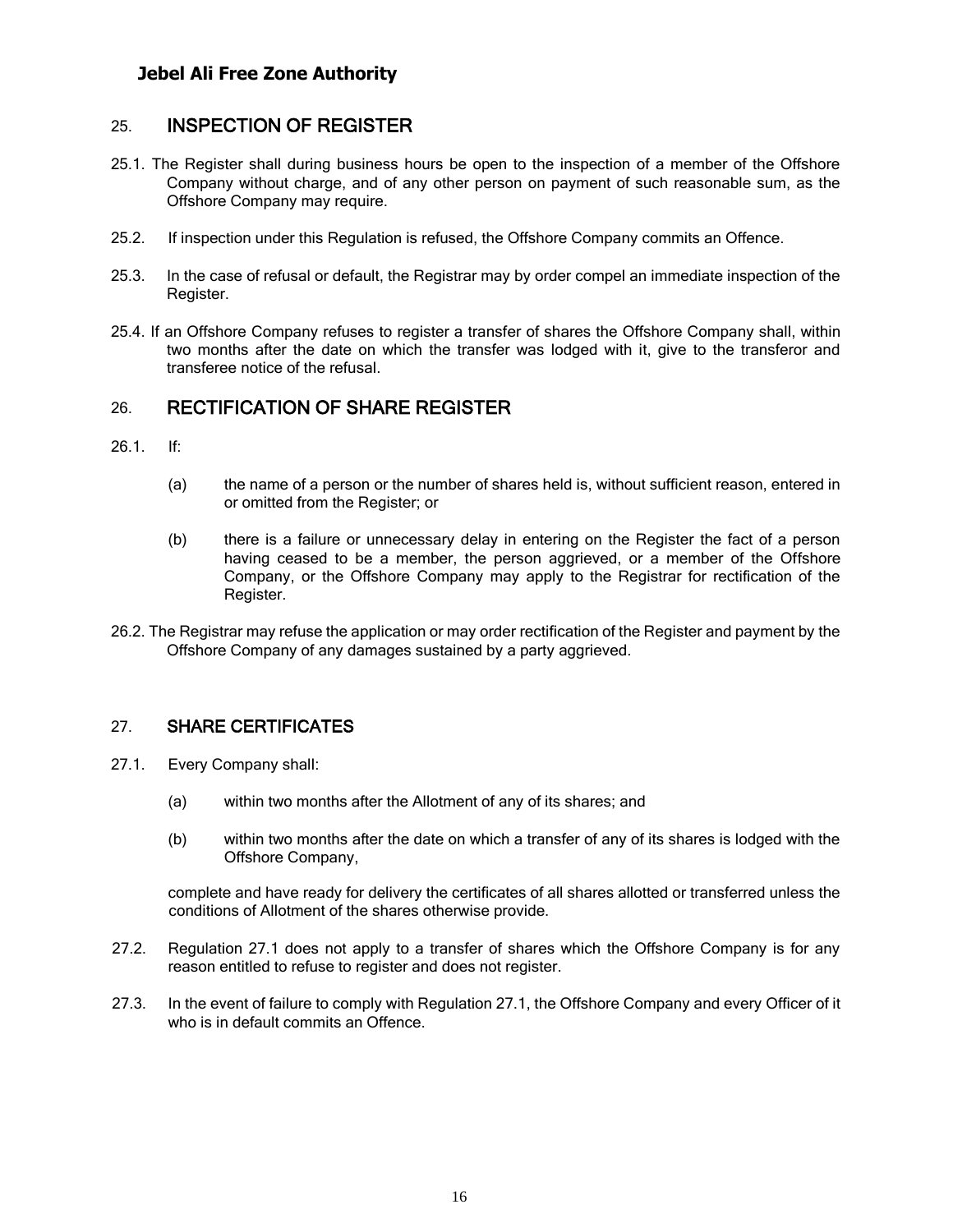## PART 6: : PURCHASE OF SHARES

#### 28. POWER OF COMPANY TO PURCHASE OWN SHARES

- <span id="page-16-0"></span>28.1. An Offshore Company may purchase its own shares.
- <span id="page-16-1"></span>28.2. A purchase under this Regulation shall, unless the Offshore Company is a wholly owned subsidiary, be sanctioned by a Resolution.
- 28.3. The shares:
	- (a) may only be purchased pursuant to a contract approved in advance by a Resolution of the Offshore Company; and
	- (b) shall not carry the right to vote on the Resolution authorising the purchase.

## PART 7: REDUCTION OF CAPITAL

#### <span id="page-16-2"></span>29. REDUCTION OF SHARE CAPITAL

- <span id="page-16-3"></span>29.1. An Offshore Company if authorised by a Resolution and its articles of association may reduce its share capital in any way on such terms as it may decide, and in particular, by:
	- (a) either with or without extinguishing or reducing Liability on any of its shares, canceling any Paid Up capital that is lost or un represented by available assets; or
	- (b) either with or without extinguishing or reducing Liability of any of its shares and either with or without reducing the number of such shares, paying off any Paid Up capital that is in excess of the requirements of the Offshore Company.
- 29.2. No Company shall reduce the amount of its share capital by virtue of Regulation 29.1 unless it complies with the following:
	- (a) at a date not more than 30 days and not less than 15 days before the date from which the reduction of the share capital is to have effect, the Offshore Company shall cause a notice to be published in a newspaper approved by the Registrar stating:
		- (i) the amount of the share capital as last previously determined by the Offshore Company;
		- (ii) the amount of each share;
		- (iii) the amount to which the share capital is to be reduced; and
		- (iv) the date from which the reduction is to have effect.
	- (b) on the date from which the reduction is to have effect, a certificate shall be signed by a Director of the Offshore Company declaring either:
		- (i) that on that date the Offshore Company is solvent; or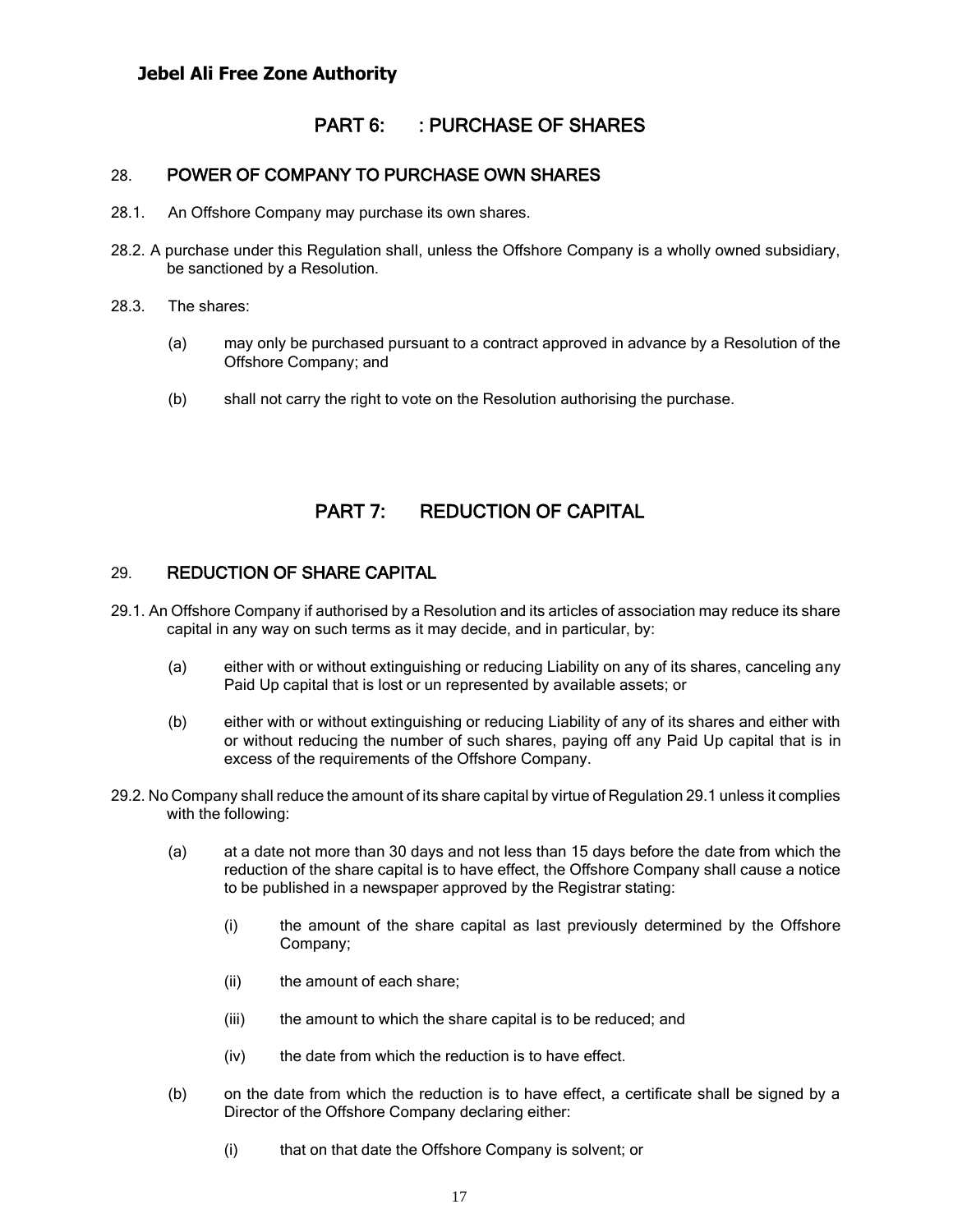- (ii) that all the Creditors of the Offshore Company on that date have consented to the reduction.
- 29.3. Where shares are to be cancelled in order to reduce the capital of an Offshore Company, the shares shall be acquired at the lowest price at which, in the opinion of the Directors, the shares are obtainable, but not exceeding an amount, if any, stated in or determined by the articles of association.
- 29.4. Where an Offshore Company reduces the amount of its share capital, then within 30 days after the date from which the reduction has effect, the Offshore Company shall file a copy of the notice referred to in Regulation 29.2(a) and the certificate referred to in Regulation 29.2(b) with the Registrar stating that this Regulation 29 has been duly complied with.
- 29.5. If any Offshore Company fails to comply with this Regulation, it commits an Offence.

#### 30. LIABILITY OF MEMBERS ON REDUCED SHARES

<span id="page-17-0"></span>If, after a certificate is signed in accordance with Regulation 29.2(b) (ii), a creditor who did not consent to the reduction has a debt or claim against the Offshore Company, which the Offshore Company is unable to pay as a result of the reduction, every person who was a member of the Offshore Company at the date of the certificate is then liable to contribute for the payment of the debt or claim in question, an amount not exceeding that which he would have been liable to contribute if the Company had commenced to be wound up on the date before that date.

## PART 8: ADMINISTRATION

#### 31. REGISTERED OFFICE

- <span id="page-17-2"></span><span id="page-17-1"></span>31.1. Without prejudice to Regulation 32, an Offshore Company shall at all times have a registered office which must either be, an office maintained in the Zone, a property owned by the Offshore Company in a designated freehold area in the United Arab Emirates, or the office of the Offshore Company's Registered Agent in Dubai, to which all communications and notices may be addressed.
- 31.2. An Offshore Company which owns a property in a designated freehold area in the United Arab Emirates may apply to the Authority for a residency visa for its members, and the approval of such application is subject to the Authority's eligibility requirements.
- 31.3. A document may be served on an Offshore Company by leaving it at, or sending it by post to, the registered office of the Offshore Company.

## 32. REGISTERED AGENT

- 32.1. An Offshore Company shall at all times have a Registered Agent. This requirement is optional for Offshore Companies that maintain an office in the Zone.
- <span id="page-17-3"></span>32.2. No person shall be a Registered Agent unless approved as a Registered Agent by the Authority.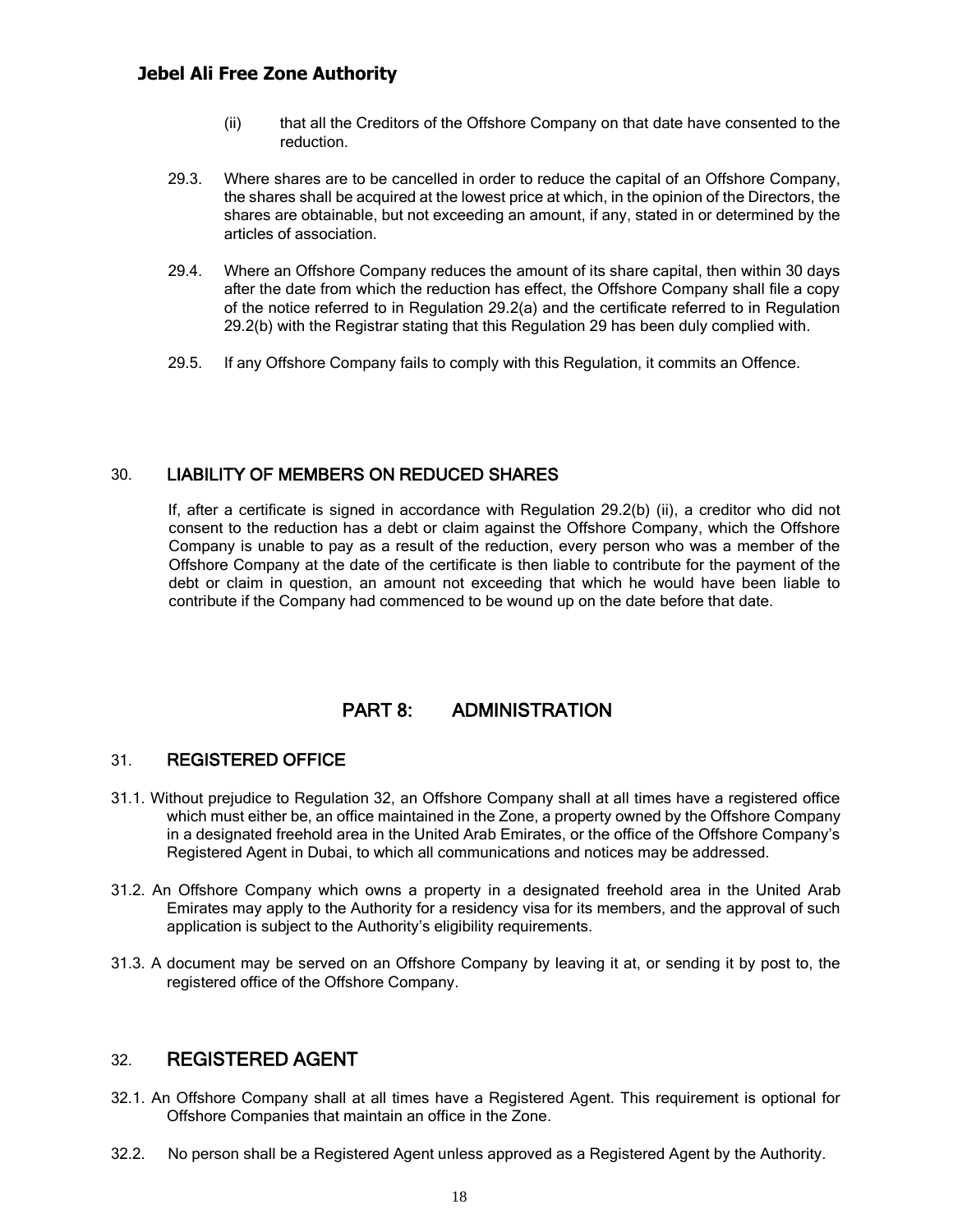- 32.3. The Registrar shall maintain a register of approved Registered Agents.
- 32.4. The Offshore Company shall notify the Registrar of any change in the name or address of the Registered Agent.
- 32.5. The Registrar shall prescribe guidelines containing, amongst other things the qualifying and eligibility requirements of the Registered Agent, their role, duties and responsibilities, their obligation to maintain a valid copy of the Offshore Company's Records, their accountability to the Authority and the consequences of breaching the guidelines.
- 32.6. Any change in the details kept by the Registrar in the register of Registered Agents pursuant to Regulation 32.3 shall be notified immediately by the registered agent to the Registrar.
- 32.7. If an Offshore Company fails to comply with Regulation 32 it commits an Offence.

# PART 9: DIRECTORS

## 33. DIRECTORS

- <span id="page-18-0"></span>33.1. Subject to any limitations in the articles of association, the business and affairs of an Offshore Company shall be managed by at least one Director.
- <span id="page-18-1"></span>33.2. No person shall be a Director who:
	- (a) is under the age of 18 years; or
	- (b) is disqualified from being a Director;
	- (c) is an un discharged bankrupt; or
- 33.3. An Offshore Company may have a Nominee Director.

## 34. ELECTIONS, TERM AND REMOVAL OF DIRECTORS

- 34.1. A Director of an Offshore Company shall be elected by the members at the time of incorporation. A Director may be appointed or removed by a Resolution or by a resolution passed by such other percentage as prescribed within the articles of association.
- <span id="page-18-2"></span>34.2. A Director holds office until his successor takes office or until his earlier death, resignation or removal by Resolution.
- 34.3. A vacancy created by the removal of a Director may be filled by a Resolution or by a resolution passed by such other percentage as prescribed within the articles of association.
- 34.4. The number of Directors may be fixed by the articles of association.

#### 35. DUTIES OF DIRECTORS

<span id="page-18-3"></span>35.1. A Director, in exercising his powers and discharging his duties, shall: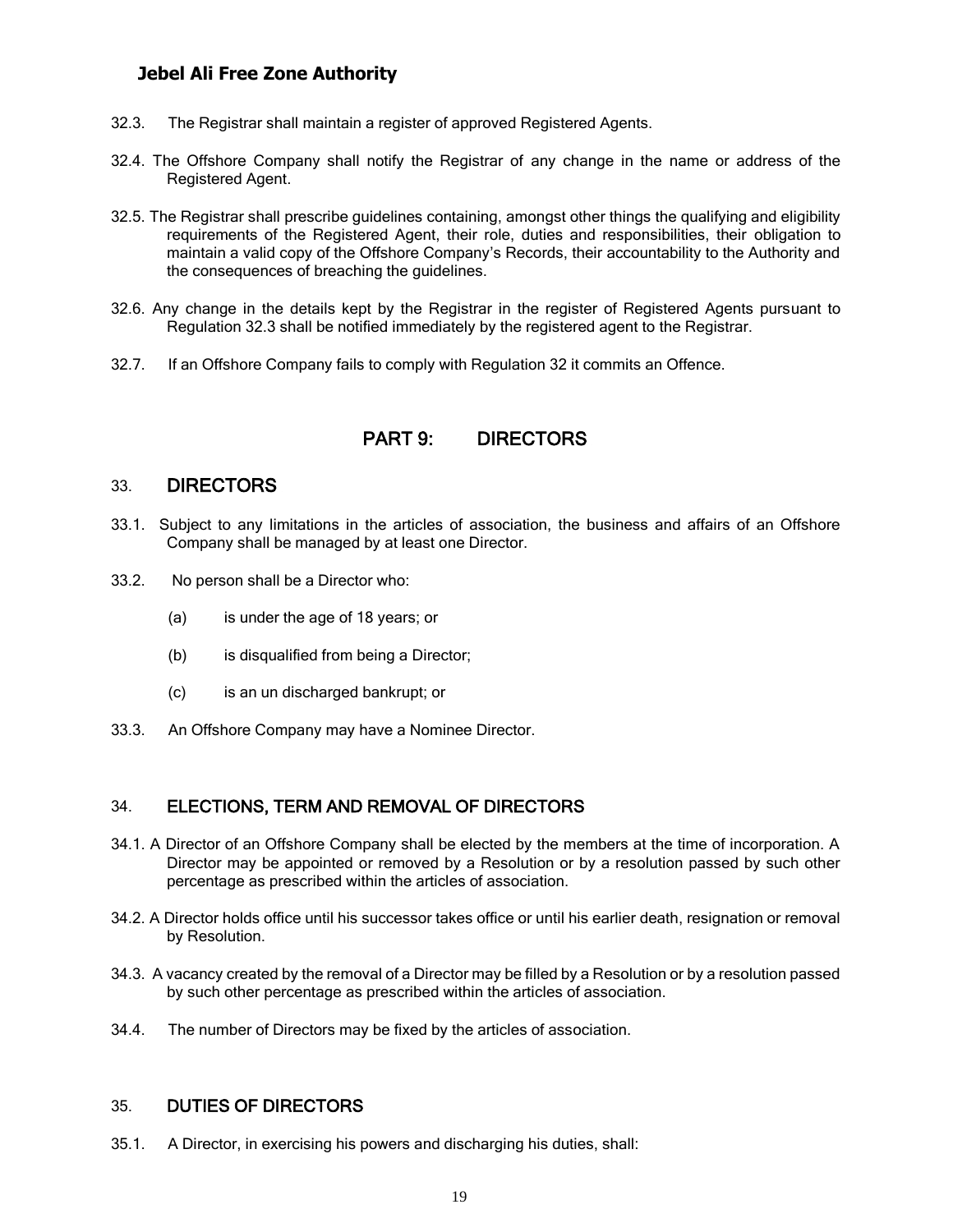(a) act honestly and in good faith with a view to the best interests of the

Offshore Company; and

- (b) exercise the care, diligence and skill that a reasonably prudent person would exercise in comparable circumstances.
- 35.2. No act or omission of a Director shall be treated as a breach of Regulation 35.1 if:
	- (a) all of the members of the Offshore Company authorise or ratify the act or omission; and
	- (b) after the act or omission, the Offshore Company is able to discharge its liabilities as they fall due and the realisable value of the Offshore Company's assets is not less than its liabilities.

## 36. DUTY OF DIRECTORS TO DISCLOSE INTERESTS

- <span id="page-19-0"></span>36.1. A Director of an Offshore Company who has, directly or indirectly, an interest in a transaction entered into or proposed to be entered into by the Offshore Company or by a subsidiary of the Offshore Company, which to a material extent, conflicts or may conflict with the interests of the Offshore Company, and of which he is aware, shall disclose to the Offshore Company the nature and extent of his interest.
- 36.2. The disclosure under Regulation 36.1 shall be made as soon as practicable after the Director becomes aware of the circumstances, which gave rise to his duty to make it.
- 36.3. A notice in writing given to the Offshore Company by a Director that he is to be regarded as interested in a transaction with a specified person is sufficient disclosure of his interest in any such transaction entered into after the notice is given.

## 37. CONSEQUENCES OF FAILURE TO COMPLY WITH REGULATION 36

- <span id="page-19-1"></span>37.1. Subject to Regulations 37.2 and 37.3, where a Director fails to disclose an interest of his under Regulation 36 the Offshore Company or a member of the Offshore Company may apply to the court for an order setting aside the transaction concerned and directing that the Director account to the Offshore Company for any profit or gain realised, and the court may so order or make such other order as it thinks fit.
- 37.2. A transaction is not voidable, and a Director is not accountable, under Regulation 37.1 where, notwithstanding a failure to comply with Regulation 36:
	- (a) the transaction is confirmed by Resolution; and
	- (b) the nature and extent of the Director's interest in the transaction were disclosed in reasonable detail in the notice calling the meeting at which the Resolution is passed.
- 37.3. Without prejudice to its power to order that a Director account for any profit or gain realised, the court shall not set aside a transaction unless it is satisfied that:
	- (a) the interests of third parties who have acted in good faith there under would not thereby be unfairly prejudiced; and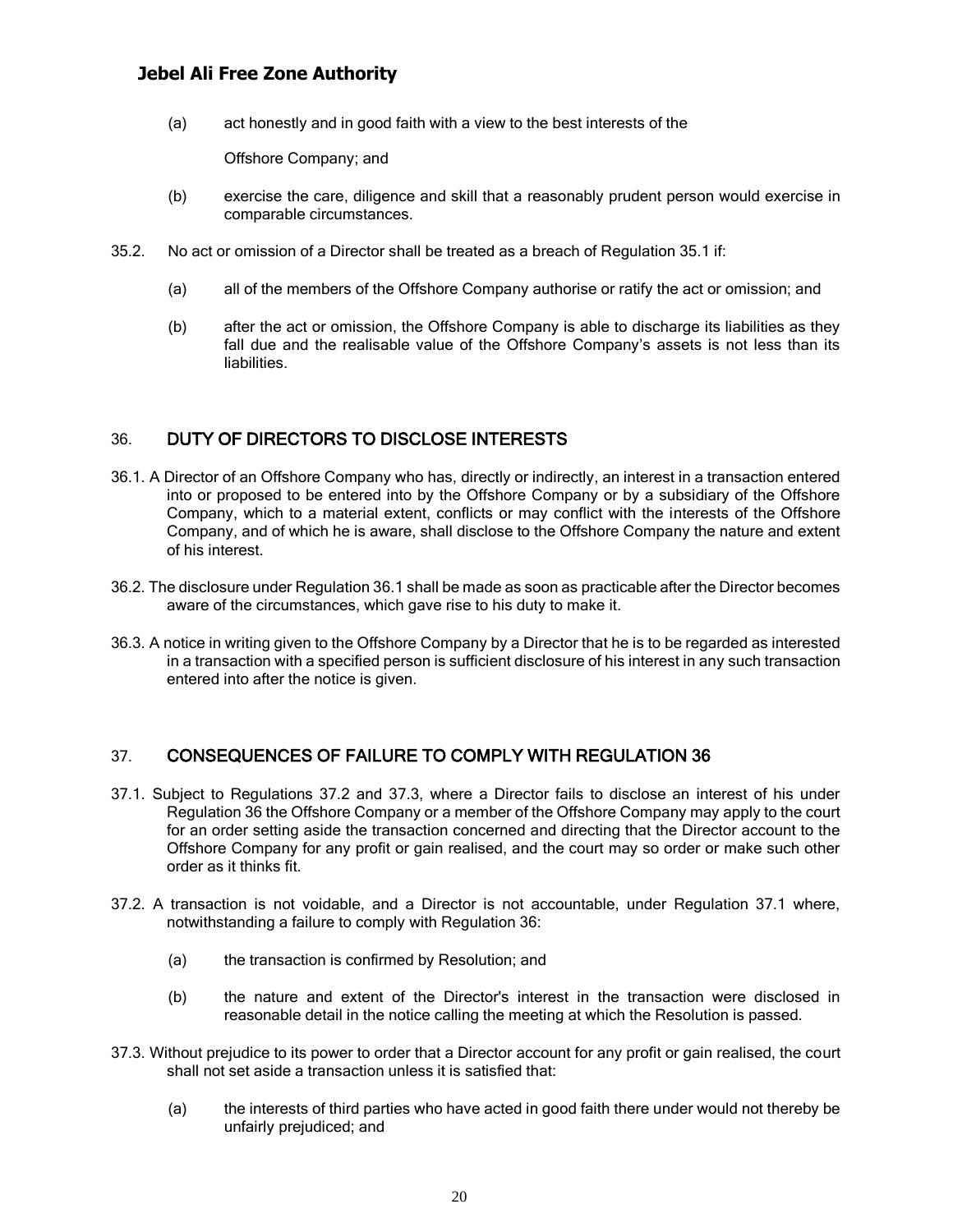(b) the transaction was not reasonable and fair in the interests of the Offshore Company at the time it was entered into.

## 38. PROHIBITIONS OF LOANS TO DIRECTORS

- <span id="page-20-0"></span>38.1. It shall not be lawful for an Offshore Company to make a loan to a Director or to enter into any guarantee or provide any security in connection with a loan made to a Director without the consent of members holding not less than 90 per cent in nominal value of the shares giving a right to attend and vote at any meeting of members.
- 38.2. A loan shall be deemed to be a loan to a Director if it is made to:
	- (a) the spouse or children of a Director; or
	- (b) to a Company of which a Director, his spouse or children own or control directly or indirectly more than 20 per cent of the share capital.

## 39. INDEMNITY OF OFFICERS AND FORMER OFFICERS

- <span id="page-20-1"></span>39.1. Subject to Regulation 39.2 and 39.3, any provision, whether contained in the articles of association, or in a contract with an Offshore Company or otherwise, whereby the Offshore Company or any of its subsidiaries or any other person, for some benefit conferred or detriment suffered directly or indirectly by the Offshore Company, agrees to exempt any person from, or indemnify him against, any Liability which by law would otherwise attach to him by reason of the fact that he is or was an Officer of the Offshore Company, shall be void.
- 39.2. Regulation 39.1 does not apply to a provision for exempting a person from or indemnifying him against:
	- (a) any liabilities incurred in defending any proceedings (whether civil or criminal):
		- (i) in which judgment is given in his favour or he is acquitted, or
		- (ii) which are discontinued otherwise than for some benefit conferred by him or on his behalf or some detriment suffered by him, or
		- (iii) which are settled on terms which include such benefit or detriment and, in the opinion of the Director of the Offshore Company (excluding any Director who conferred such benefit or on whose behalf such benefit was conferred or who suffered such detriment), he was substantially successful on the merits in his resistance to the proceedings; or
	- (b) any Liability incurred otherwise than to the Offshore Company if he acted in good faith with a view to the best interests of the Offshore Company; or
	- (c) any Liability against which the Offshore Company normally maintains insurance for persons other than Directors.
- 39.3. This Regulation does not prevent an Offshore Company from purchasing and maintaining for any such Officer insurance against any such Liability.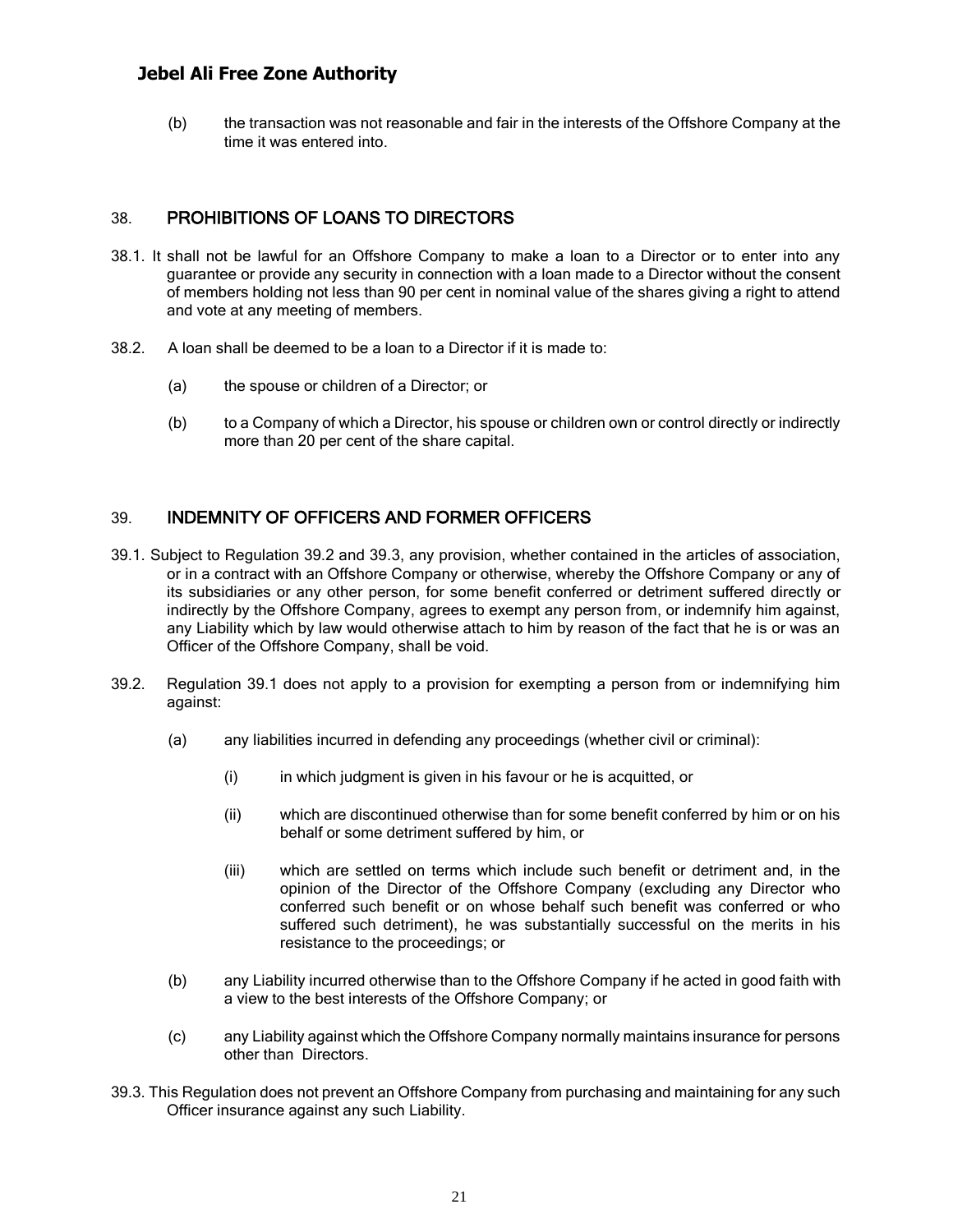## 40. ALTERNATE DIRECTORS

- 40.1. A Director may by a written instrument appoint an alternate who need not be a Director and the name of such alternate shall be given in writing to the secretary.
- <span id="page-21-0"></span>40.2. An alternate for a Director appointed under Regulation 40.1 shall be entitled to attend meetings in the absence of the Director who appointed him and to vote in the place of the Director.

#### 41. REGISTRAR MAY ORDER THAT A PERSON SHALL NOT TAKE PART IN MANAGEMENT

<span id="page-21-1"></span>The Registrar may order that any person shall not directly or indirectly take part in the management of an Offshore Company.

## 42. PERSONAL RESPONSIBILITY FOR LIABILITIES WHERE PERSON ACTS WHILE DISQUALIFIED

- <span id="page-21-2"></span>42.1. A person who acts in contravention of an order made under Regulation 41 is personally responsible for such liabilities of the Offshore Company as are incurred at a time when that person was, in contravention of the order, involved in the management of the Offshore Company.
- 42.2. Where a person is personally responsible under Regulation 42.1 for liabilities of an Offshore Company, he is jointly and severally liable in respect of those liabilities with the Offshore Company and any other person who, whether under this Regulation or otherwise, is so liable.
- 42.3. For the purposes of this Regulation, a person is involved in the management of an Offshore Company if he is a Director of the Offshore Company or if he is concerned, whether directly or indirectly, or takes part in, the management of the Offshore Company.

## 43. VALIDITY OF ACTS OF DIRECTOR

The acts of a Director are valid notwithstanding any defect that may afterwards be found in his appointment or qualification.

#### <span id="page-21-3"></span>44. SECRETARY

Every Offshore Company shall appoint a Secretary.

## <span id="page-21-4"></span>45. REGISTER OF DIRECTORS AND SECRETARIES

- 45.1. Every Offshore Company shall keep at its registered office a register of its Directors and secretary, which shall contain such particulars, as the Registrar shall prescribe.
- <span id="page-21-5"></span>45.2. The register shall during business hours (subject to such reasonable restrictions as the Offshore Company may by its articles of association or in general meeting impose, but so that not less than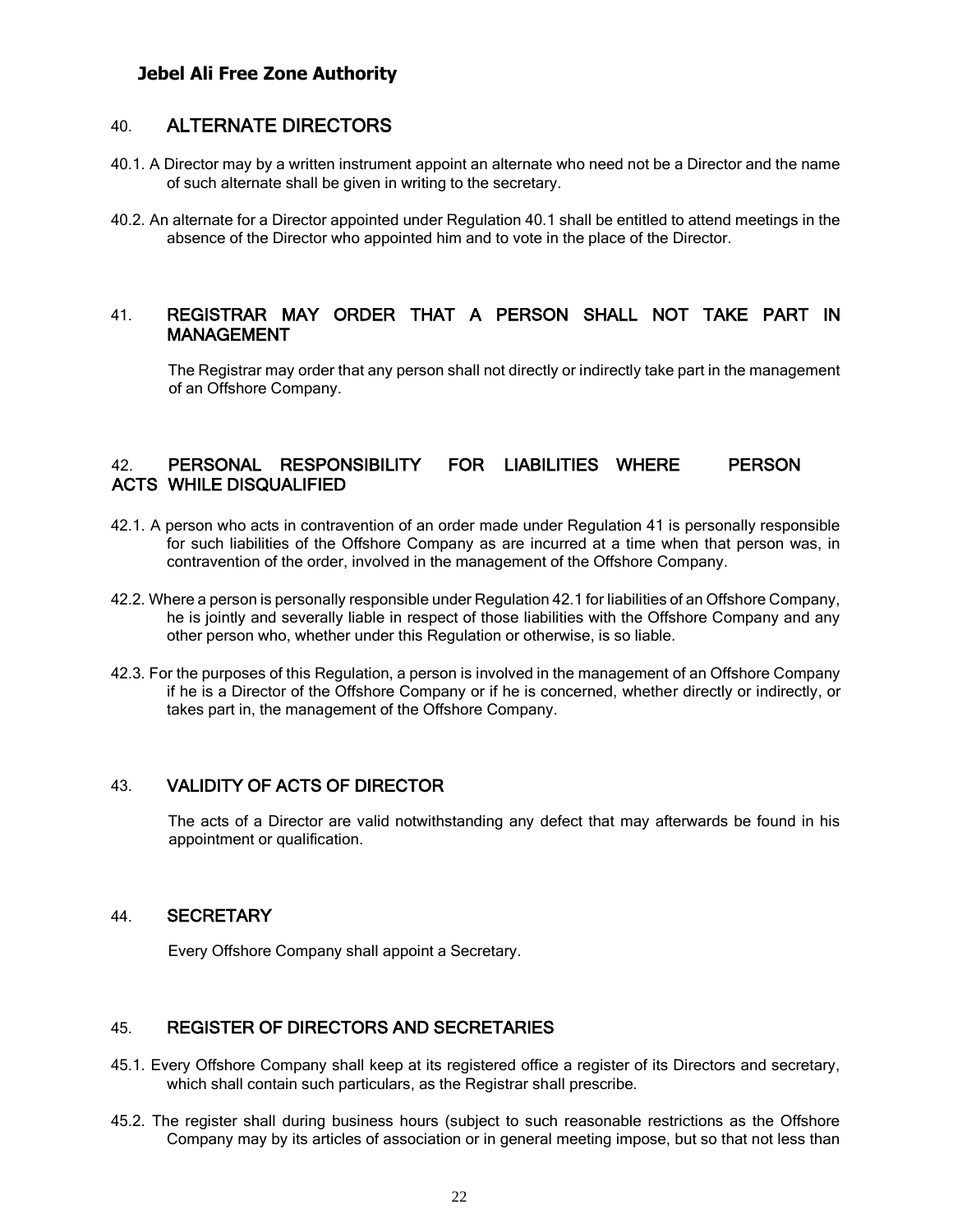two hours in each business day be allowed for inspection) be open to the inspection of the Registrar and of a member or Director of the Offshore Company without charge.

- 45.3. If an inspection required under this Regulation is refused, or if there is a failure to comply with Regulation 45.1, the Offshore Company and every Officer of it who is in default commits an Offence.
- 45.4. In the case of a refusal of inspection of the register, the Registrar may by order compel an immediate inspection of it.

## PART 10: MEETINGS

## 46. PARTICIPATION IN MEETINGS

- <span id="page-22-1"></span><span id="page-22-0"></span>46.1. Subject to the memorandum and articles of an Offshore Company, if a member is by any means in communication with one or more other members so that each member participating in the communication can hear what is said by any other of them, each member so participating in the communication is deemed to be present at a meeting with the other members so participating.
- 46.2. Regulation 46.1 applies to the participation in such communication by Directors or by members of a committee of Directors as it applies to the participation of members of an Offshore Company.

#### 47. GENERAL MEETING

- 47.1. Every Offshore Company shall in each Year hold a general meeting in addition to any other meetings in that Year but so long as an Offshore Company holds its first general meeting within 18 months of its incorporation, it need not hold it in the Year of its incorporation or in the following Year.
- <span id="page-22-2"></span>47.2. Not more than 18 months shall elapse between the date of one general meeting and the date of the next.

#### 48. REQUISITION OF MEETINGS

- <span id="page-22-3"></span>48.1. The Directors of an Offshore Company shall, notwithstanding anything in the Offshore Company's articles of association, on a members' requisition forthwith proceed to call a general meeting to be held as soon as practicable but in any case not later than two months after the date of the deposit of the requisition.
- 48.2. A members' requisition is a requisition of members of the Offshore Company holding at the date of the deposit of the requisition not less than 10 per cent. In nominal value of the shares which at that date carry the right of voting at the meeting requisitioned.
- 48.3. The requisition shall state the objects of the meeting, and shall be signed by or on behalf of the members making the requisition and deposited at the registered office of the Offshore Company, and may consist of several documents in similar form each signed by or on behalf of one or more of such members.
- 48.4. If the Directors do not within 21 days from the date of the deposit of the requisition proceed duly to call a meeting to be held within two months of that date, the members making the requisition, or any of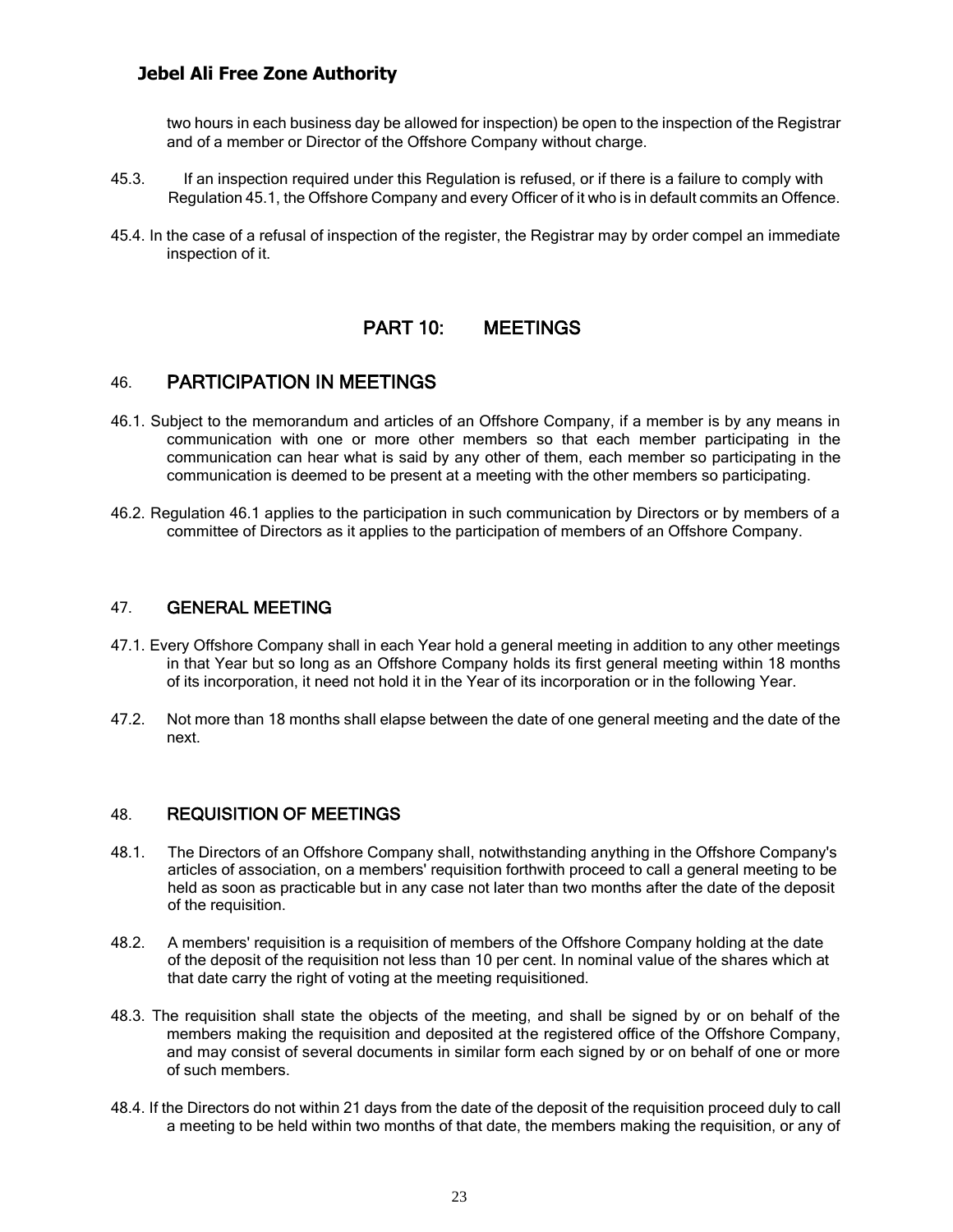them representing more than one half of the total voting rights of all of them, may themselves call a meeting, but a meeting so called shall not be held after three months from that date.

48.5. A meeting called under this Regulation shall be convened in the same manner, as nearly as possible, as that in which meetings are to be called by Directors.

## 49. REGISTRAR'S POWER TO CALL MEETING IN DEFAULT

- 49.1. If default is made in holding a meeting in accordance with Regulation 47 or 48 or 51, the Registrar may, on the application of any Officer, secretary or member of the Offshore Company, call, or direct the calling of, a general meeting of the Offshore Company.
- <span id="page-23-0"></span>49.2. If default is made in complying with directions given under Regulation 49.1, the Offshore Company and any Officer or secretary of it who is in default commits an Offence.

## 50. NOTICE OF MEETINGS

- 50.1. Any meeting of the Offshore Company (other than an adjourned meeting) may be called by 14 days' notice in writing.
- <span id="page-23-1"></span>50.2. If a meeting is called by shorter notice than that specified in Regulation 50.1 it is deemed to have been duly called if it so agreed by a majority in number of the members having a right to attend and vote at the meeting, being a majority together holding not less than 95 per cent in nominal value of the shares giving a right to attend and vote at the meeting.

## 51. GENERAL PROVISIONS AS TO MEETINGS AND VOTES

In so far as the articles of association of the Offshore Company do not make other provision in that behalf, the following provisions apply to any meeting of the Offshore Company:

- <span id="page-23-2"></span>(a) notice of any such meeting shall be given to every member entitled to receive it by delivering or posting it to his registered address;
- (b) members holding not less than ten per cent in nominal value of the shares carrying a right to vote thereat may call any such meeting;
- (c) at any meeting of the Offshore Company two members personally present shall be a quorum;
- (d) at any meeting, other than an adjourned meeting, the quorum shall be persons holding or representing by proxy at least one-third in nominal value of the issued shares and at any such adjourned meeting, one person holding shares or his proxy shall be a quorum;
- (e) any member elected by the members present at any such meeting may be chairman;
- (f) the voting at a meeting should be on a poll, where a shareholder has one vote for each share owned. On a poll, a shareholder entitled to more than one vote is not required to cast the same decision for all the votes. The voting at a general meeting may be by a show of hands if shareholders holding shares representing 95% of the total capital of the Offshore Company agree to vote by a show of hands; and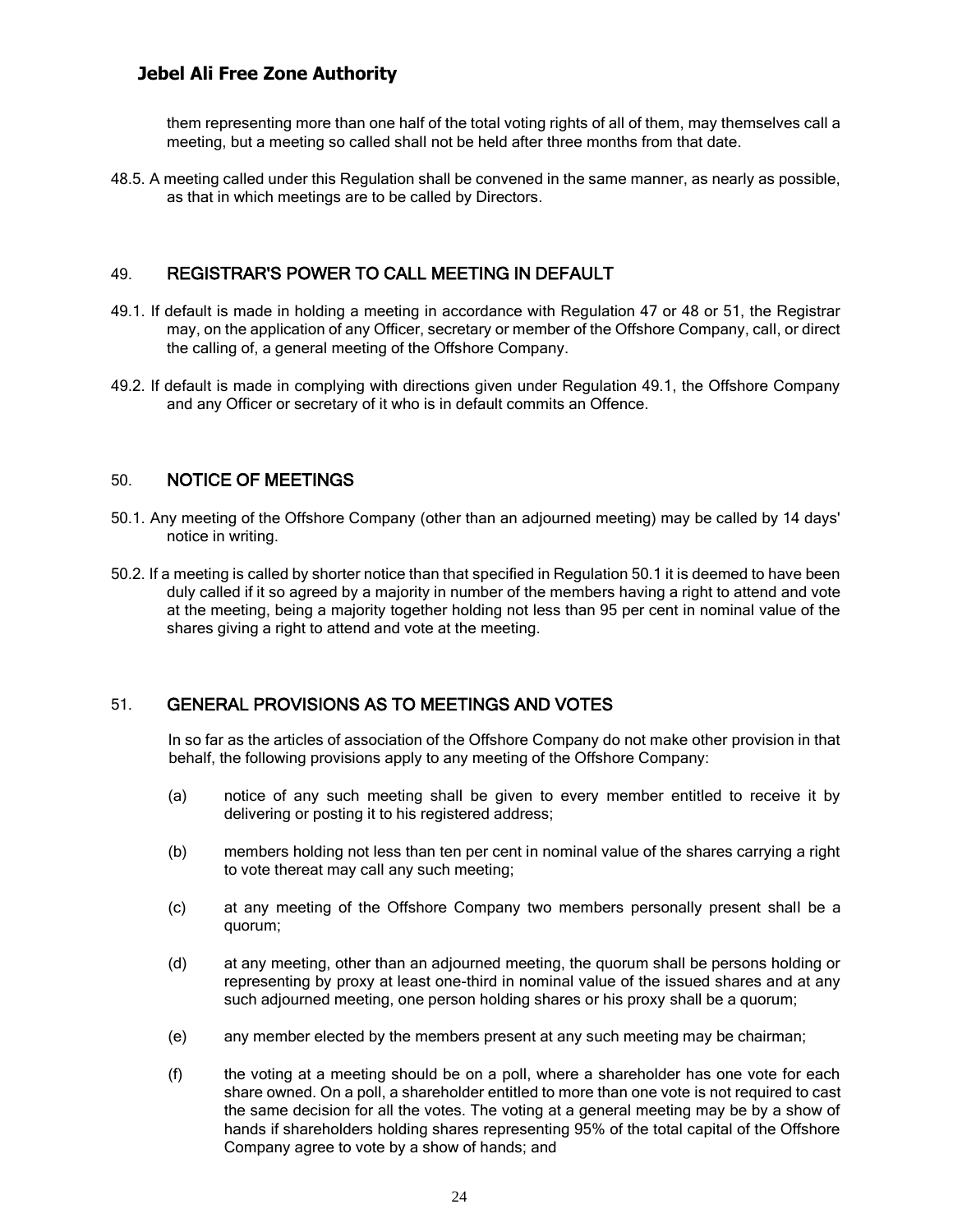(g) voting at a meeting of a class of shareholders may be by show of hands. When voting by a show of hands, a shareholder present in person at the meeting has one vote; and a shareholder who is a corporate entity may by a resolution or such other appropriate instrument authorize a person to represent the corporate entity at the meeting and in doing so the person will be authorized to exercise all the rights of the shareholder.

## 52. REPRESENTATION OF BODY CORPORATE AT MEETINGS

- <span id="page-24-0"></span>52.1. A body corporate, whether or not an Offshore Company within the meaning of these Regulations, may by resolution of its Directors or other governing body authorise such person as it thinks fit to act as its representative at any meeting of an Offshore Company, or of Creditors of an Offshore Company which it is entitled to attend.
- 52.2. A person so authorised is entitled to exercise the same powers on behalf of the body corporate which he represents as that body corporate could exercise if it were an individual member or Creditor of the Offshore Company.

#### 53. RESOLUTIONS IN WRITING

- 53.1. Unless prohibited in the articles of association, shareholders may pass a resolution in writing signed by all shareholders entitled to vote.
- <span id="page-24-1"></span>53.2. A Resolution in writing may consist of several instruments in the same form each signed by or on behalf of one or more members.
- 53.3. A Resolution under this Regulation shall be deemed to be passed when the instrument, or the last of several instruments, is last signed or on such later date as is specified in the Resolution.
- 53.4. Any document attached to a Resolution in writing under this Regulation shall be deemed to have been laid before a meeting of the members signing the Resolution.
- 53.5. Regulation 56 applies to a Resolution in writing under this Regulation as if it had been passed at a meeting.
- 53.6. Nothing in this Regulation affects or limits any provisions in the articles of association or any rule of law relating to the effectiveness of the assent of members, or any class of members, of an Offshore Company given to any document, act or matter otherwise than at a meeting of them.

#### 54. PROXIES

- <span id="page-24-2"></span>54.1. A member of an Offshore Company entitled to attend and vote at a meeting of it is entitled to appoint another person (whether a member or not) as his proxy to attend and vote instead of him; and a proxy appointed to attend and vote instead of a member has also the same right as the member to speak at the meeting; but, unless the articles otherwise provide, a proxy is not entitled to vote except on a poll.
- 54.2. In every notice calling a meeting of the Offshore Company there shall appear with reasonable prominence a statement that a member entitled to attend and vote is entitled to appoint a proxy or, where that is allowed, one or more proxies to attend and vote instead of him, and that a proxy need not also be a member.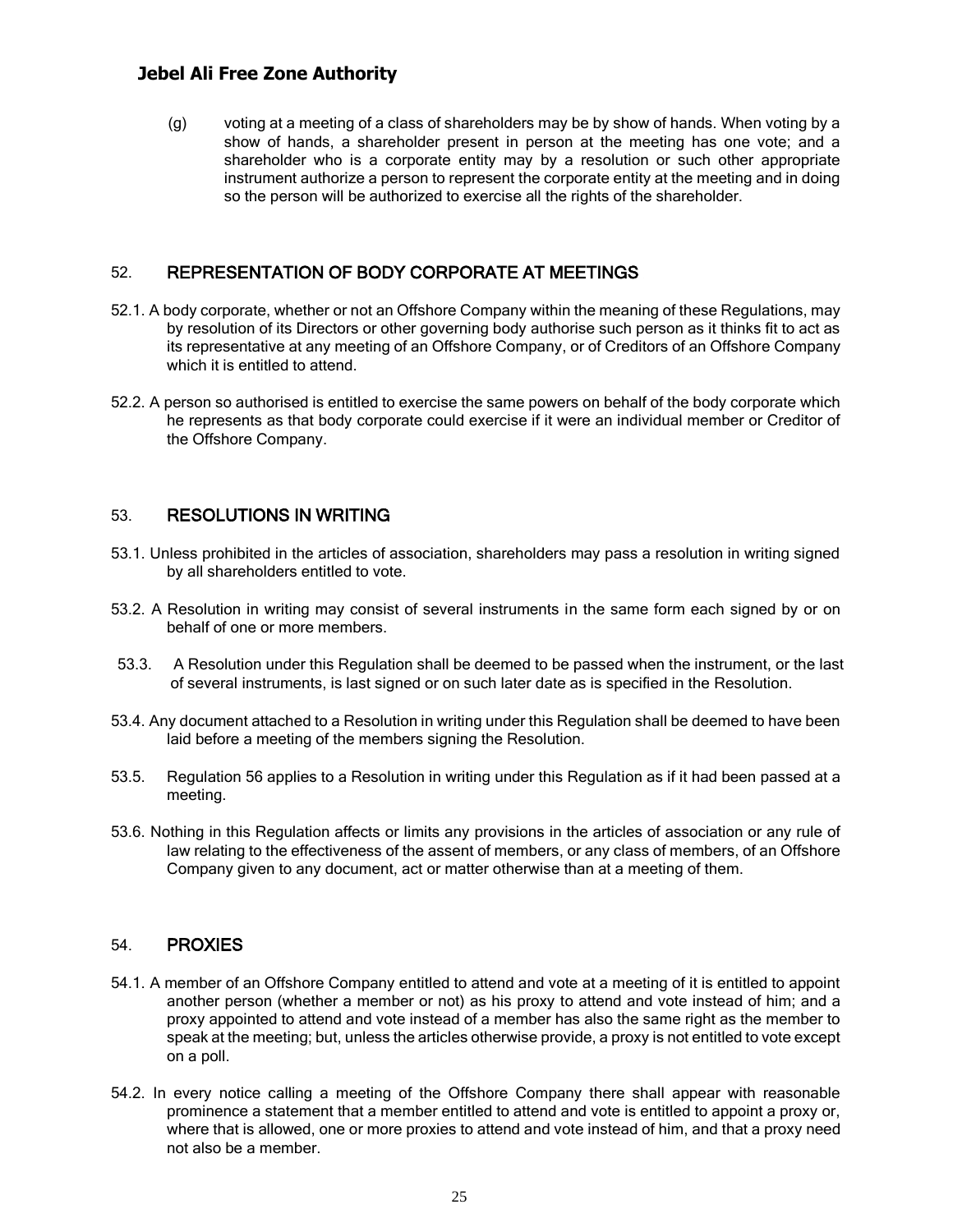54.3. In the event of failure to comply with Regulation 54.2 as respects any meeting, every Officer of the Offshore Company who is in default commits an Offence.

#### 55. DEMAND FOR POLL

- <span id="page-25-0"></span>55.1. A provision contained in an Offshore Company's articles of association is void in so far as it would have the effect either:
	- (a) of excluding the right to demand a poll at a general meeting, on a question other than the election of the chairman of the meeting or the adjournment of the meeting; or
	- (b) of making ineffective a demand for a poll on any such question which is made either:
		- (i) by not less than five members having the right to vote on the question; or
		- (ii) by a member or members representing not less than one- tenth of the total voting rights of all the members having the right to vote on the question.
- 55.2. The instrument appointing a proxy to vote at such a meeting is deemed also to confer authority to demand or join in demanding a poll; and for the purposes of Regulation 55.1 a demand by a person as proxy for a member is the same as a demand by the member.
- 55.3. On a poll taken at such a meeting, a member entitled to more than one vote need not, if he votes, (in person or by proxy) use all his votes or cast all the votes he uses in the same way.

#### 56. MINUTES

- 56.1. Every Offshore Company shall cause minutes of all proceedings at general meetings, meetings of its Directors and of committees of Directors to be entered in books kept for that purpose, and the names of the Directors present at each such meeting shall be recorded in the minutes.
- <span id="page-25-1"></span>56.2. Any such minute, if purporting to be signed by the chairman of the meeting at which the proceedings took place, or by the chairman of the next succeeding meeting, is evidence of the proceedings.
- 56.3. Where minutes have been made in accordance with this Regulation then, until the contrary is proved, the meeting is deemed duly held and convened, and all proceedings, which took place at the meeting to have duly taken, place.
- 56.4. If an Offshore Company fails to comply with Regulation 56.1 the Offshore Company and every Officer of it who is in default commits an Offence.

#### 57. INSPECTION OF MINUTE BOOKS

- 57.1. The books containing the minutes of a general meeting shall be kept at the Offshore Company's registered office, and shall during business hours be open to the inspection of a member without charge.
- <span id="page-25-2"></span>57.2. A member may require, on submission to the Offshore Company of a written request and on payment of such reasonable sum as the Offshore Company may require, a copy of any such minutes and the Offshore Company shall, within seven days after the receipt of the request and the payment,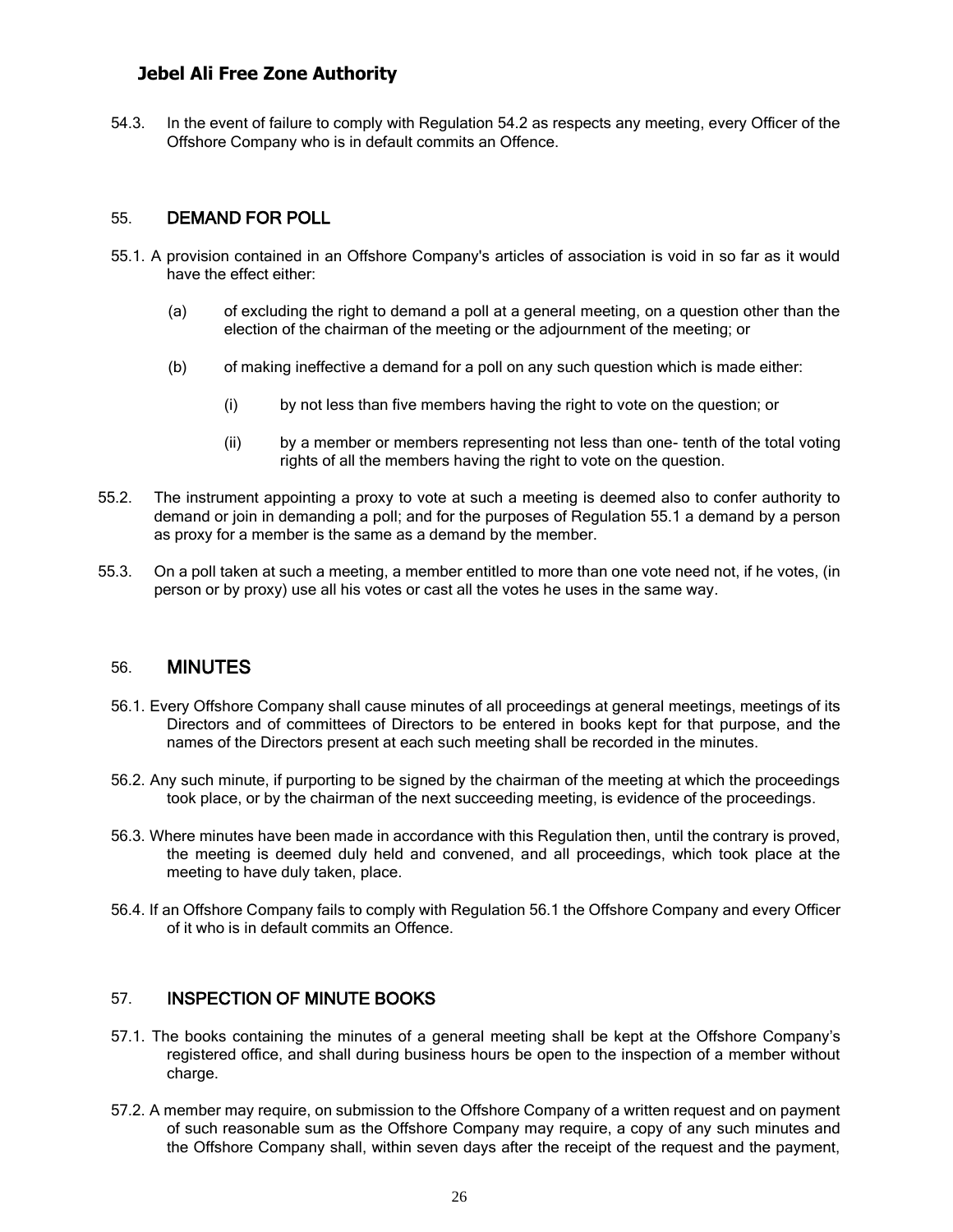cause the copy so required to be made available at the registered office of the Offshore Company for collection during business hours.

- 57.3. If an inspection required under this Regulation is refused or if a copy required under this Regulation is not sent within the proper time, the Offshore Company commits an Offence.
- 57.4. In the case of a refusal or default, the Registrar may make an order compelling an immediate inspection of the books in respect of all proceedings of general meetings or directing that the copies required be furnished to the persons requiring them.

## PART 11: ACCOUNTS AND AUDIT

## 58. ACCOUNTING RECORDS

- <span id="page-26-1"></span><span id="page-26-0"></span>58.1. Every Company shall keep accounting Records, which are sufficient to show and explain its transactions, and are such as to:
	- (a) disclose with reasonable accuracy, at any time, the financial position of the Offshore Company at that time; and
	- (b) enable the Directors to ensure that any accounts prepared by the Offshore Company under Part 11 complies with the requirements of those Regulations.
- 58.2. If an Offshore Company fails to comply with Regulation 58.1 it commits an Offence.

#### 59. RETENTION OF RECORDS

- 59.1. An Offshore Company's accounting Records shall be kept at such place as the Directors think fit and shall be made available to the Offshore Company's Directors and secretaries as and when necessary.
- <span id="page-26-2"></span>59.2. The Registrar may request the Offshore Company or its Registered Agent to submit its accounting Records as and when necessary.
- 59.3. Accounting Records, which an Offshore Company is required by this Regulation to keep, shall be retained by the Offshore Company for 10 years from the date on which they are made.
- 59.4. If an Offshore Company fails to comply with this Regulation it commits an Offence.

## 60. ACCOUNTS

- <span id="page-26-3"></span>60.1. The Directors of every Offshore Company shall prepare accounts for a period of not more than 18 months beginning on the date the Offshore Company was incorporated or, if the Offshore Company has previously prepared a profit and loss account, beginning at the end of the period covered by the most recent account.
- 60.2. The accounts shall be prepared in accordance with generally accepted accounting principles approved by the Registrar and show a true and fair view of the profit or loss of the Offshore Company for the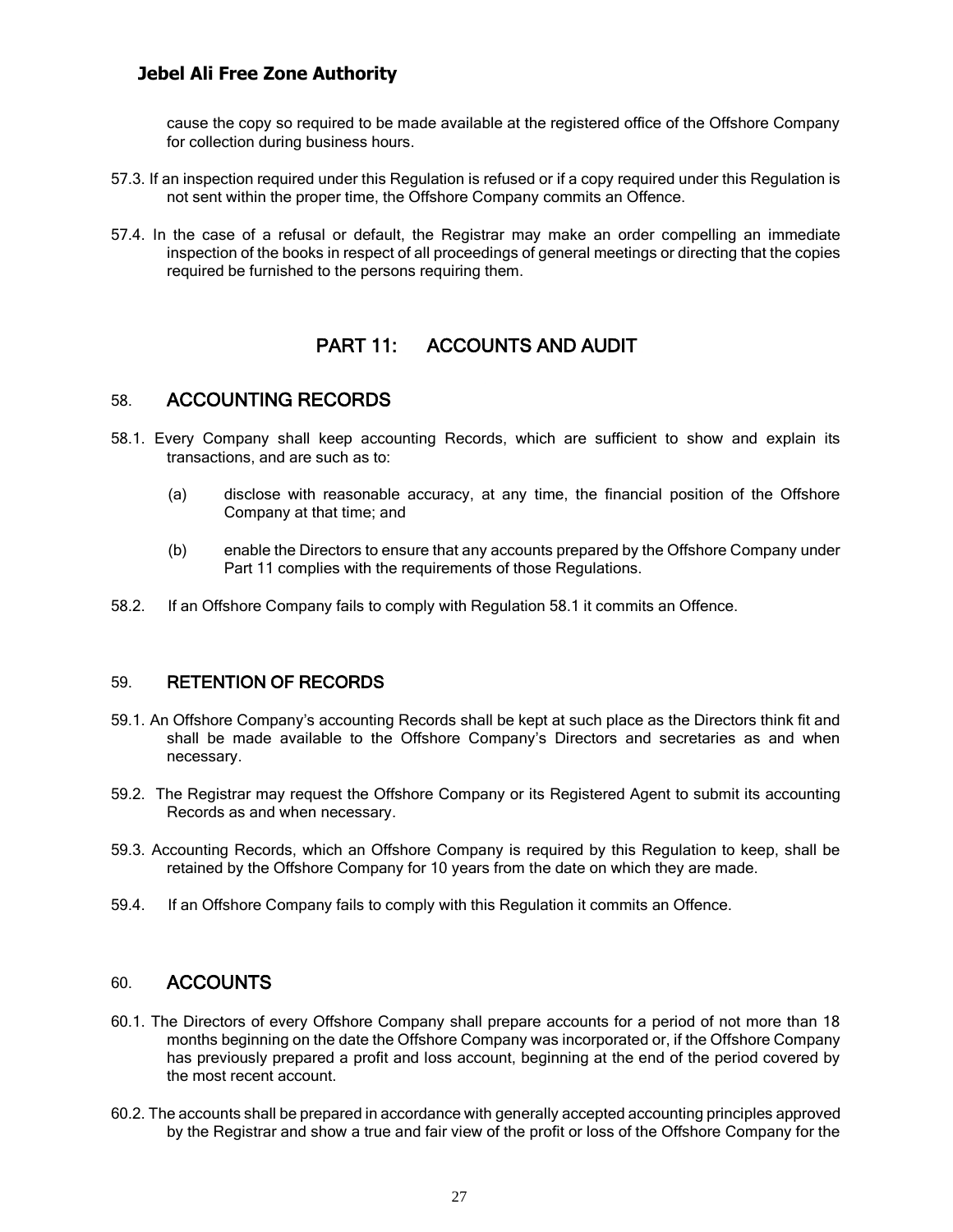period and of the state of the Offshore Company's affairs at the end of the period and comply with any other requirements of these Regulations.

- 60.3. An Offshore Company's accounts shall be approved by the Directors and signed on their behalf by one of them.
- 60.4. Within 6 months after the end of the Financial Period, the accounts for that period shall be:
	- (a) prepared and examined and reported upon by auditors; and
	- (b) laid before a general meeting together with a copy of the auditors' report.
- 60.5. In this Part 11, references to "accounts" are to those prepared in accordance with this Regulation.
- 60.6. If an Offshore Company fails to comply with this Regulation it commits an Offence.

## 61. COPIES OF ACCOUNTS

- <span id="page-27-0"></span>61.1. Any member of an Offshore Company who has not previously been furnished with a copy of the Offshore Company's latest accounts is entitled, on written request made by him to the Offshore Company and without charge, to be furnished with a copy of those accounts together, where the accounts have been audited, with a copy of the auditors' report.
- 61.2. If default is made in complying with such a request within seven days after its making, the Offshore Company and every Officer of it who is in default commits an Offence.

## 62. POWER TO MAKE FURTHER REGULATIONS IN RELATION TO PART 11

- 62.1. The Registrar may by regulations extend or modify the provisions of Part 11.
- <span id="page-27-1"></span>62.2. Such regulations may provide for:
	- (a) the inclusion in accounts of group accounts dealing with the affairs of an Offshore Company and its subsidiaries;
	- (b) the inclusion in accounts of a report by the Directors dealing with such matters as may be specified;
	- (c) the accounting principles to be applied in the preparation of accounts; and/or
	- (d) the appointment, remuneration, removal, resignation, rights and duties of auditors.
- 62.3. Such regulations may further provide for the imposition of fines in respect of Offences under those regulations.

## 63. APPOINTMENT AND REMOVAL OF AUDITORS

<span id="page-27-2"></span>63.1. An Offshore Company shall appoint auditors who shall examine and report in accordance with these Regulations upon the accounts prepared pursuant to Regulation 60.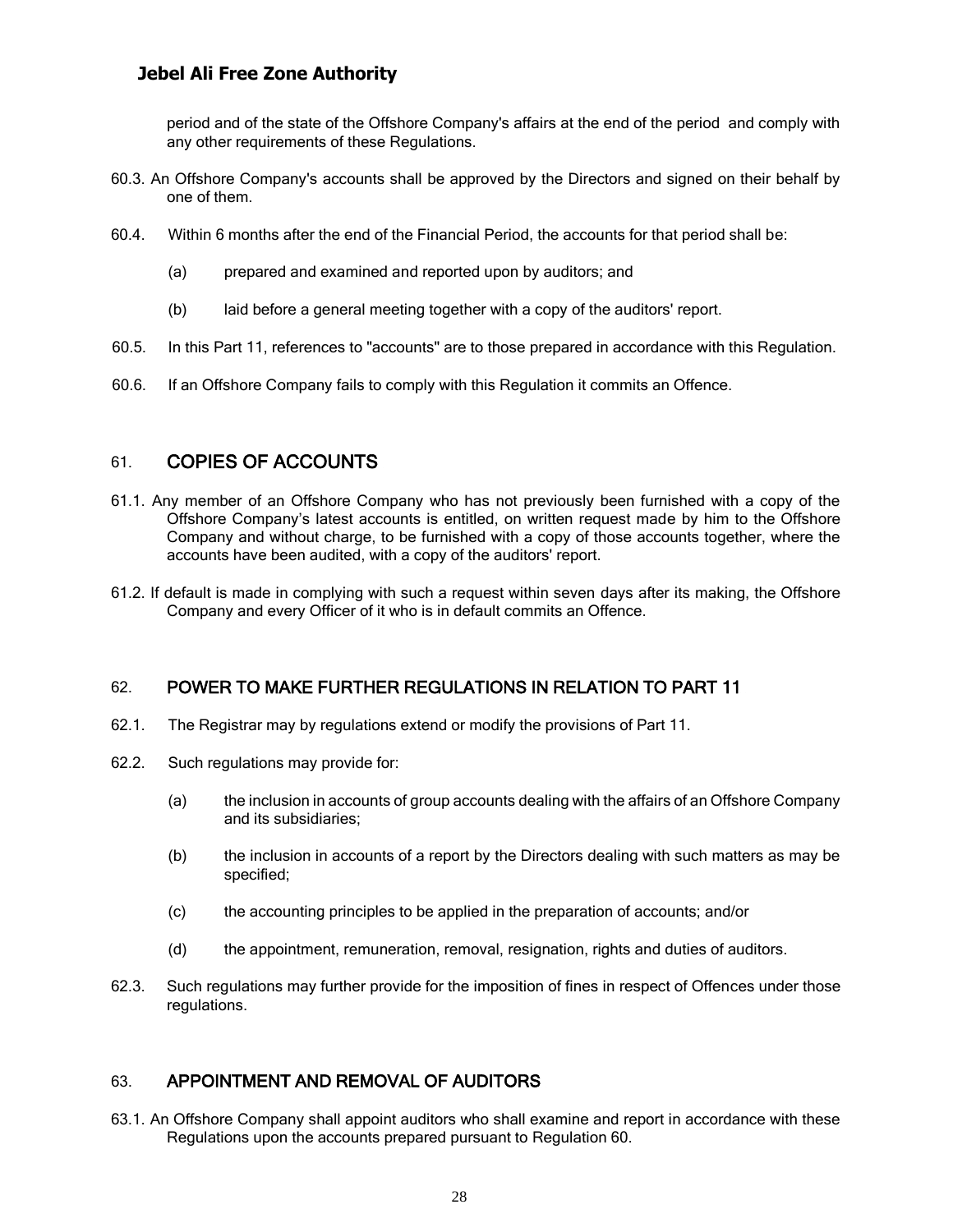- 63.2. An Offshore Company shall at each general meeting appoint auditors to hold office from the conclusion of that meeting to the conclusion of the next general meeting.
- 63.3. The Directors of the Offshore Company in a general meeting may, at any time before the first general meeting, appoint auditors who shall hold office to the conclusion of that meeting.
- 63.4. The Directors of the Offshore Company in a general meeting may fill any casual vacancy in the office of auditors and fix their remuneration.
- 63.5. An Offshore Company may by Resolution at any time remove an auditor notwithstanding anything in any agreement between the Offshore Company and the auditor.
- 63.6. Nothing in this Regulation is to be taken as depriving a person removed under it of compensation or damages payable to him in respect of the termination of his appointment as auditor.
- 63.7. If an Offshore Company fails to comply with Regulation 63.1 the Offshore Company and every Officer of it who is in default commits an Offence.

#### 64. AUDITORS' REPORT

- 64.1. An Offshore Company's auditors shall make a report to the Offshore Company's members on the accounts examined by them.
- <span id="page-28-0"></span>64.2. The auditors' report shall state whether in their opinion the accounts have been properly prepared in accordance with these Regulations and in particular whether a true and fair view is given.

#### 65. AUDITORS' DUTIES AND POWERS

- <span id="page-28-1"></span>65.1. An Offshore Company's auditors shall, in preparing their report, carry out such investigations as will enable them to form an opinion as to the following matters:
	- (a) whether proper accounting Records have been kept by the Offshore Company and proper returns adequate for their audit have been received from branches not visited by them;
	- (b) whether the Offshore Company's accounts are in agreement with the accounting Records and returns.
- 65.2. If the auditors are of the opinion that proper accounting Records have not been kept, or that proper returns adequate for their audit have not been received from branches not visited by them, or if the accounts are not in agreement with the accounting Records and returns, the auditors shall state that fact in their report.
- 65.3. The auditors have a right of access at all times to the Offshore Company's Records, and are entitled to require from the Offshore Company's Directors and the secretary such information and explanations as they think necessary for the performance of their duties as auditors.
- 65.4. Every auditor is entitled to receive notice of, and attend, any meeting of members and to be heard on any part of the business of the meeting, which concerns the auditors.
- 65.5. If the auditors fail to obtain all the information and explanations, which, to the best of their knowledge and belief are necessary for the purposes of their audit, they shall state that fact in their report.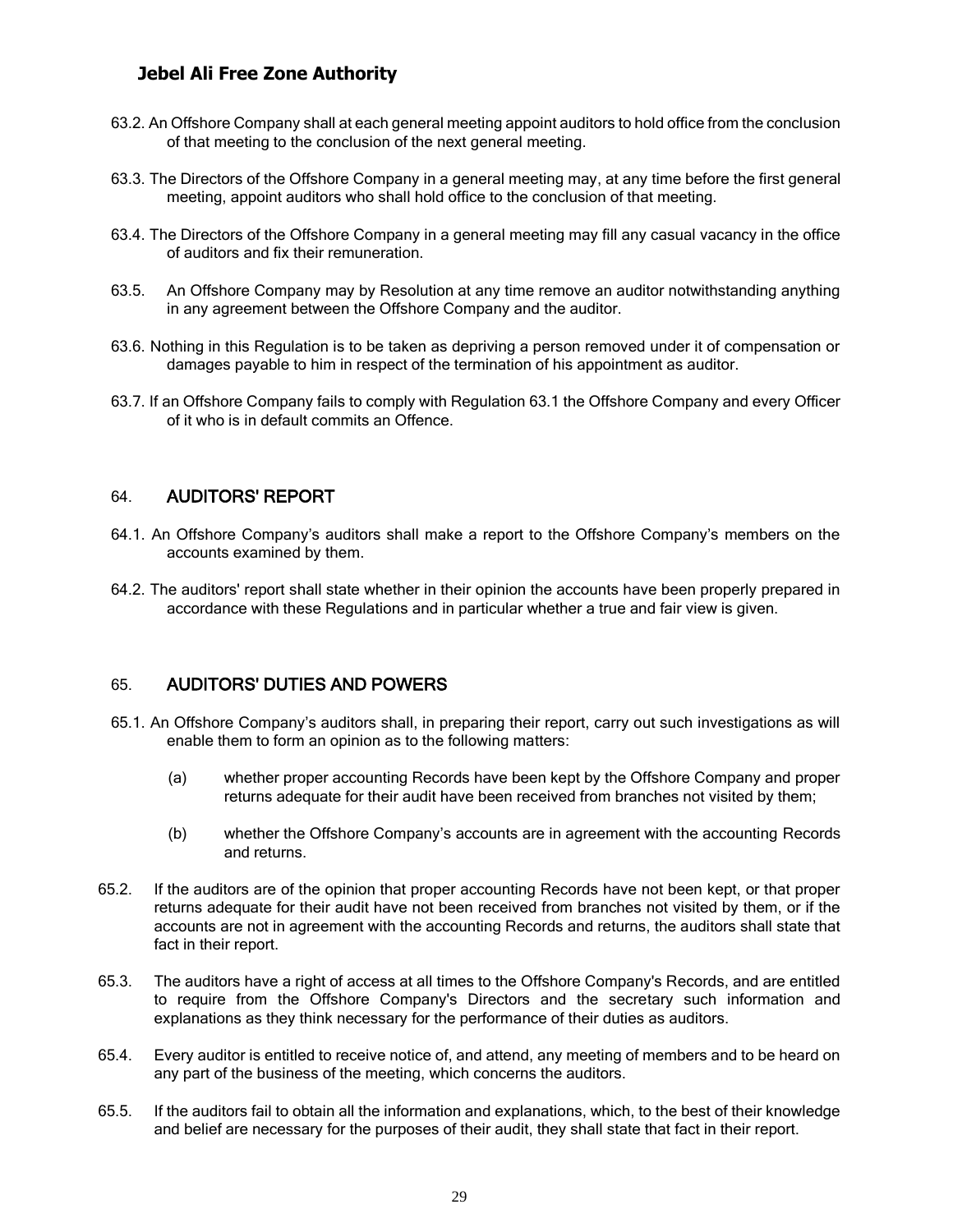- 65.6. An auditor of an Offshore Company may resign his office by depositing a notice in writing to that effect together with a statement under Regulation 65.7 at the Offshore Company's registered office; and any such notice operates to bring his term of office to an end on the date on which the notice is deposited, or on such later date as may be specified in it.
- 65.7. When an auditor ceases for any reason to hold office, he shall deposit at the Offshore Company's registered office:
	- (a) a statement to the effect that there are no circumstances connected with his ceasing to hold office which he considers should be brought to the notice of the members or Creditors of the Offshore Company; or
	- (b) a statement of any circumstances as mentioned above.
- 65.8. Where a statement under Regulation 65.7 falls within sub-paragraph (b) of that Regulation, the Offshore Company shall within 14 days send a copy of the statement to every member of the Offshore Company and to every person entitled to receive notice of general meetings.
- 65.9. If a person ceasing to hold office as auditor fails to comply with Regulation 65.7 he commits an **Offence**
- 65.10. If an Offshore Company fails to comply with Regulation 65.8 the Offshore Company and every Officer of it who is in default commits an Offence.

#### 66. FALSE STATEMENTS TO AUDITORS

An Officer and the secretary of an Offshore Company commits an Offence if he knowingly or recklessly makes to the Offshore Company's auditors a statement (whether written or oral) which:

- <span id="page-29-0"></span>(a) conveys or purports to convey any information or explanation which the auditors require, or are entitled to require, as auditors of the Offshore Company; and
- (b) is misleading, false or deceptive in a material particular.

## 67. QUALIFICATION FOR APPOINTMENT AS AUDITOR

- 67.1. A person is not qualified for appointment as auditors of an Offshore Company under Regulation 53 unless he is authorised by the Authority to be so appointed.
- <span id="page-29-1"></span>67.2. A person who acts as auditor in contravention of Regulation 67.1 commits an Offence.

## PART 12: DISTRIBUTIONS

#### 68. DIVIDENDS AND OTHER DISTRIBUTIONS

<span id="page-29-3"></span><span id="page-29-2"></span>68.1. An Offshore Company shall not declare or pay a dividend, or make a distribution out of contributed surplus, if there are reasonable grounds for believing that: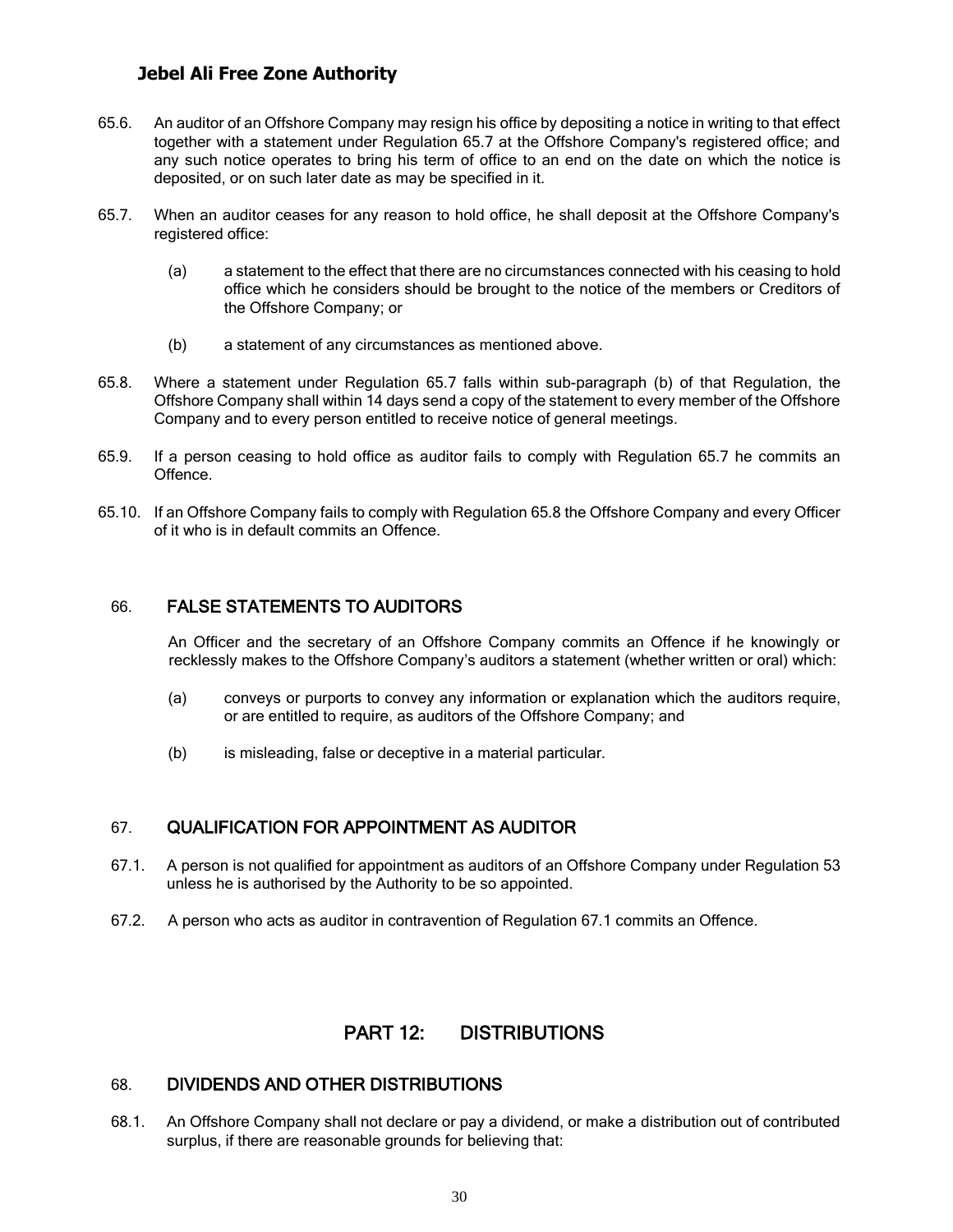- (a) the Offshore Company is, or would after the payment be, unable to pay its liabilities as they become due; or
- (b) the realisable value of the Offshore Company's assets would thereby be less than the aggregate of its liabilities and its issued share capital and share premium accounts.
- 68.2. For the purposes of this Regulation, "contributed surplus" includes proceeds arising from donated shares, credits resulting from the redemption or conversion of shares at less than the amount set up as nominal capital and donations of cash and other assets to the Offshore Company.

#### 69. CONSEQUENCES OF UNLAWFUL DISTRIBUTION

<span id="page-30-0"></span>Where a distribution, or part of a distribution, made by an Offshore Company to one of its members is made in contravention of Regulation 68 and, at the time of the distribution, he knows or has reasonable grounds for believing that it is so made, he is liable to repay it, or that part of it, to the Offshore Company or, in the case of a distribution made otherwise than in cash, to pay the Offshore Company a sum equal to the value of the distribution, or that part, at that time.

## PART 13: WINDING UP

#### <span id="page-30-1"></span>70. MODES OF WINDING UP

The winding up of an Offshore Company may either be:

- <span id="page-30-2"></span>(a) summary under Chapter 1 of this Part;
- (b) by its Creditors under Chapter 2 of this Part; or
- (c) by the Court under the applicable bankruptcy laws, as amended, and other applicable legislation.

## CHAPTER 1: SUMMARY WINDING UP

#### 71. APPLICATION OF THIS CHAPTER

This Chapter applies to the winding up of an Offshore Company which has no liabilities or which is able to discharge its liabilities in full within six months after the commencement of the winding up and such a winding up is a summary winding up.

#### <span id="page-30-3"></span>72. PROCEDURE

<span id="page-30-4"></span>72.1. An Offshore Company may be wound up under this Chapter by making a statement of solvency in accordance with Regulation 72.2: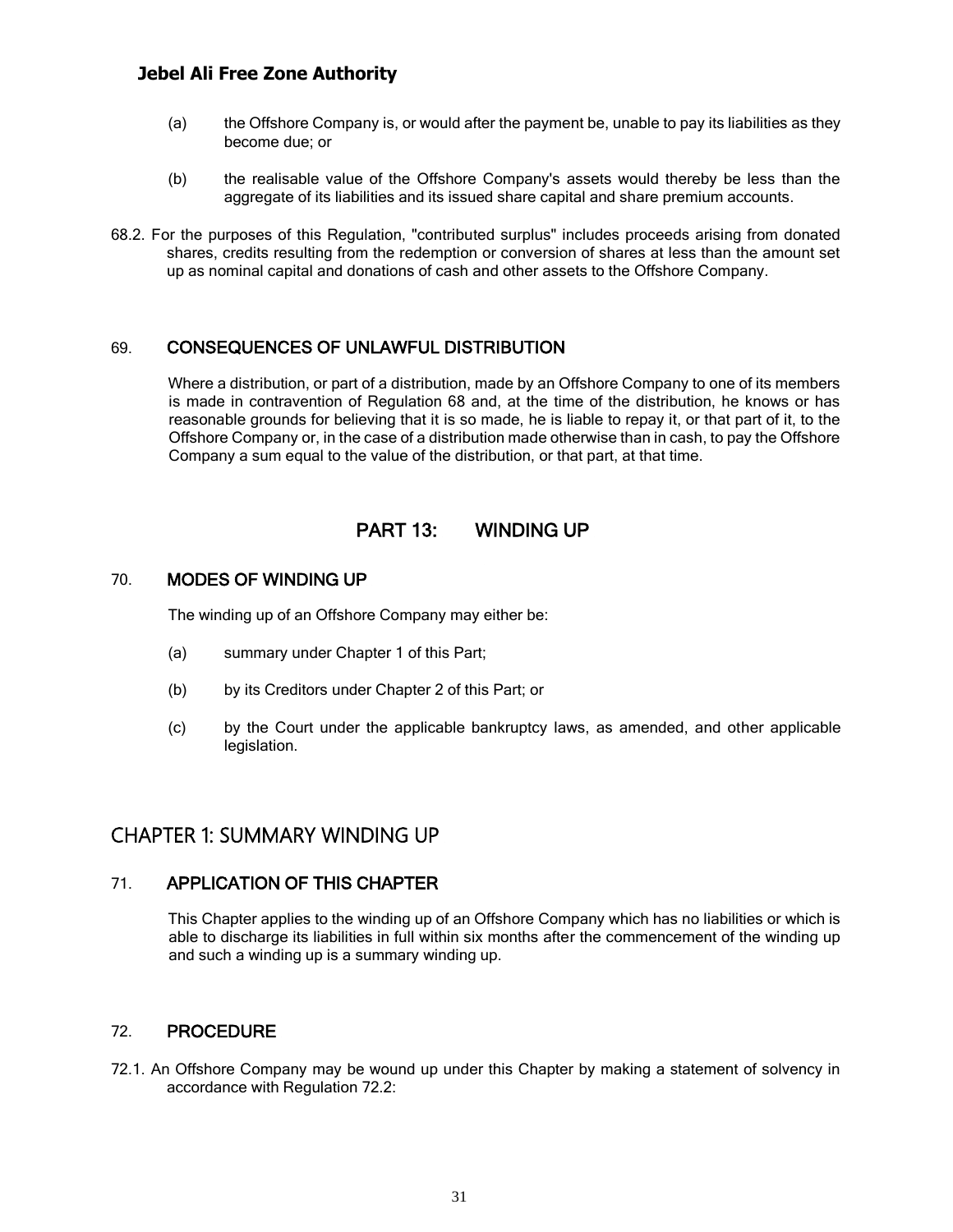- (a) by passing, within 28 days after the statement has been signed by each of the Directors of the Offshore Company, a Resolution that the Offshore Company be wound up summarily; and
- (b) by delivering to the Registrar, within 21 days after the Resolution has been passed, a copy of it together with the statement.
- 72.2. A statement of solvency shall be signed the Directors and state that, having made full inquiry into the Offshore Company's affairs, each of them is satisfied:
	- (a) that the Offshore Company has no assets and no liabilities; or
	- (b) that the Offshore Company has assets and no liabilities; or
	- (c) that the Offshore Company will be able to discharge its liabilities in full within six months after the commencement of the winding up, as the case may be.

#### 73. COMMENCEMENT OF SUMMARY WINDING UP

A summary winding up under which assets of the Offshore Company are to be distributed commences on the passing of the Resolution for summary winding up.

#### <span id="page-31-0"></span>74. EFFECT ON STATUS OF OFFSHORECOMPANY

<span id="page-31-1"></span>After the commencement of a summary winding up of an Offshore Company which has assets the corporate state and capacity of the Offshore Company continue until the Offshore Company is dissolved but, from the commencement of the winding up, its powers shall be exercised only so far as may be required for the realisation of the assets of the Offshore Company, the discharge of any liabilities of the Offshore Company and the distribution of its assets in accordance with Regulation 76.

## 75. APPOINTMENT OF LIQUIDATOR

- 75.1. On or after the date of commencement of a summary winding up of an Offshore Company, it may by Resolution appoint a person to be liquidator for the purposes of the winding up.
- <span id="page-31-2"></span>75.2. On the appointment of a liquidator all the powers of the Directors cease except so far as the Resolution appointing the liquidator or any subsequent Resolution otherwise provides and, subject to any such Resolution and to Regulation 76, all those powers shall thereafter be exercisable by the liquidator.

## 76. APPLICATION OF ASSETS AND DISSOLUTION

- 76.1. On the registration by the Registrar of a statement delivered under Regulation 72 that the Offshore Company has no assets and no liabilities the Offshore Company is dissolved.
- <span id="page-31-3"></span>76.2. On the registration by the Registrar of a statement so delivered that the Offshore Company has assets and no liabilities the Offshore Company shall forthwith proceed to distribute its assets among its members according to their rights or otherwise as provided by the Regulations.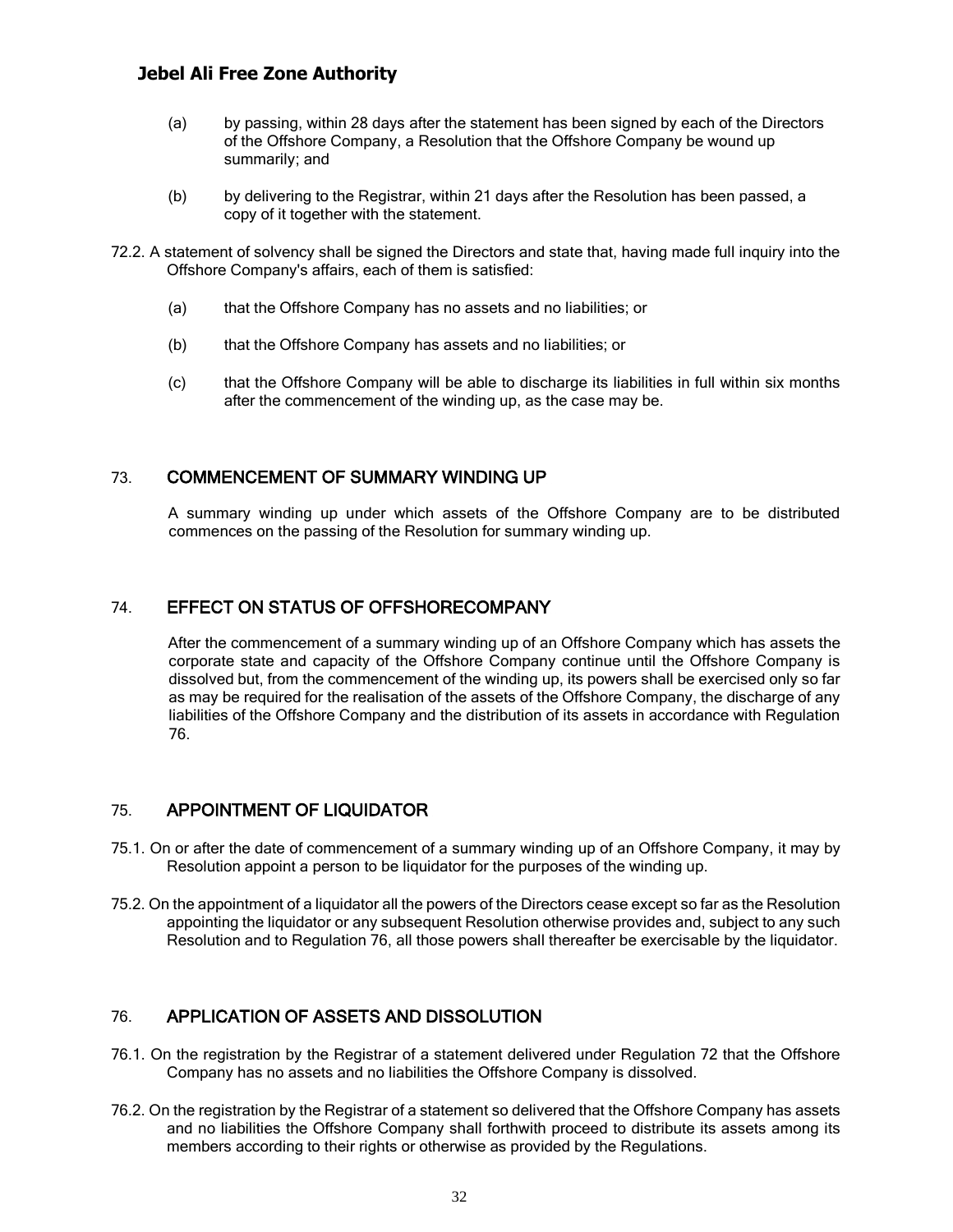76.3. On the registration by the Registrar of a statement so delivered that the Offshore Company will be able to discharge its liabilities in full within six months after the commencement of the winding up

the assets of the Offshore Company shall be applied in satisfaction of the Offshore Company's liabilities and, subject to that application, shall be distributed as aforesaid.

76.4. As soon as the Offshore Company has completed the distribution of its assets in accordance with Regulation 76.2 or 76.3 it shall deliver to the Registrar a statement signed by the Directors or, if the distribution has been completed by a liquidator appointed under Regulation, by the liquidator, that each Director or (as the case may be) the liquidator, having made full inquiry into the Offshore Company's affairs, is satisfied that the Offshore Company has no assets and no liabilities and, upon the registration of the statement, the Offshore Company is dissolved.

## 77. EFFECT OF INSOLVENCY

- 77.1. This Regulation applies where after the commencement of a summary winding up the Directors (or, if there is a liquidator, the liquidator) form the opinion that the Offshore Company has liabilities which it will be unable to discharge in full within six months after the commencement of the winding up.
- <span id="page-32-0"></span>77.2. When that opinion is formed it shall be recorded in the minutes of a meeting of the Directors or, as the case may be, by the liquidator.
- 77.3. The Directors (or, if there is a liquidator, the liquidator) shall:
	- (a) by not less than 14 days' notice given by post, call a meeting of the Creditors of the Offshore Company to be held within 28 days after that opinion was recorded and the Offshore Company shall in the notice nominate a person to be liquidator for the purpose of a Creditors' winding up;
	- (b) when that notice is given to the creditors, deliver a copy of it to the Registrar;
	- (c) not less than 10 days before the day for which the meeting is called, give notice of the meeting by advertisement in the newspaper Prescribed by the Registrar;
	- (d) during the period before the Creditors' meeting is held, furnish any Creditor free of charge with such information concerning the affairs of the Offshore Company as he may reasonably request; and
	- (e) make out a statement as to the affairs of the Offshore Company and lay that statement before the Creditors' meeting.
- 77.4. The statement as to the affairs of the Offshore Company shall be verified by affidavit by some or all of the Directors or (if there is a liquidator) by the liquidator.
- 77.5. If there is a liquidator, he shall preside at the Creditors' meeting and, if there is no liquidator, a Director nominated by the Directors shall preside.
- 77.6. As from the day on which the Creditors' meeting under this Regulation is held the winding up becomes a Creditors' winding up and these Regulations have effect as if that meeting was the meeting of Creditors mentioned in Regulation 84.
- 77.7. If the Directors or, as the case may be, the liquidator without reasonable excuse fail to comply with their obligations under this Regulation or if a Director or, as the case may be, the liquidator fails to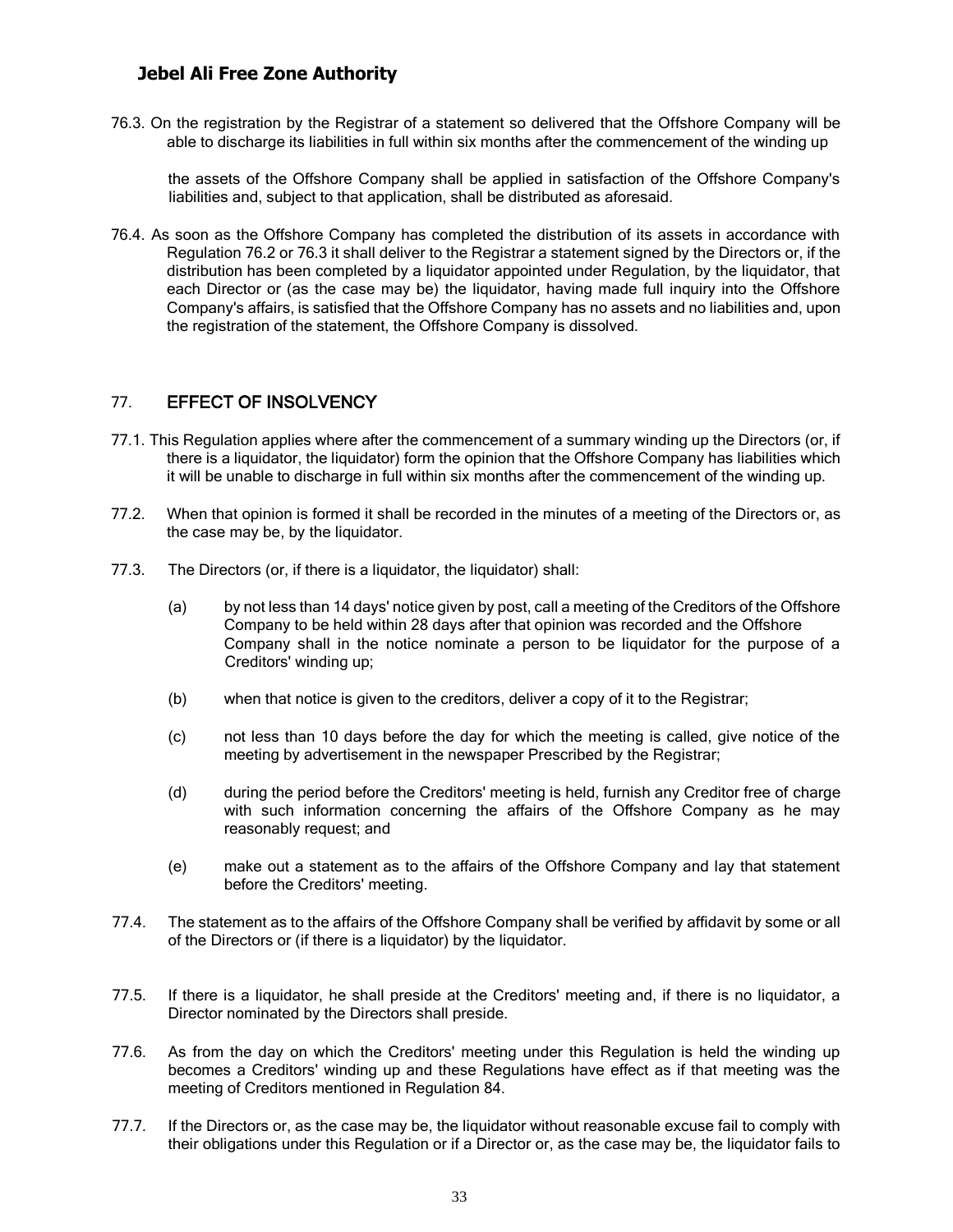comply with Regulation so far as requiring him to preside at the Creditors' meeting, the Directors or the Director or the liquidator, (as the case may be) commits an Offence.

77.8. A Director or liquidator who signs a statement delivered to the Registrar under Regulation 72 or 76 without having reasonable grounds for stating that the Offshore Company has no liabilities or that

it will be able to discharge its liabilities in full within six months after the commencement of the winding up commits an Offence.

## 78. REMUNERATION OF LIQUIDATOR

A liquidator appointed under Regulation 74 shall be entitled to receive from the Offshore Company such remuneration as is agreed between him and the Offshore Company before his appointment or as is subsequently approved by the Offshore Company in general meeting or by the court.

#### <span id="page-33-0"></span>79. CESSER OF OFFICE BY LIQUIDATOR

A liquidator appointed under Regulation 74 may be removed from office by a Resolution of the Offshore Company and shall vacate office if he ceases to be qualified to hold that office.

#### <span id="page-33-1"></span>80. TERMINATION OF SUMMARY WINDING UP

#### <span id="page-33-2"></span>80.1. Where:

- (a) the summary winding up of an Offshore Company has commenced;
- (b) the Offshore Company has not received any contribution from any present or past member pursuant to Regulation 101;
- (c) the Offshore Company has not for the purposes of the winding up distributed any of its assets among its members;
- (d) the Offshore Company is able to discharge its liabilities as they fall due; and
- (e) termination of the winding up has been approved by a Resolution of the Offshore Company, the documents described in Regulation 80.2 may be delivered to the Registrar and thereupon the winding up shall forthwith terminate.
- 80.2. The documents to be delivered to the Registrar pursuant to Regulation 80.1 are:
	- (a) a certificate signed by all the Directors of the Offshore Company stating that the Offshore Company:
		- (i) has received no such contribution;
		- (ii) has made no such distribution; and
		- (iii) is able to discharge its liabilities as they fall due.
	- (b) a copy of the Resolution approving the termination of the winding up.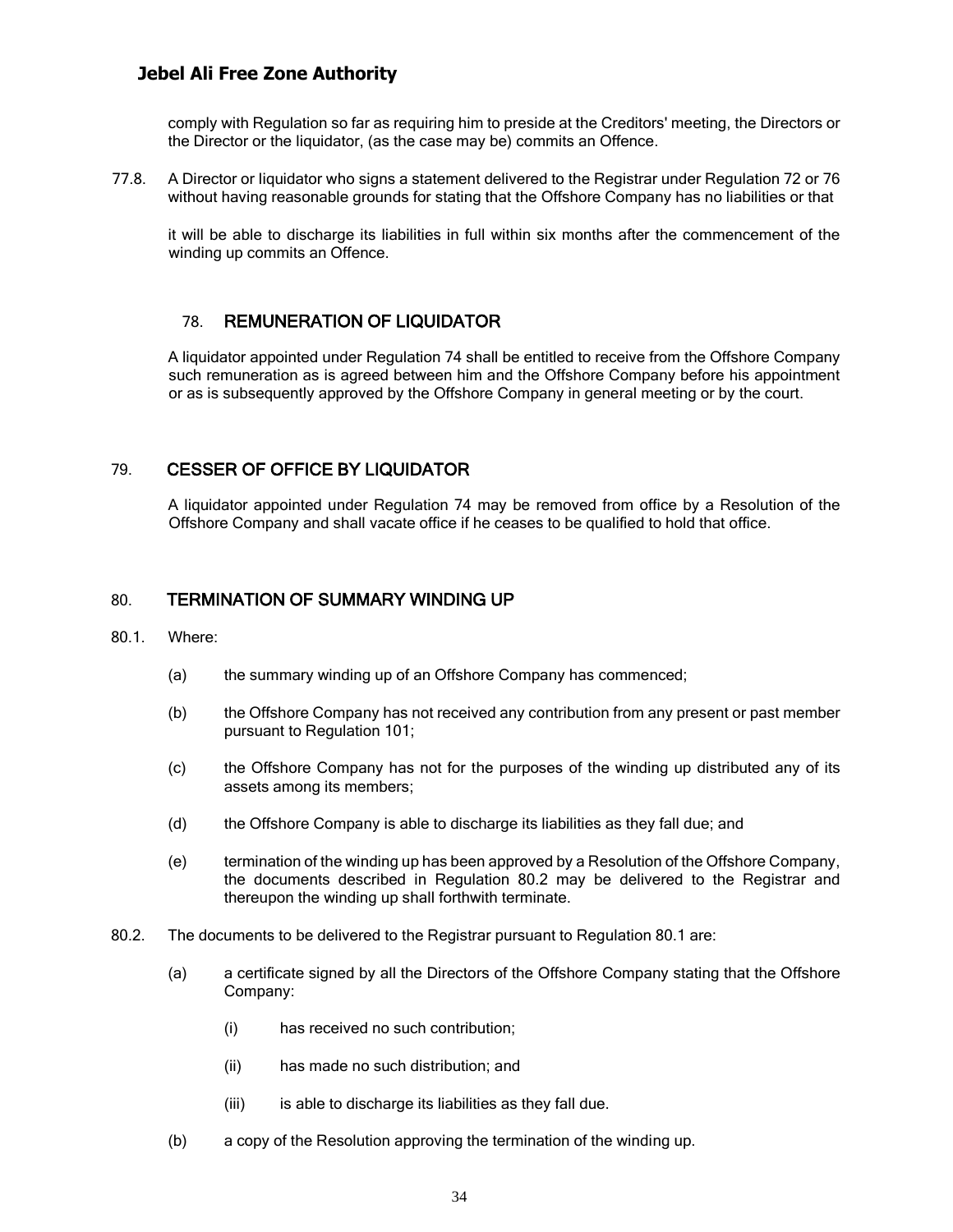- 80.3. Upon the termination of a winding up pursuant to Regulation 80.1:
	- (a) any liquidator appointed for the purpose of the winding up shall cease to hold office; and
	- (b) the Offshore Company and all other persons shall be in the same position, subject to Regulation 80.4 as if the winding up had not commenced.
	- 80.4. The termination of a winding up pursuant to Regulation 80.1 shall not affect the validity of anything duly done by any liquidator, Director or other person, or by operation of law, before its termination.
	- 80.5. A Director who signs a certificate delivered to the Registrar pursuant to Regulation 80.1 without having reasonable grounds for believing that the statements in it are true commits an Offence.

# CHAPTER 2: CREDITORS WINDING UP

#### 81. PROCEDURE

An Offshore Company may be wound up under this Chapter if the Offshore Company so resolves by Resolution.

#### <span id="page-34-0"></span>82. NOTICE OF WINDING UP

- 82.1. When an Offshore Company has passed a Resolution for a Creditors' winding up, it shall, within 14 days of the passing of the Resolution, give notice of the Resolution by advertisement in a newspaper Prescribed by the Registrar.
- <span id="page-34-1"></span>82.2. In the event of failure to comply with this Regulation, the Offshore Company and every Officer of it who is in default commits an Offence.

## 83. COMMENCEMENT AND EFFECTS OF CREDITORS' WINDING UP

- <span id="page-34-2"></span>83.1. A Creditors' winding up is deemed to commence when the Resolution for winding up is passed or, where Regulation 77 applies, when the winding up becomes a Creditors' winding up; and the Offshore Company shall from the commencement of the winding up cease to carry on its business, except so far as may be required for its beneficial winding up.
- 83.2. The corporate state and capacity of the Offshore Company continue until the Offshore Company is dissolved.
- 83.3. A transfer of shares, not being a transfer made to or with the sanction of the liquidator, and an alteration in the status of the Offshore Company's members made after the commencement of the winding up is void.
- 83.4. After the commencement of the winding up no action shall be taken or proceeded with against the Offshore Company except by leave of the court and subject to such terms as the court may impose.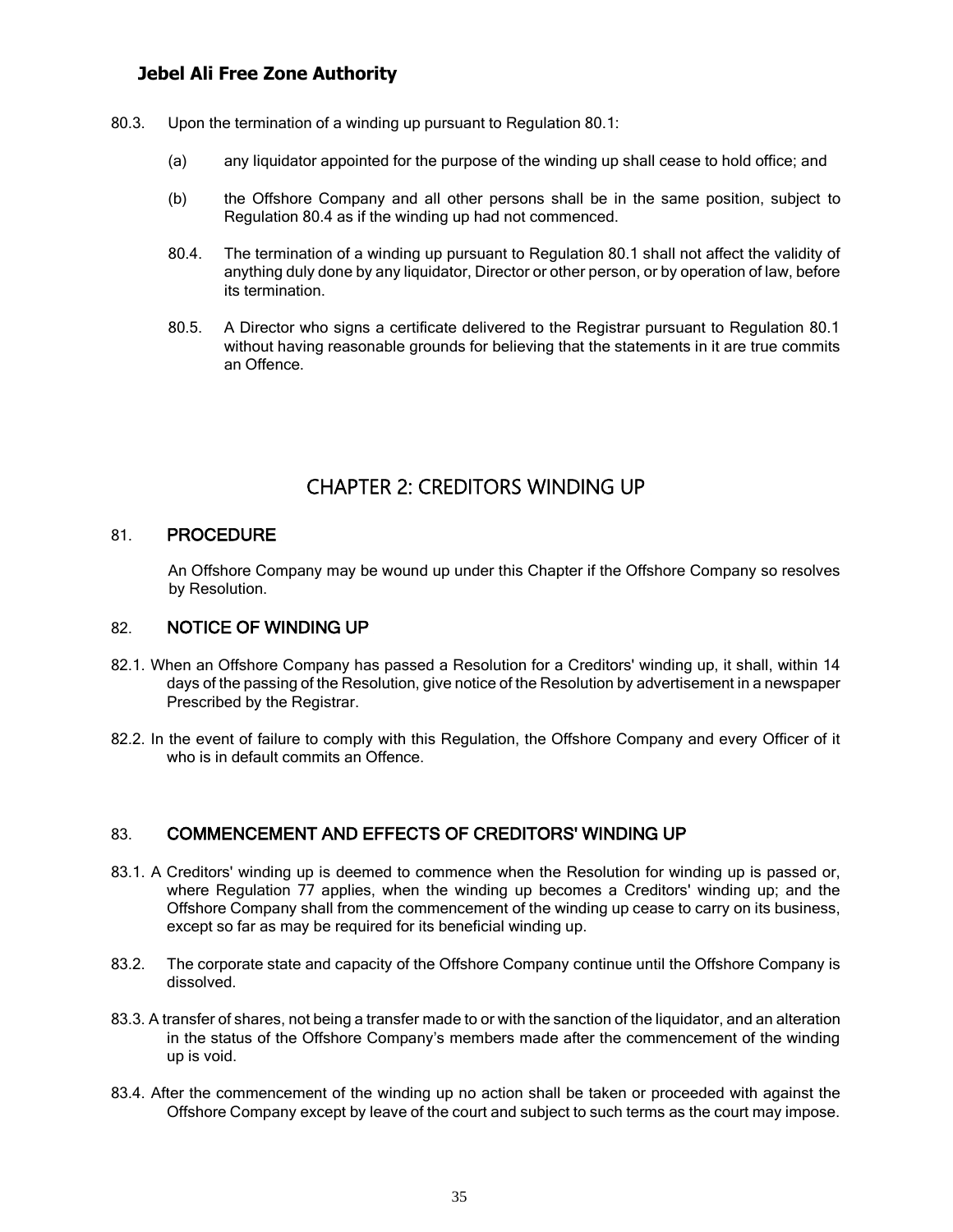## 84. MEETING OF CREDITORS IN CREDITORS' WINDING UP

- <span id="page-35-0"></span>84.1. The Offshore Company shall:
	- (a) not less than 14 days before the day on which there is to be held the Offshore Company meeting at which the Resolution for a Creditors' winding up is to be proposed give by post to its creditors notice calling a meeting of creditors to be held on the same day as, and immediately following the conclusion of, the Offshore Company meeting and nominating a person to be liquidator for the purposes of a creditors' winding up;
	- (b) give notice of the Creditors' meeting by advertisement in a newspaper Prescribed by the Registrar not less than 10 days before the day for which that meeting has been called;
	- (c) during the period before the Creditors' meeting furnish Creditors free of charge with such information concerning the Offshore Company's affairs as they may reasonably require.
- 84.2. The Directors shall:
	- (a) make out a statement as to the affairs of the Offshore Company, verified by affidavit by some or all of the Directors;
	- (b) lay that statement before the Creditors' meeting; and
	- (c) appoint a Director to preside at that meeting, and the Director so appointed shall attend the meeting and preside over it.
- 84.3. If:
	- (a) the Offshore Company without reasonable excuse fails to comply with Regulation 84.1;
	- (b) the Directors without reasonable excuse fail to comply with Regulation 84.2; or
	- (c) a Director without reasonable excuse fails to comply with Regulation 84.2, so far as requiring him to attend and preside at the Creditors' meeting the Offshore Company; the Directors or the Director (as the case may be) commits an Offence.

## 85. APPOINTMENT OF LIQUIDATOR

- 85.1. The Creditors and the Offshore Company at their respective meetings mentioned in Regulation 84 may nominate a person to be liquidator for the purpose of the winding up.
- <span id="page-35-1"></span>85.2. Where a Creditors' meeting is called in accordance with Regulation 77, the person nominated to be liquidator in the notice calling the meeting shall be deemed, for the purposes of this Regulation, to have been nominated as aforesaid by the Offshore Company.
- 85.3. The person nominated by the Creditors, or if no person is nominated by the Creditors, the person nominated, or deemed to have been nominated, by the Offshore Company is appointed liquidator with effect from the conclusion of the Creditors' meeting.
- 85.4. In the case of different persons being nominated, a Director, member or Creditor of the Offshore Company may, within seven days after the date on which the nomination was made by the Creditors, apply to the Registrar for an order either:
	- (a) directing that the person nominated as liquidator by the Offshore Company shall be liquidator instead of or jointly with the person nominated by the Creditors; or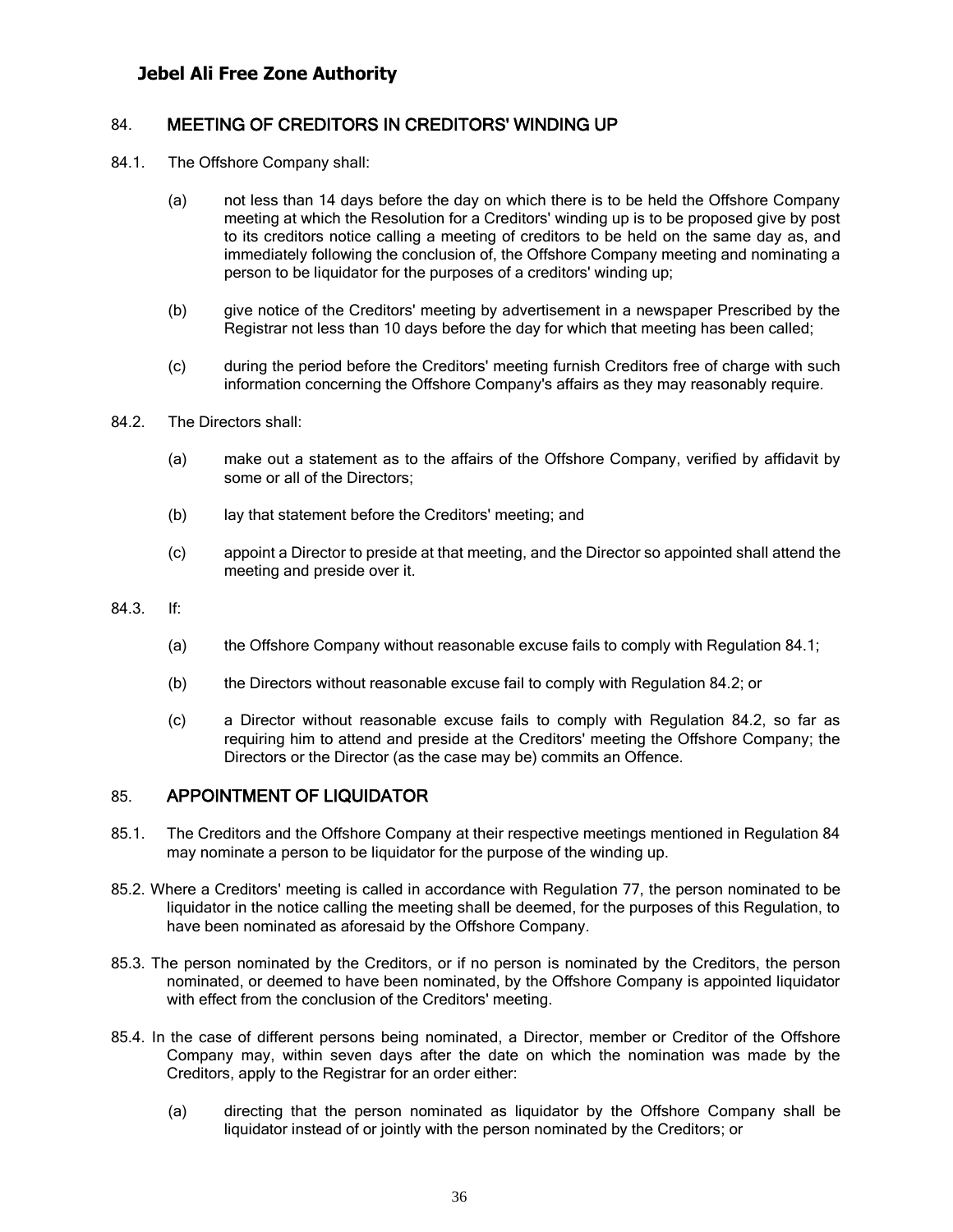- (b) appointing some other person to be liquidator instead of the person nominated by the Creditors.
- 85.5. A liquidator appointed under this Regulation shall within 14 days after his appointment give notice thereof signed by him to the Registrar and to the Creditors.
- 85.6. A liquidator who fails to comply with Regulation 85.5 commits an Offence.

## 86. APPOINTMENT OF LIQUIDATION COMMITTEE

- 86.1. A creditors' meeting may appoint a liquidation committee consisting of not more than five persons to exercise the functions conferred on it by or under these Regulations.
- <span id="page-36-0"></span>86.2. If a committee is appointed, the Offshore Company may, in general meeting, appoint such number of persons not exceeding five as they think fit to act as members of the committee.
- 86.3. The Creditors may resolve that all or any of the persons so appointed by the Offshore Company ought not to be members of the committee; and if the Creditors so resolve:
	- (a) the persons mentioned in the Resolution are not then qualified to act as members of the committee; and
	- (b) on an application to the Registrar under this provision the Registrar may appoint other persons to act as such members in place of the persons mentioned in the Resolution.

#### 87. REMUNERATION OF LIQUIDATOR, CESSER OF DIRECTORS' POWERS, AND VACANCY IN OFFICE OF LIQUIDATOR

- <span id="page-36-1"></span>87.1. A liquidator in a Creditors' winding up is entitled to receive such remuneration as is agreed between him and the liquidation committee or, if there is no committee, between him and the Creditors.
- 87.2. On the appointment of a liquidator in a Creditors' winding up, all the powers of the Directors cease, except so far as the liquidation committee (or, if there is no committee, the Creditors) sanction their continuance.
- 87.3. The Creditors may at any time remove a liquidator.
- 87.4. If a vacancy occurs, by death, resignation or otherwise, in the office of a liquidator (other than a liquidator appointed by the court) the Creditors may fill the vacancy.

#### 88. NO LIQUIDATOR APPOINTED

- 88.1. This Regulation applies where a Creditors' winding up has commenced but no liquidator has been appointed.
- <span id="page-36-2"></span>88.2. During the period before the appointment of a liquidator, the powers of the Directors shall not be exercised except:
	- (a) with the sanction of the court;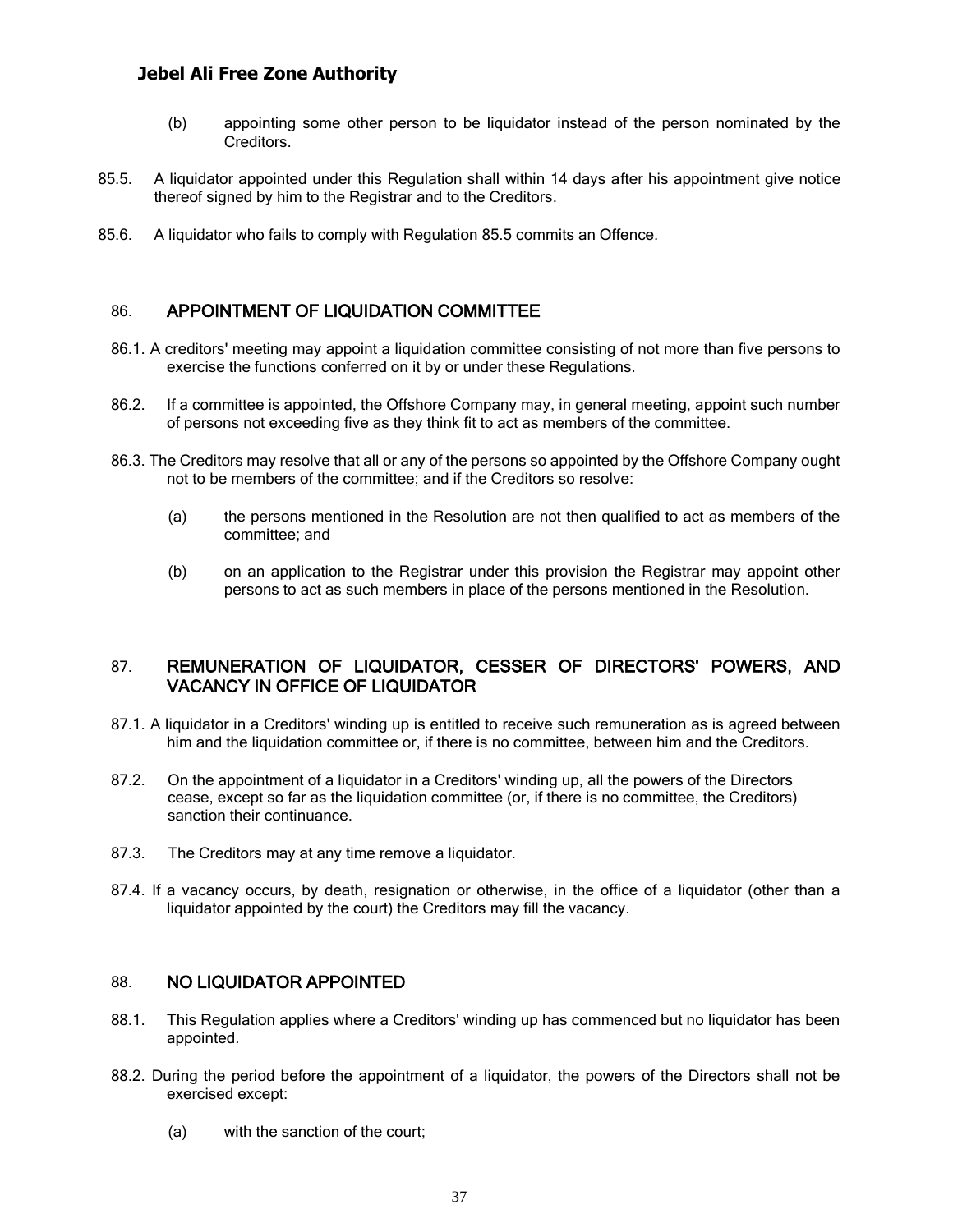- (b) to secure compliance with Regulation 84; or
- (c) to protect the Offshore Company's assets.
- 88.3. If the Directors, without reasonable excuse, fail to comply with this Regulation, they are guilty of an Offence.

## 89. COSTS OF CREDITORS' WINDING UP

All costs, charges and expenses properly incurred in a Creditors' winding up, including the remuneration of the liquidator, are payable out of the Offshore Company's assets in priority to all other claims.

## <span id="page-37-0"></span>90. ARRANGEMENT WHEN BINDING ON CREDITORS

- <span id="page-37-1"></span>90.1. An arrangement entered into between an Offshore Company immediately preceding the commencement of, or in the course of, a Creditors' winding up and its Creditors is (subject to the right of appeal under this Regulation) binding:
	- (a) on the Offshore Company, if sanctioned by a Resolution; and
	- (b) on the Creditors, if acceded to by three-quarters in number and value of them.
- 90.2. A Creditor or contributory may, within three weeks from the completion of the arrangement, appeal to the court against it; and the court may thereupon, as it thinks just, amend, vary or confirm the arrangement.

## 91. MEETINGS OF OFFSHORE COMPANY AND CREDITORS

- <span id="page-37-2"></span>91.1. If a Creditors' winding up continues for more than 12 months, the liquidator shall call a general meeting of the Offshore Company and a meeting of the Creditors to be held at the first convenient date within three months after the end of the first 12 months from the commencement of the winding up, and of each succeeding 12 months, or such longer period as the Registrar may allow, and shall lay before the meetings an account of his acts and dealings and of the conduct of the winding up during the preceding 12 months.
- 91.2. If the liquidator fails to comply with this Regulation, he commits an Offence.

## 92. FINAL MEETING AND DISSOLUTION

- <span id="page-37-3"></span>92.1. As soon as the affairs of an Offshore Company in a Creditors' winding up are fully wound up, the liquidator shall make up an account of the winding up, showing how it has been conducted and the Offshore Company's property has been disposed of, and thereupon shall call a general meeting of the Offshore Company and a meeting of the Creditors for the purpose of laying the account before the meetings and giving an explanation of it.
- 92.2. Each such meeting shall be called by not less than 21 days' notice sent by post, accompanied by a copy of the liquidator's account.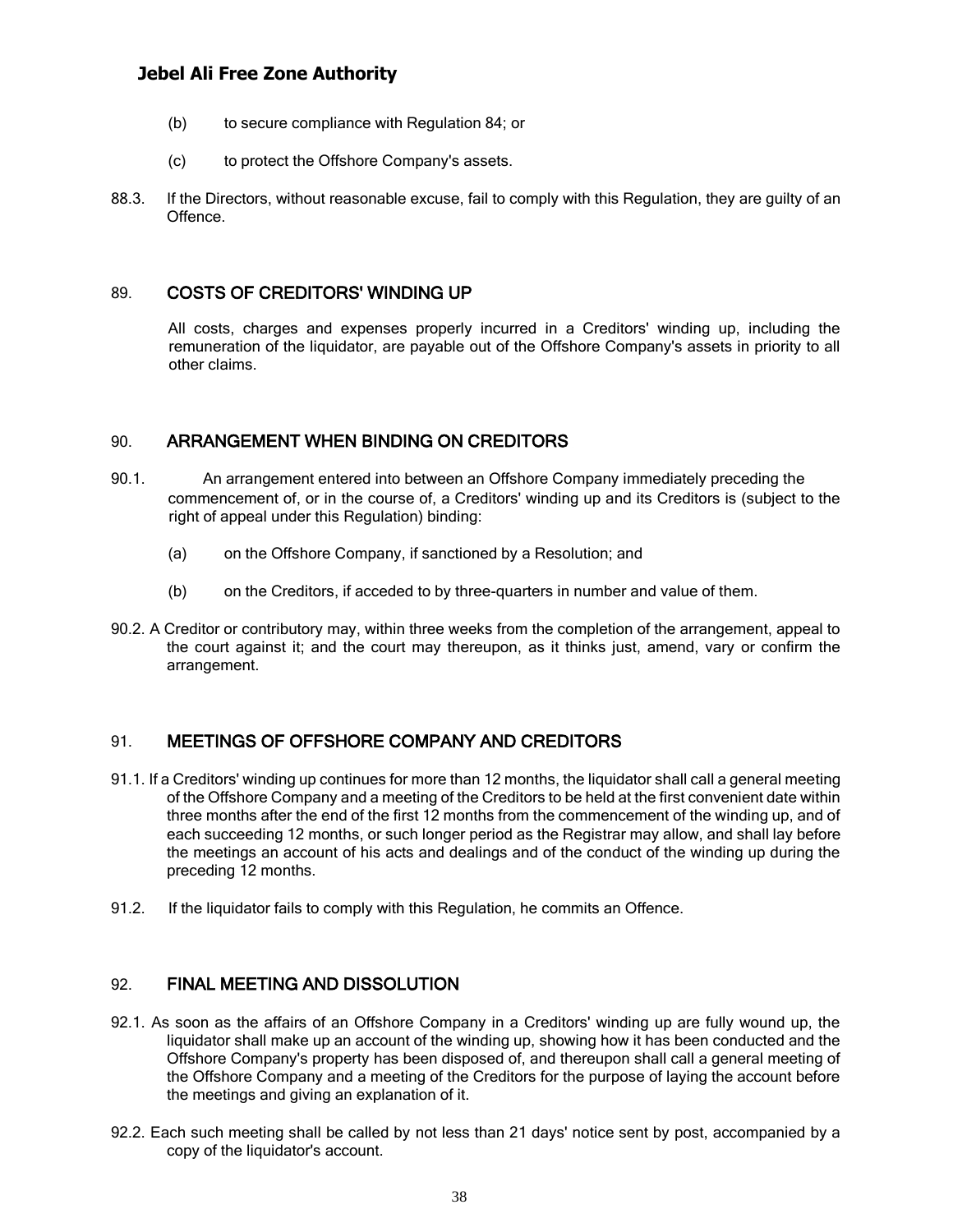- 92.3. Within seven days after the date of the meetings (or, if they are not held on the same date, after the date of the later one) the liquidator shall make a return to the Registrar of the holding of the meetings and of their dates.
- 92.4. If the copy is not delivered or the return is not made in accordance with Regulation 92.3, the liquidator commits an Offence.
- 92.5. If a quorum is not present at either such meeting, the liquidator shall, in lieu of the return required by Regulation 92.3, deliver a return that the meeting was duly called and that no quorum was present; and when that return is made the provisions of that paragraph as to the making of the return are, in respect of that meeting, deemed complied with.
- 92.6. The Registrar on receiving the account and, in respect of each such meeting, either of the returns mentioned above, shall forthwith register them, and at the end of three months from the registration of the return the Offshore Company is deemed to be dissolved; but the Registrar may, on the application of the liquidator or of another person who appears to the Registrar to be interested, make an order deferring the date at which the dissolution of the Offshore Company is to take effect for such time as the Registrar thinks fit.
- 92.7. If the liquidator fails to call a general meeting of the Offshore Company or a meeting of the Creditors as required by this Regulation he commits an Offence.

## 93. POWERS AND DUTIES OF LIQUIDATOR

- <span id="page-38-0"></span>93.1. The liquidator in a creditors' winding up may, with the sanction of the liquidation committee (or, if there is no such committee, a meeting of the Creditors):
	- (a) pay a class of Creditors in full; and/or
	- (b) compromise any claim by or against the Offshore Company.
- 93.2. The liquidator may, without sanction, exercise any other power of the Offshore Company as may be required for its beneficial winding up.
- 93.3. The liquidator may:
	- (a) settle a list of contributories (and the list of contributories is prima facie evidence of the persons named in it to be contributories);
	- (b) make calls; and/or
	- (c) summon general meetings of the Offshore Company for the purpose of obtaining its sanction by Resolution or for any other purpose he may think fit.
- 93.4. The liquidator shall pay the Offshore Company's debts and adjust the rights of the contributories among themselves.
- 93.5. The appointment or nomination of more than one person as liquidator shall declare whether any act to be done is to be done by all or any one or more of them, and in default, any such act may be done by two or more of them.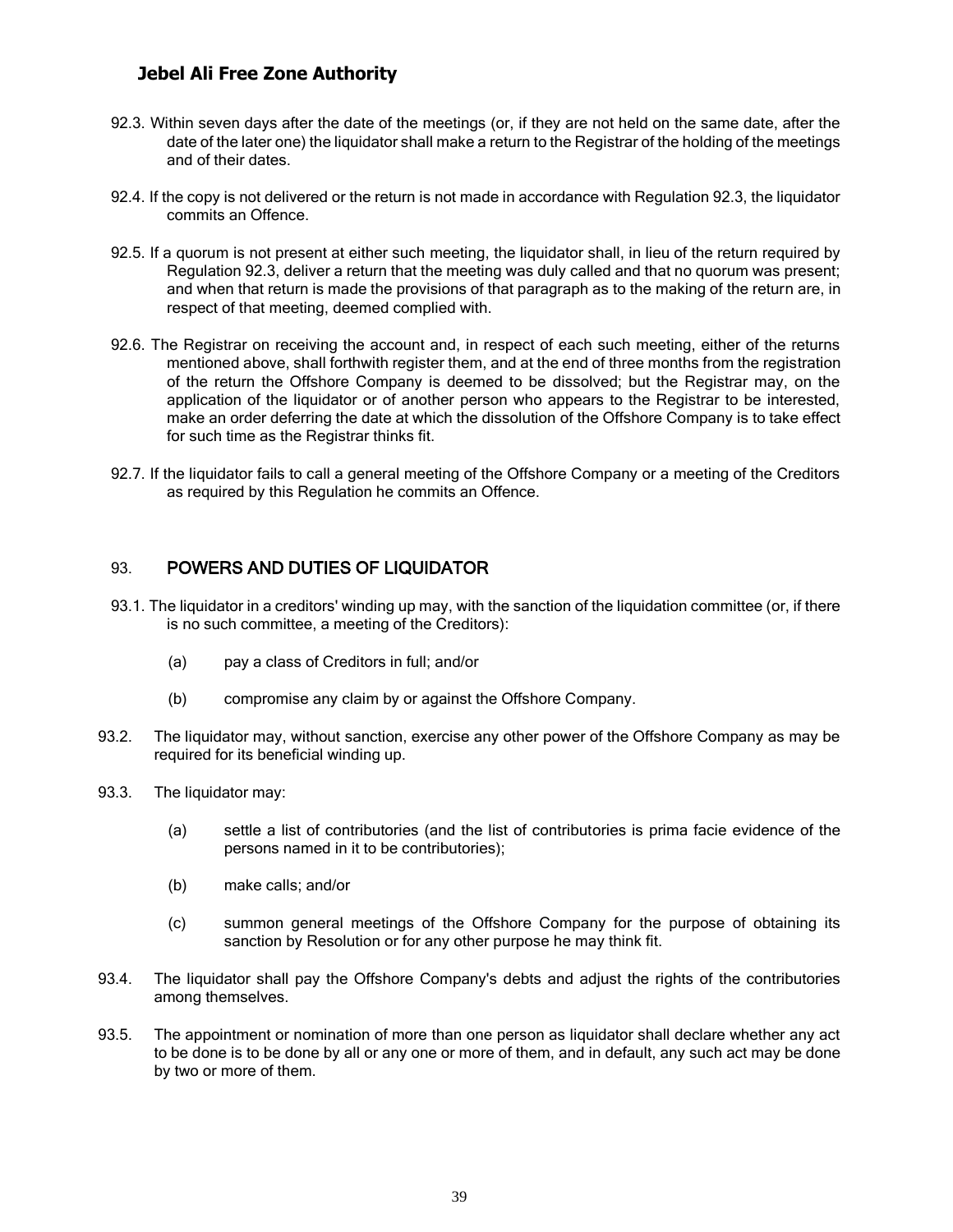## 94. APPOINTMENT OR REMOVAL OF LIQUIDATOR BY THE REGISTRAR

- 94.1. If for any reason there is, in a Creditors' winding up, no liquidator acting, the Registrar may appoint a liquidator.
- <span id="page-39-0"></span>94.2. The Registrar may, on reason being given, remove a liquidator in a Creditors' winding up and appoint another.

#### 95. DUTY TO CO-OPERATE WITH LIQUIDATOR

- <span id="page-39-1"></span>95.1. In a Creditors' winding up each of the persons mentioned in Regulation 95.2 shall:
	- (a) give the liquidator information concerning the Offshore Company and its promotion, formation, business, dealings, affairs or property which the liquidator may at any time after the commencement of the winding up reasonably require; and
	- (b) attend on the liquidator at reasonable times and on reasonable notice when requested to do so.
- 95.2. The persons referred to in Regulation 95.1 are:
	- (a) those who are, or have at any time been, Officers of the Offshore Company;
	- (b) those who have taken part in the formation of the Offshore Company at any time within one Year before the commencement of the winding up; and
	- (c) those who are in the employment of the Offshore Company, or have been in its employment within that Year, and are in the liquidator's opinion capable of giving information which he requires; and
- 95.3. If a person without reasonable excuse fails to comply with an obligation imposed by this Regulation, he commits an Offence.

#### 96. DISTRIBUTION OF OFFSHORE COMPANY'S PROPERTY

<span id="page-39-2"></span>Subject to the provisions of any enactment as to preferential payments, an Offshore Company's property shall on winding up be realised and applied in satisfaction of the Offshore Company's liabilities pari passu and, subject to that application, shall (unless the articles or law otherwise provide) be distributed among the members according to their rights and interests in the Offshore Company.

#### 97. QUALIFICATIONS OF LIQUIDATOR

- 97.1. A person who is not an individual is not qualified to act as a liquidator.
- <span id="page-39-3"></span>97.2. The Registrar may prescribe the qualifications required for any person to act as a liquidator.
- 97.3. An appointment made in contravention of this Regulation is void.
- 97.4. A person who acts as liquidator when not qualified to do so commits an Offence.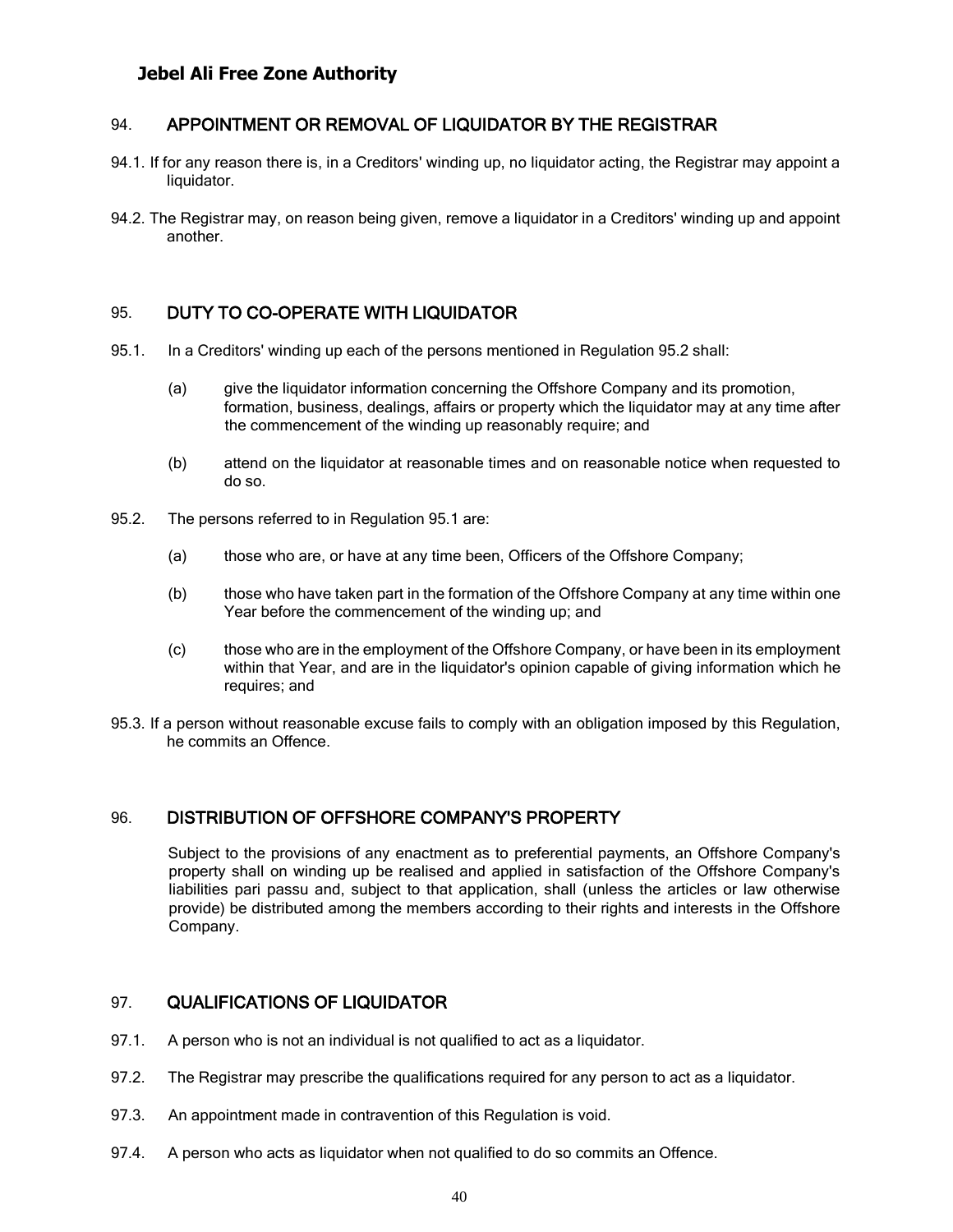97.5. A liquidator shall vacate office if he ceases to be a person qualified to act as a liquidator.

#### 98. CORRUPT INDUCEMENT AFFECTING APPOINTMENT AS LIQUIDATOR

<span id="page-40-0"></span>A person who gives or agrees or offers to give to a member or Creditor of an Offshore Company any valuable benefit with a view to securing his own appointment or nomination, or to securing or preventing the appointment or nomination of some person other than himself, as the Offshore Company's liquidator, commits an Offence.

#### 99. NOTIFICATION BY LIQUIDATOR OF RESIGNATION, ETC.

- <span id="page-40-1"></span>99.1. A liquidator who resigns, is removed or for any other reason vacates office shall within 14 days after the resignation, removal or vacation of office give notice thereof, signed by him, to the Registrar and in the case of a Creditors' winding up (except where the removal is pursuant Regulation 87.3 to the creditors.
- 99.2. If a liquidator fails to comply with Regulation 99.1 he commits an Offence.

#### 100. NOTIFICATION THAT OFFSHORE COMPANY IS IN LIQUIDATION

- <span id="page-40-2"></span>100.1. When an Offshore Company is being wound up, every invoice, order for goods or services or business letter issued by or on behalf of the Offshore Company, or a liquidator of the Offshore Company, being a document on or in which the name of the Offshore Company appears, shall contain a statement that the Offshore Company is in liquidation.
- 100.2. In the event of failure to comply with this Regulation, the Offshore Company and every Officer of it who is in default commits an Offence.

#### 101. LIABILITY AS CONTRIBUTORIES OF PRESENT AND PAST MEMBERS

- <span id="page-40-3"></span>101.1. When an Offshore Company is wound up, every present and past member is liable to contribute to its assets to an amount sufficient for payment of its liabilities, and the expenses of the winding up, and for the adjustment of the rights of the contributories among themselves:
	- (a) a past member is not liable to contribute if he has ceased to be a member for one Year or more before the commencement of the winding up;
	- (b) a past member is not liable to contribute in respect of a Liability of the Offshore Company contracted after he ceased to be a member,
	- (c) a past member is not liable to contribute unless it appears to the court that the existing members are unable to satisfy the contributions required to be made by them in pursuance of these Regulations;
	- (d) no contribution is required from a past or present member exceeding the amount (if any) unpaid on the shares in respect of which he is liable;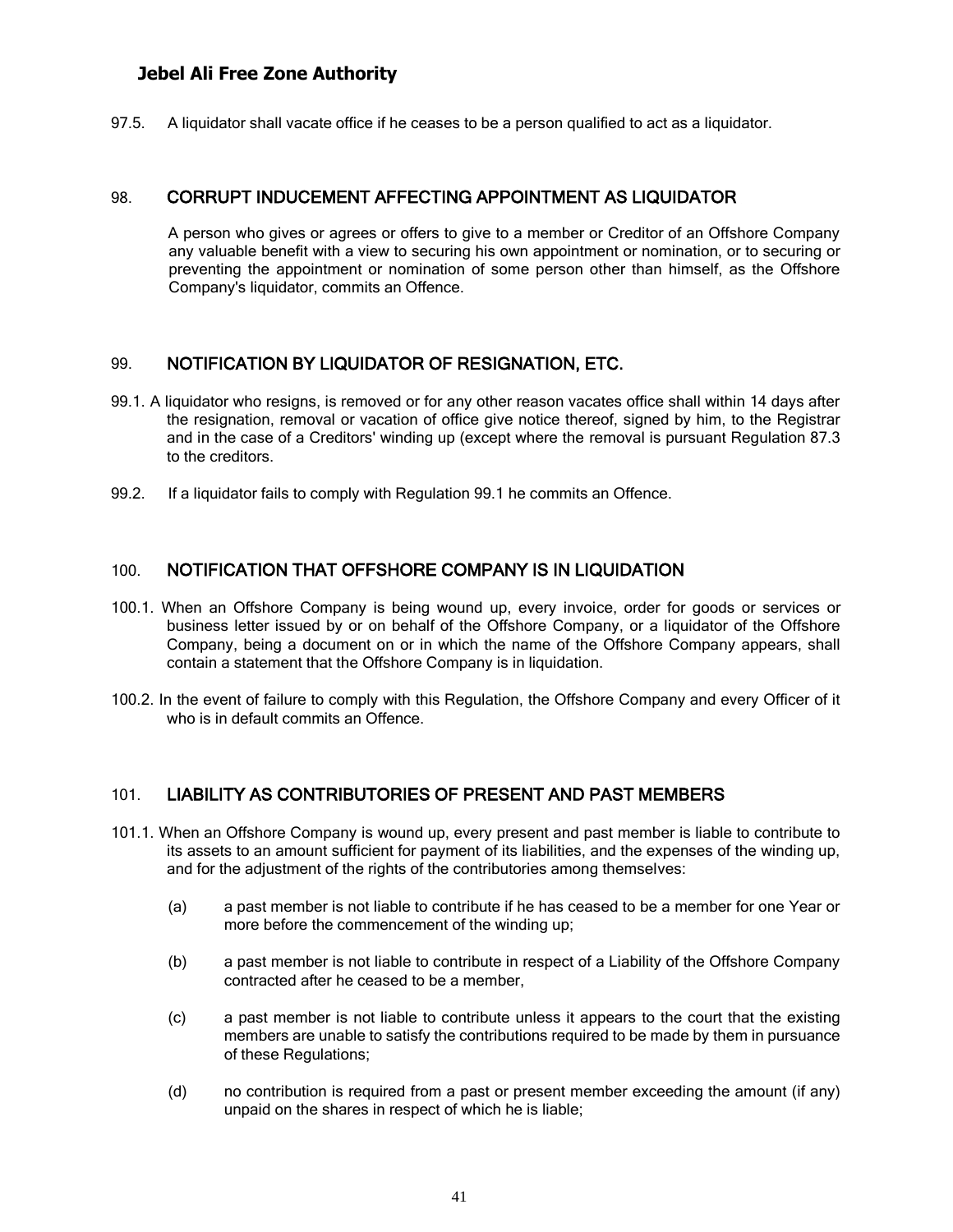a sum due to a member of the Offshore Company (in his character of a member) by way of dividends, profits or otherwise is not deemed to be a Liability of the Offshore Company, payable to that member in a case of competition between himself and any other Creditor not a member of the Offshore Company, but any such sum may be taken into account for the purpose of the final adjustment of the rights of the contributories among themselves.

#### 102. DISPOSAL OF RECORDS

- <span id="page-41-0"></span>102.1. When an Offshore Company has been wound up and is about to be dissolved, its Records and those of a liquidator may be disposed of as follows:
	- (a) in the case of a summary winding up, in the way that the Offshore Company by Resolution directs; and
	- (b) in the case of a Creditors' winding up, in the way that the liquidation committee or, if there is no such committee, the Offshore Company's creditors, may direct.
- 102.2. After 10 Years from the Offshore Company's dissolution no responsibility rests on the Offshore Company, a liquidator, or a person to whom the custody of the Records has been committed, by reason of any record not being forthcoming to a person claiming to be interested in it.
- 102.3. The Registrar may direct that for such period as it thinks proper (but not exceeding 10 Years from the Offshore Company's dissolution), the Records of an Offshore Company, which has been wound up, shall not be destroyed.
- 102.4. If a person acts in contravention of a direction made for the purposes of this Regulation, he commits an Offence.

## PART 14: INVESTIGATIONS

#### 103. APPOINTMENT OF INSPECTORS BY REGISTRAR

- <span id="page-41-1"></span>103.1. The Registrar, on being satisfied that there is good reason to do so, may appoint one or more competent inspectors to investigate the affairs of an Offshore Company and to report on them as the Registrar may direct.
- <span id="page-41-2"></span>103.2. The appointment may be made on the application of the Registrar, the Offshore Company or a member, Officer or Creditor of the Offshore Company.
- 103.3. The Registrar may, before appointing inspectors, require the applicant, other than the Registrar, to give security, to an amount not exceeding Dhs 50, 000 or such other sum as may be Prescribed for payment of the costs of the investigation.
- 103.4. This Regulation applies whether or not the Offshore Company is being wound up.

## 104. POWERS OF INSPECTORS

<span id="page-41-3"></span>104.1. If inspectors appointed under Regulation 103 to investigate the affairs of an Offshore Company think it necessary for the purposes of their investigation to investigate also the affairs of another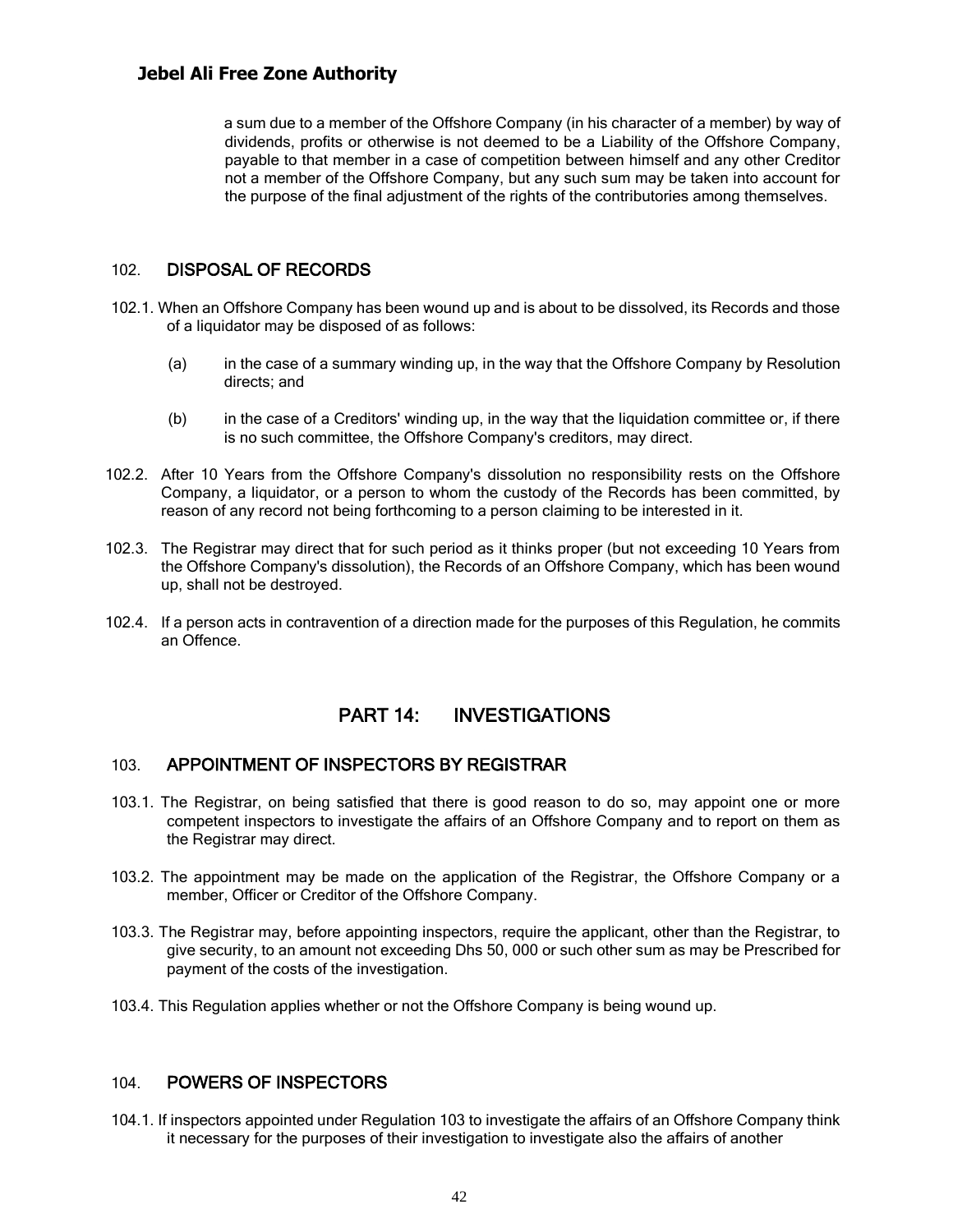body corporate which is or at any relevant time has been the Offshore Company's subsidiary or holding company, or a subsidiary of its holding company or a holding company of its subsidiary, they shall with the approval of the Registrar have power to do so; and they shall report on the affairs of the other body corporate so far as they think that the results of their investigation of its affairs are relevant to the investigation of the affairs of the first mentioned Offshore Company.

104.2. Inspectors so appointed may at any time in the course of their investigation, without the necessity of making an interim report, inform the Registrar of matters coming to their knowledge as a result of the investigation tending to show that an Offence has been committed.

## 105. PRODUCTION OF RECORDS AND EVIDENCE TO INSPECTORS

- <span id="page-42-0"></span>105.1. If inspectors appointed under Regulation 103 consider that any person is or may be in possession of information relating to a matter, which they believe to be relevant to the investigation, they may require him:
	- (a) to produce and make available to them all Records in his custody or power relating to that matter;
	- (b) at reasonable times and on reasonable notice, to attend before them; and
	- (c) otherwise to give them all assistance in connection with the investigation, which he is reasonably able to give, and it is that person's duty to comply with the requirement.

## 106. POWER OF INSPECTORS TO CALL FOR DIRECTORS' BANK ACCOUNTS

<span id="page-42-1"></span>If inspectors appointed under Regulation 103 have reasonable grounds for believing that a Director, or past Director, of the Offshore Company or other body corporate whose affairs they are investigating maintains or has maintained a bank account of any description, whether alone or jointly with another person, into or out of which there has been paid money which has been in any way connected with an act or omission, or series of acts or omissions, which constitutes misconduct (whether fraudulent or not) on the part of that Director towards the Offshore Company or other body corporate or its members, the inspectors may require the Director to produce and make available to them all Records in the Director's possession or under his control relating to that bank account.

#### 107. INSPECTORS' REPORTS

- 107.1. The inspectors may, and if so directed by the Registrar shall, make interim reports to the Registrar and on the conclusion of their investigation shall make a final report to the Registrar.
- <span id="page-42-2"></span>107.2. The Registrar may:
	- (a) forward a copy of any report made by the inspectors to the Offshore Company's registered office;
	- (b) furnish a copy on request and on payment of the Prescribed fee to any person whom the Registrar deems appropriate.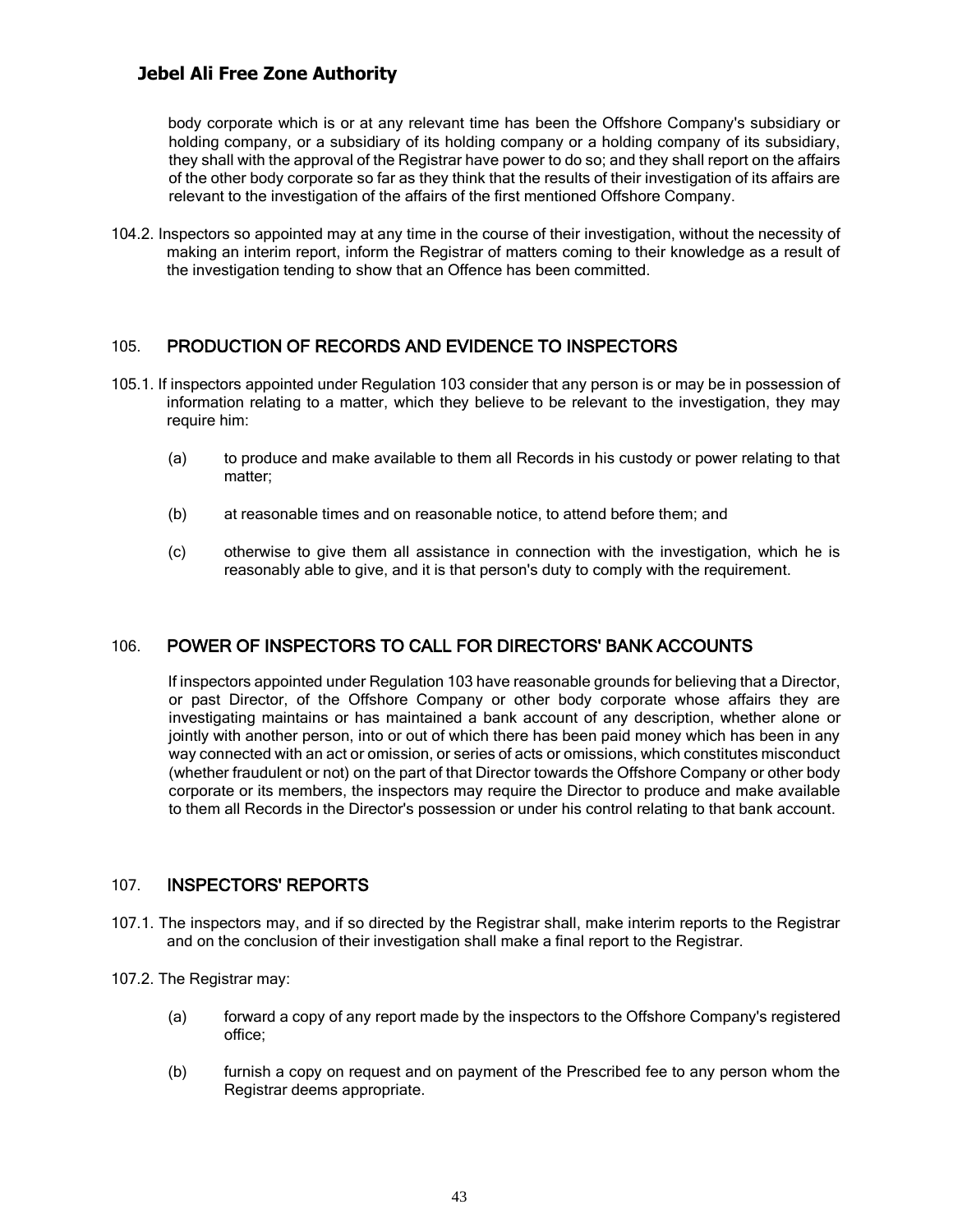#### 108. EXPENSES OF INVESTIGATING AN OFFSHORE COMPANY'S AFFAIRS

<span id="page-43-0"></span>The expenses of and incidental to an investigation by inspectors shall be defrayed in the first instance by the Registrar, but the Registrar may in his absolute discretion order any person or body corporate to make repayment to the Registrar to the extent specified in his order.

## PART 15: UNFAIR PREJUDICE

## <span id="page-43-1"></span>109. POWER FOR MEMBER TO APPLY TO COURT

<span id="page-43-2"></span>A member of an Offshore Company may apply to the court for an order under Regulation 107 on the ground that the Offshore Company's affairs are being or have been conducted in a manner which is unfairly prejudicial to the interests of its members generally or of some part of its members (including at least himself) or that an actual or proposed act or omission of the Offshore Company (including an act or omission on its behalf) is or would be so prejudicial.

#### 110. POWERS OF COURT

- 110.1. If the court is satisfied that an application under Regulation 109 is well founded, it may make such order as it thinks fit for giving relief in respect of the matters complained of.
- <span id="page-43-3"></span>110.2. The court's order may (without limitation):
	- (a) regulate the conduct of the Offshore Company's affairs in the future;
	- (b) require the Offshore Company to refrain from doing or continuing an act complained of by the applicant or to do an act which the applicant has complained it has omitted to do;
	- (c) authorise civil proceedings to be brought in the name and on behalf of the Offshore Company by such person or persons and on such terms as the court may direct; and/or
	- (d) provide for the purchase of the rights of any members of the Offshore Company by other members or by the I Company itself and, in the case of a purchase by the Offshore Company itself, the reduction of the Offshore Company's capital accounts accordingly.
- 110.3. If an order under this Regulation requires the Offshore Company not to make any, or any specified, alterations in the memorandum and articles of association, the Offshore Company shall not then without leave of the court make such alterations in breach of that requirement.
- 110.4. An alteration in the Offshore Company's memorandum and articles of association made by virtue of an order under this Regulation is of the same effect as if duly made by Resolution of the Offshore Company, and the provisions of the memorandum and articles of association apply to the Regulations as so altered accordingly.
- 110.5. The Order of the court recording the making of an order under this Regulation altering, or giving leave to alter, an Offshore Company's memorandum and articles of association shall, within 14 days from the making of the order or such longer period as the court may allow, be delivered by the Offshore Company to the Registrar for registration, and if an Offshore Company fails to comply with this Regulation, the Offshore Company commits an Offence.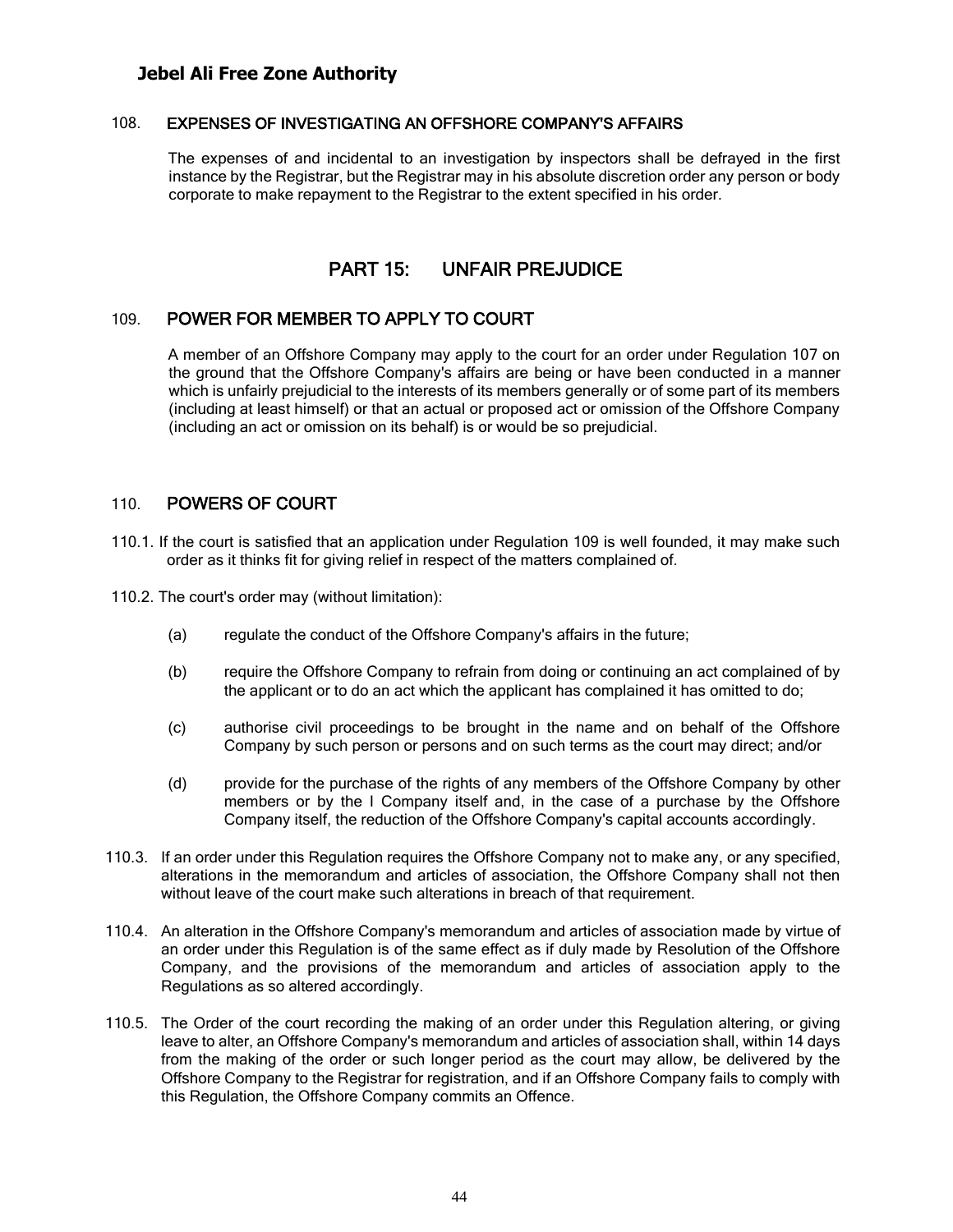## PART 16: TRANSFER OF INCORPORATION

#### 111. TRANSFER OF INCORPORATION TO THE ZONE

- <span id="page-44-0"></span>111.1. A foreign Company may, if authorized by the laws of the jurisdiction in which it was incorporated, apply to the Registrar for the continuation of the foreign Company as an Offshore Company.
- <span id="page-44-1"></span>111.2. An application for continuation shall be made to the Registrar in the manner Prescribed in these Regulations and shall:
	- (a) be executed under seal and signed by an Officer of the foreign company and verified by an affidavit, or other similar sworn statement, of the person signing the application;
	- (b) be accompanied by memorandum and articles of continuation that complies with these Regulations; and
	- (c) be accompanied by any other document Prescribed by the Registrar.
- 111.3. The memorandum and articles of continuation shall make any amendments to the original memorandum and articles of association and any amendments thereto necessary to make the memorandum and articles of continuation conform to these Regulations and any other relevant law applicable in the Zone.

#### 112. CERTIFICATE OF CONTINUATION

- <span id="page-44-2"></span>112.1. Once the Registrar approves the application, the Registrar shall:
	- (a) issue a certificate of continuation on the terms and conditions the Registrar considers appropriate;
	- (b) register the Offshore Company; and
	- (c) allocate to the Offshore Company a number, which shall be the Offshore Company's registered number.
- 112.2. The Registrar may refuse to issue a certificate of continuation if he considers it appropriate to do so. This decision is final and not subject to appeal or review by the Court.
- 112.3. The Registrar is not required to provide reasons for refusing to issue a certificate of continuation.

## 113. EFFECT OF CERTIFICATE OF CONTINUATION

From the date of continuation stated in the certificate of continuation:

- <span id="page-44-3"></span>(a) the foreign Company becomes an Offshore Company to which these Regulations apply as if it has been incorporated under these Regulations;
- (b) the memorandum and articles of continuation become the memorandum and articles of association of the Offshore Company; and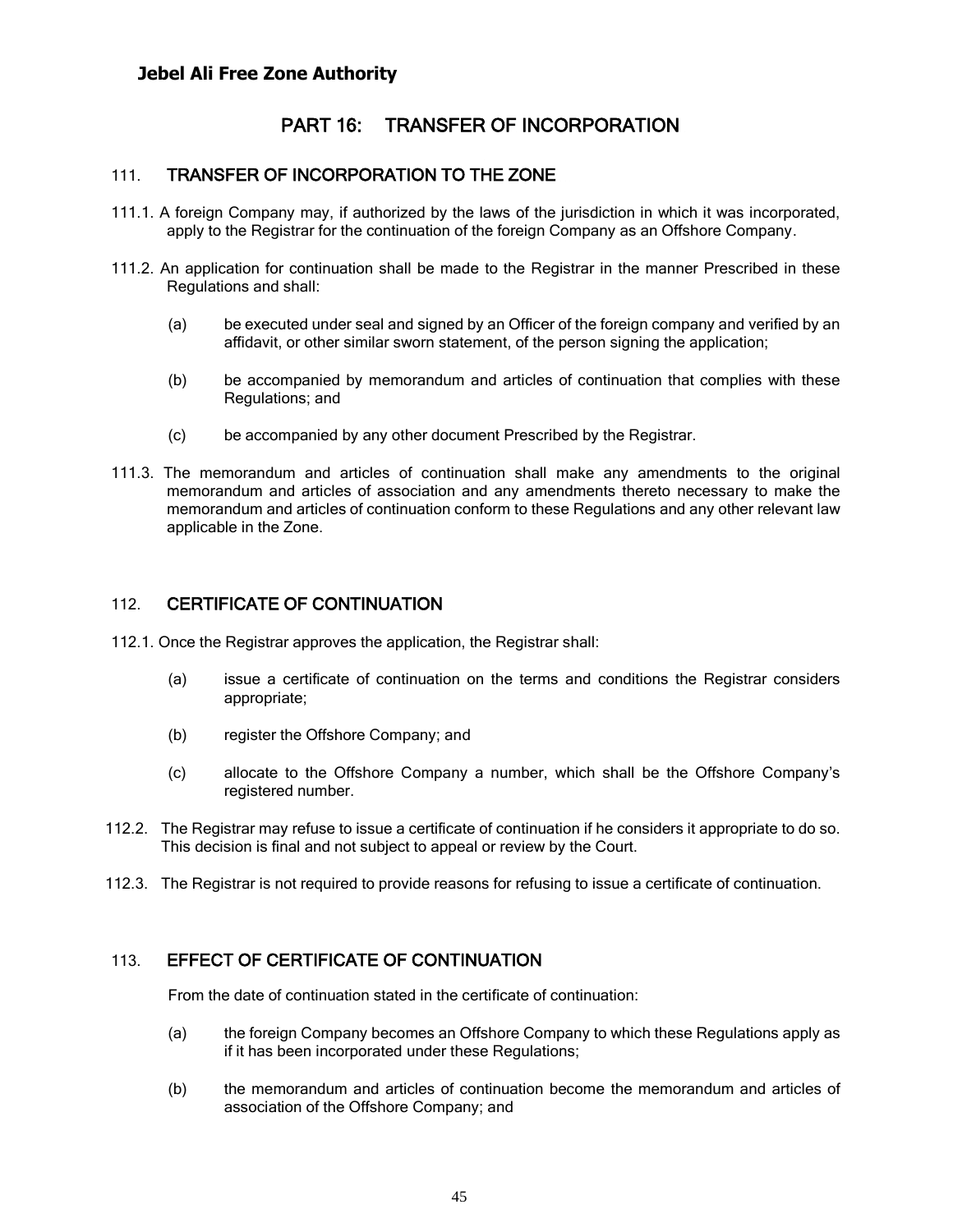(c) the certificate of continuation is treated as the certificate of incorporation of the Offshore Company.

## 114. COPY OF CERTIFICATE OF CONTINUATION

The Registrar shall send a copy of the certificate of continuation to the appropriate official or public body in the jurisdiction in which the application for continuation was authorized.

#### <span id="page-45-0"></span>115. RIGHTS AND LIABILITIES

Where a foreign company is continued as an Offshore Company under these Regulations, the Offshore Company:

- <span id="page-45-1"></span>(a) continues to have all the property, rights and privileges and is subject to all the liabilities, limitations and debts that it had before the continuation; and
- (b) remains a party in any legal proceedings commenced in any jurisdiction in which it was a party before the continuation.

#### 116. TRANSFER OF INCORPORATION FROM THE ZONE TO ANOTHER JURISDICTION

<span id="page-45-2"></span>116.1. An Offshore Company may, if it is authorized by:

- (a) a Resolution; and
- (b) the Registrar in the manner Prescribed in these Regulations,

apply to the appropriate official or public body of a foreign jurisdiction to transfer its incorporation to the foreign jurisdiction and request that the Offshore Company be continued as a foreign company.

- 116.2. An Offshore Company shall not apply under Regulation 116.1 unless the laws of the foreign jurisdiction provide that the foreign company:
	- (a) will continue to have all the property, rights and privileges and is subject to all the liabilities, limitations and debts that it had before the continuation; and
	- (b) will remain a party in any legal proceedings commenced in any jurisdiction in which it was a party before the continuation.
	- 116.3. An Offshore Company ceases to be an Offshore Company within the meaning of these Regulations when the Offshore Company is continued as a foreign company and when the foreign company files with the Registrar a copy of the certificate or instrument of continuation certified by the appropriate official of the foreign jurisdiction.
	- 116.4. When the Registrar receives the foreign jurisdiction's certificate or instrument of continuation, the Registrar must strike the name of the Offshore Company off the Register.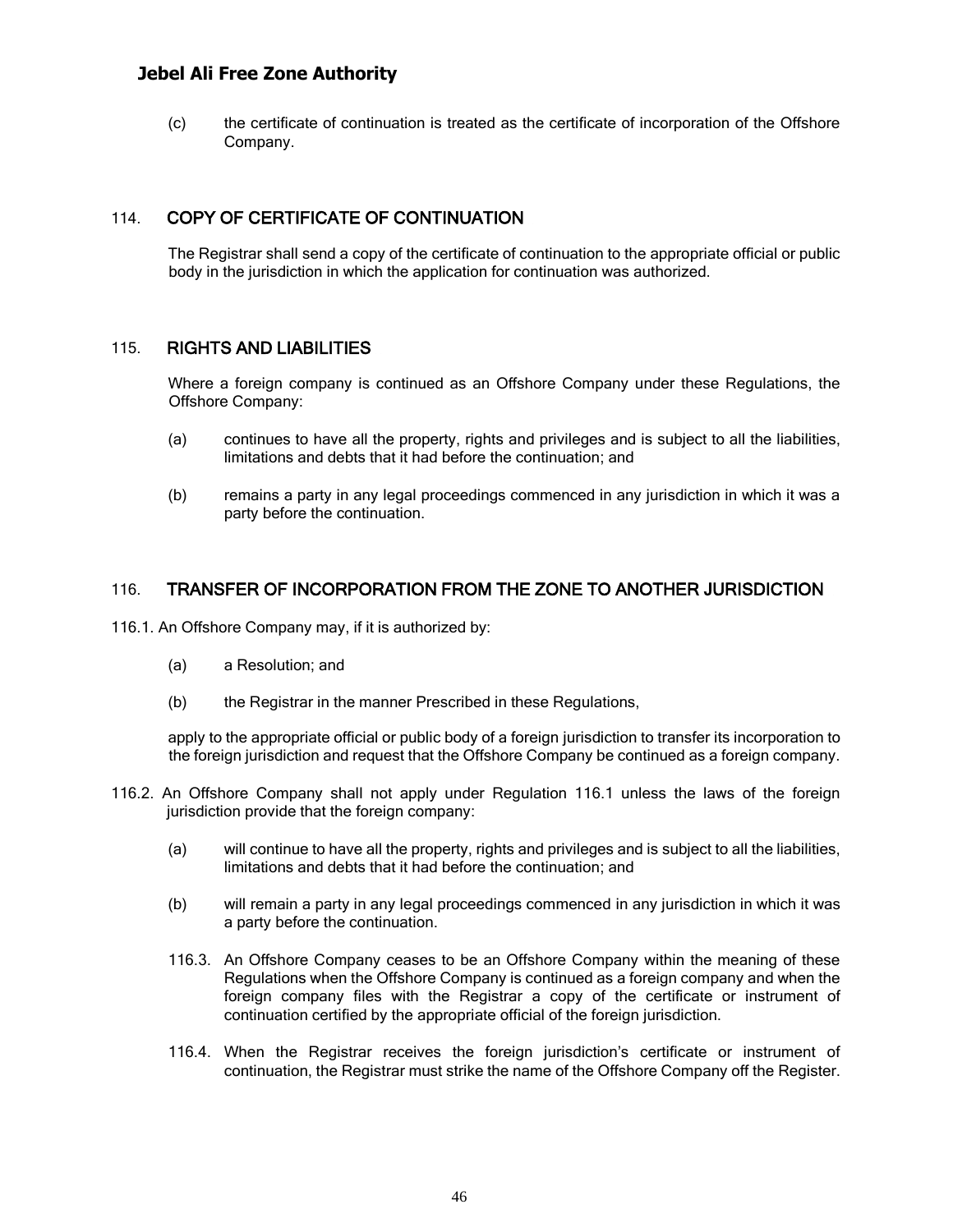#### 117. REFUSAL TO GRANT AUTHORISATION TO TRANSFER INCORPORATION TO ANOTHER **JURISDICTION**

<span id="page-46-0"></span>The Registrar may refuse to authorise an Offshore Company to apply to transfer incorporation under Regulation 116.

## PART 17: CONVERSION OF COMPANIES

#### 118. CONVERSION OF AN OFFSHORE COMPANY TO A FREE ZONE COMPANY

- <span id="page-46-1"></span>118.1. An Offshore Company may by a Resolution apply to the Registrar for its corporate form to be converted to, and on conversion, to continue as a Free Zone Company.
- <span id="page-46-2"></span>118.2. An Offshore Company may apply to the Registrar for the conversion and continuation through an application form containing the following:
	- (a) the name, nationality, address and other details of the shareholders of the Offshore Company;
	- (b) the amount of capital of the Free Zone Company; which should comply with the requirements under the JAFZA Companies Regulations;
	- (c) any other information required by the Registrar.
- 118.3. An application made under Regulation 118 shall be accompanied with:
	- (a) the Resolution referred to in 118.1 above;
	- (b) draft memorandum and articles of association for a Free Zone Company;
	- (c) a legal opinion confirming that the draft memorandum or association complies with the applicable law;
	- (d) a copy of the valid certificate of incorporation of the Offshore Company;
- 118.4. On receipt of the application and accompanying information, the Registrar may:
	- (a) offer premises to be leased, which may be reserved by the prospective shareholders till the completion of the incorporation process on terms and conditions offered by the Registrar; and
	- (b) issue to the Offshore Company a written pre-approval to be converted to a Free Zone Company, subject to conditions Prescribed in the pre-approval.
- 118.5. On satisfaction of the conditions of the pre-approval, and of other requirements of the process for the conversion of the Offshore Company to a Free Zone Company to the satisfaction of the Registrar, the Registrar may in its discretion, to reflect the conversion, issue:
	- (a) a licence;
	- (b) a certificate of formation; and
	- (c) a revised memorandum and articles of association.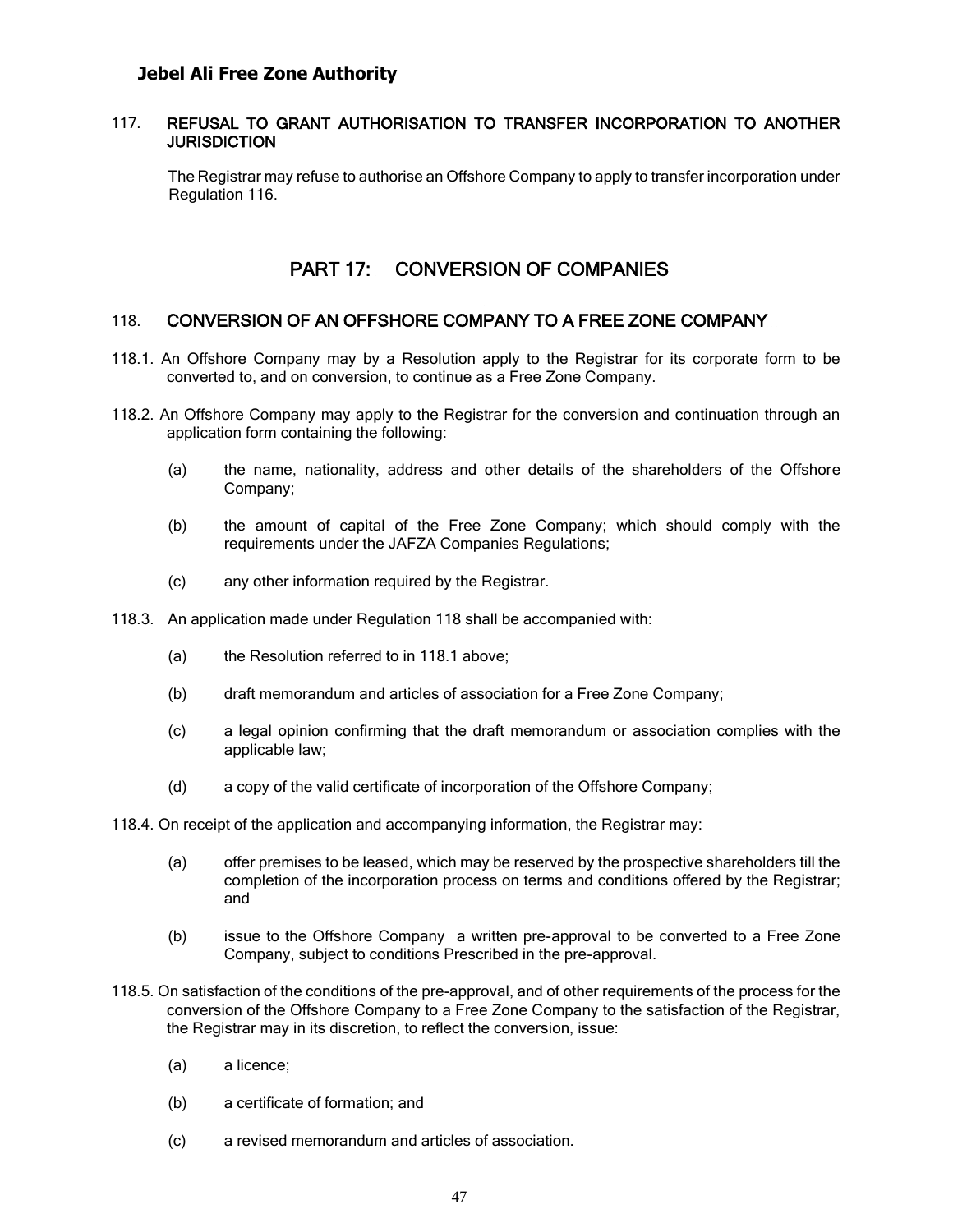- 118.6. The Offshore Company will be deemed to be converted to a Free Zone Company on the issuance of a certificate of formation.
- 118.7. Once the Offshore Company is converted to a Free Zone Company, the date of incorporation of the Free Zone Company will be that of the Offshore Company and all rights and obligations of the Offshore Company shall continue with the Free Zone Company. The Free Zone Company shall comply with all provisions of the JAFZA Companies Regulations

The Registrar may issue guidelines or additional requirements for conversion of an Offshore Company to a Free Zone Company, which are to be read in conjunction with Part 17.

## PART 18: REGISTRAR

#### 119. REGISTRAR AND OTHER OFFICERS

- <span id="page-47-0"></span>119.1. There shall be appointed an Officer known as the Registrar of Offshore Companies and such other Officers as may be necessary to assist the Registrar in the exercise of his functions under these Regulations.
- <span id="page-47-1"></span>119.2. Any functions of the Registrar under these Regulations may, to the extent authorised by him, be exercised by any Officer of his staff.

#### 120. FEES AND FORMS

- 120.1. There shall be paid to the Registrar by an Offshore Company the fees referred to in Schedule 2. The Registrar may by order amend the amount of the fees from time to time.
- <span id="page-47-2"></span>120.2. The Registrar may by order require the payment to the Registrar of such fees as may be Prescribed in respect of:
	- (a) the performance by the Registrar of such functions under these Regulations as may be specified in the order, including the receipt by him of any document under these Regulations which is required to be delivered to him; and
	- (b) the inspection of documents or other material held by him under these Regulations.
	- 120.3. The Registrar may charge a fee for any services provided by him otherwise than in pursuance of an obligation imposed on him by these Regulations.
	- 120.4. Where a fee is provided for or charged under this Regulation for the performance of an act or duty by the Registrar, no action need be taken by him until the fee is paid, and where the fee is payable on the receipt by him of a document required to be delivered to him, he shall be deemed not to have received it until the fee is paid.
	- 120.5. The Registrar may prescribe forms to be used for any of the purposes of these Regulations and the manner in which any document to be delivered to the Registrar is to be authenticated.
	- 120.6. Unless otherwise provided by or under these Regulations, any document delivered to the Registrar by an Offshore Company pursuant to these Regulations shall be signed by an Officer or the secretary of the Offshore Company.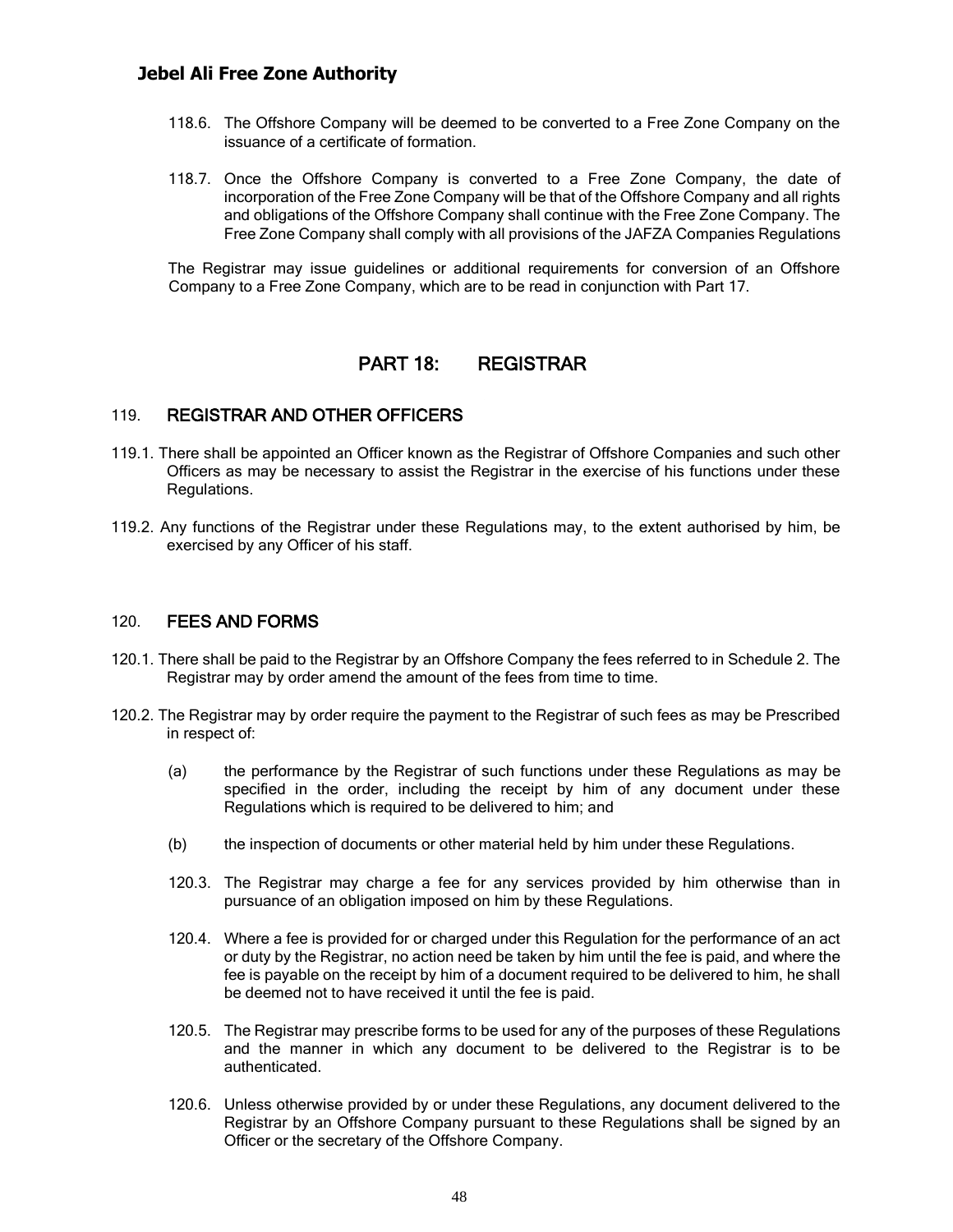#### 121. ENFORCEMENT OF OFFSHORE COMPANY'S DUTY TO MAKE RETURNS

- <span id="page-48-0"></span>121.1. If an Offshore Company, having failed to comply with a provision of these Regulations which requires it to deliver to the Registrar any document, or to give notice to him of any matter, does not make good the failure within 14 days after the service of a notice on the Offshore Company requiring it to do so, the Registrar may make an order directing the Offshore Company and any Officer of it to make good the failure within a time specified in the order.
- 121.2 The Registrar's order may provide that all costs of and incidental to the application shall be borne by the Offshore Company or by any Officers of it responsible for the failure.
- 121.1. Nothing in this Regulation prejudices the operation of any Regulation imposing penalties on an Offshore Company or its Officers in respect of a failure mentioned above.

#### 122. REGISTRAR MAY STRIKE DEFUNCT OFFSHORE COMPANY OFF REGISTER

- 122.1. If the Registrar has reason to believe that an Offshore Company is not carrying on business or is not in operation, he may send to the Offshore Company by post a letter inquiring whether the Offshore Company is carrying on business or in operation.
- <span id="page-48-1"></span>122.2. If the Registrar receives an answer to the effect that the Offshore Company is not carrying on business or is not in operation, or does not within one month after sending the letter receive an answer, he may send to the Offshore Company by post, a notice that at the end of three months from the date of that notice the name of the Offshore Company, unless reason is shown to the contrary, be struck off the Register and the Offshore Company will be dissolved.
- 122.3. If, where an Offshore Company is being wound up in a Creditors' winding up, the Registrar has reason to believe either that no liquidator is acting, or that the affairs of the Offshore Company are fully wound up, and the returns required to be made by the liquidator have not been made for a period of six consecutive months, the Registrar shall send to the Offshore Company or the liquidator (if any) a notice similar to that provided for in Regulation 122.2
- 122.4. At the end of the period mentioned in the notice the Registrar may, unless reason to the contrary is previously shown by the Offshore Company or a member, creditor or liquidator of it, strike its name off the Register; and on the striking off the Offshore Company is dissolved; but the Liability (if any) of every Director and member of the Offshore Company continues and may be enforced as if the Offshore Company had not been dissolved.

## 123. REGISTRAR MAY STRIKE COMPANY OFF REGISTER

- <span id="page-48-2"></span>123.1. Where it appears to the Registrar that:
	- (a) an Offshore Company is acting in breach of Regulation 14; or
	- (b) it is necessary to protect the good repute of the Zone as a center for Offshore business activities that an Offshore Company should be struck off the Register,

the Registrar may send to the Offshore Company a letter setting out the reasons for that belief and requesting the Offshore Company to show reason why it should not be struck off.

123.2. If within one month after sending the letter the Registrar does not receive an answer, the Registrar may send to the Offshore Company by post, a notice that at the end of the three months from the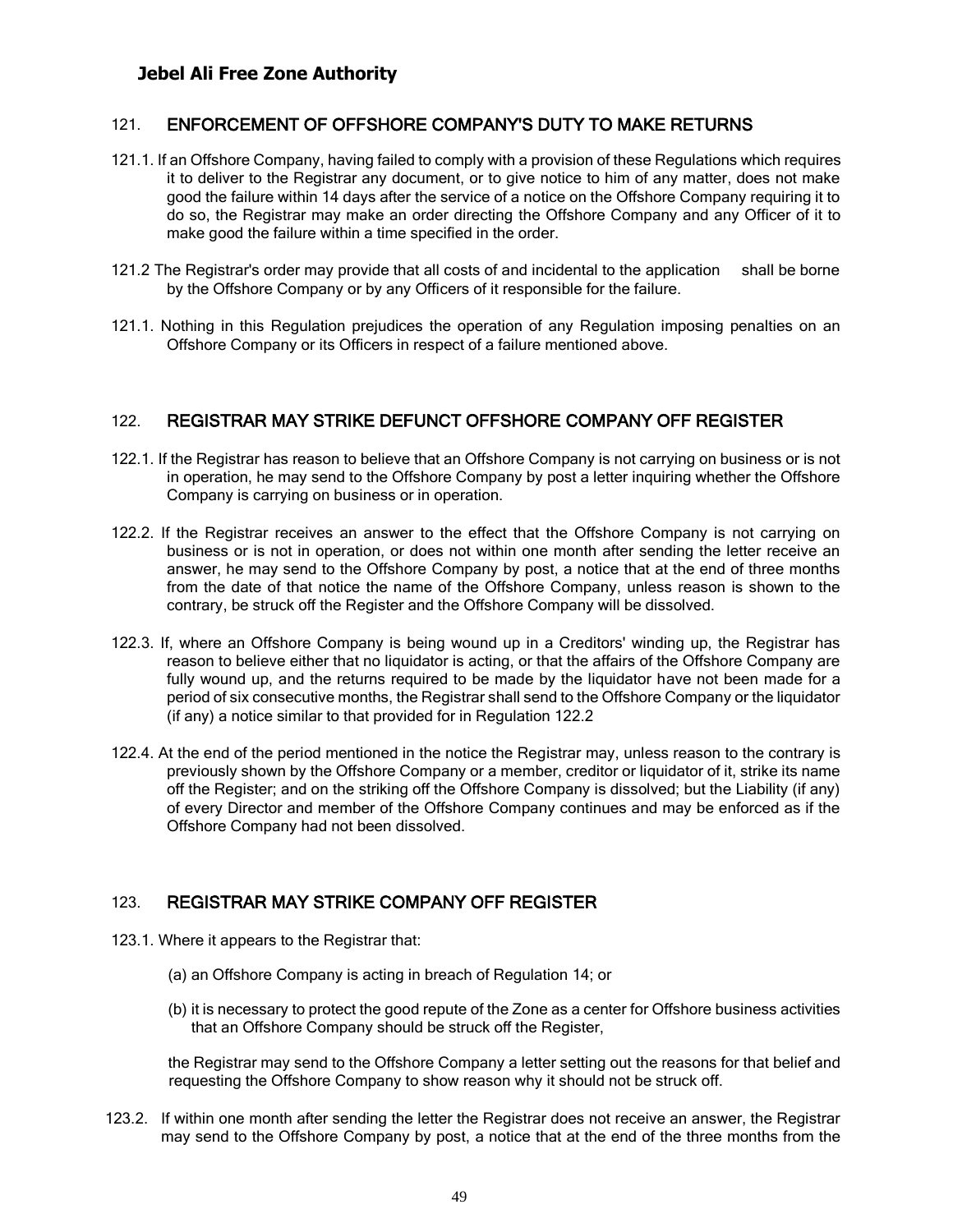date of the notice the Offshore Company will unless reason is shown to the contrary be struck off the Register and the Offshore Company will be dissolved.

- 123.3. At the end of the period mentioned in the notice the Registrar may, unless reason to the contrary is previously shown by the Offshore Company or a member, creditor or liquidator of it, strike its name off the Register, and on the striking off the Offshore Company is dissolved, but the Liability (if any) of every Director and member of the Offshore Company continues and may be enforced as if the Offshore Company had not been dissolved.
- 123.4. Where an Offshore Company has been dissolved under Regulations 122 or 123, the Authority may, on an application made for the purpose by a liquidator of the Offshore Company or by any other person appearing to the Authority to be interested, make an order, on such terms as the Authority thinks fit, declaring the dissolution to be void and the Authority may by the order give such directions and make such provisions as seem just for placing the Company and all other persons in the same position as if the Company had not been dissolved. Thereupon such proceedings may be taken which might have been taken if the Company had not been dissolved.

## 124. REGISTRAR MAY STRIKE COMPANY OFF REGISTER FOR NON-PAYMENT OF FEES

- <span id="page-49-0"></span>124.1. If an Offshore Company has failed to pay any fees required to be paid to the Registrar under Regulation 120 the Registrar may send to the Offshore Company a letter requiring the Offshore Company to make the required payment within 30 days failing which the name of the Company may be struck off the Register.
- 124.2. If the Offshore Company fails to pay the required fee due under Regulation 120 before the expiration of two months from the time specified in Regulation 124.1, the Registrar may strike the name of the Offshore Company off the Register.
- 124.3. An Offshore Company, the name of which has been struck off the Register under Regulation 124.2, remains liable for all claims, debts, liabilities and obligations of the Offshore Company, and the striking off does not affect the liability of any of its members, Directors, Officers or agents.
- 124.4. If the name of an Offshore Company has been struck off the Register under Regulation 124.2 the Offshore Company or a Creditor, member of liquidator of the Offshore Company may, within two years following the date of the striking off, apply to the Registrar to have the name of the Offshore Company restored to the Register and, upon payment of all fees due under Regulation 120 and any penalties imposed by the Registrar, the Registrar shall restore the name of the Offshore Company to the Register. Upon restoration of the name of the Offshore Company to the Register, the name of the Offshore Company is deemed never to have been struck off the Register.

## PART 19: TAKEOVERS

#### 125. TAKEOVER OFFERS

- <span id="page-49-1"></span>125.1. In this Part, "a takeover offer" means an offer to acquire all the shares in an Offshore Company (other than shares, which at the date of the offer are already held by the Offshore), being an offer on terms which are the same in relation to all the shares to which the offer relates.
- <span id="page-49-2"></span>125.2. In Regulation 125.1, "shares" means shares which have been allotted on the date of the offer but a takeover offer may include among the shares to which it relates all or any shares that are subsequently allotted before a date specified in or determined in accordance with the terms of the offer.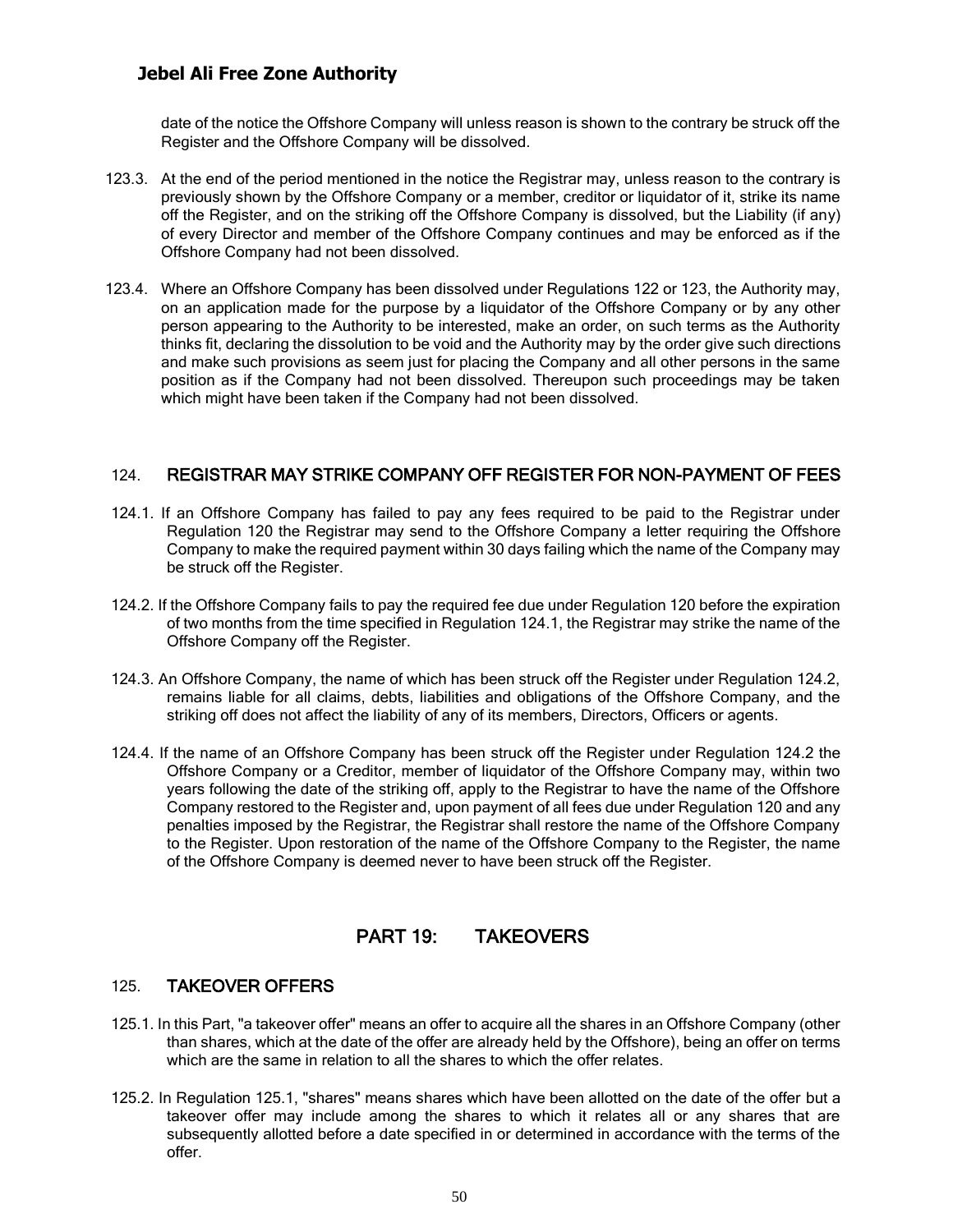- 125.3. The terms offered in relation to any shares shall for the purposes of this Regulation be treated as being the same in relation to all the shares notwithstanding any variation permitted by Regulation 125.4.
- 125.4. A variation is permitted by this paragraph where:
	- (a) the Regulations of a country or territory outside the Zone precludes the acceptance of an offer in the form or any of the forms specified or precludes it except after compliance by the Offshore with conditions with which he is unable to comply or which he regards as unduly onerous; and
	- (b) the variation is such that the persons by whom the acceptance of an offer in that form is precluded are able to accept an offer otherwise than in that form but of substantially equivalent value.
- 125.5. The reference in Regulation 125.1 to shares already held by the Offshore includes a reference to shares which he has contracted to acquire but that shall not be construed as including shares which are the subject of a contract binding the holder to accept the offer when it is made, being a contract entered into by the holder for nothing other than a promise by the Offshore to make the offer.
- 125.6. Where the terms of an offer make provision for their revision and for acceptances on the previous terms to be treated as acceptances on the revised terms, the revision shall not be regarded for the purposes of this Part as the making of a fresh offer and references in this Part to the date of the offer shall accordingly be construed as references to the date of which the original offer was made.
- 125.7. In this Part "the Offshore " means, subject to Regulation 130, the person making a takeover offer and "the Offshore Company" means the Offshore Company whose shares are the subject of the offer.

## 126. RIGHT OF OFFEROR TO BUY OUT MINORITY SHAREHOLDERS

- <span id="page-50-0"></span>126.1. If, the Offshore has by virtue of acceptances of the offer acquired or contracted to acquire not less than nine-tenths in value of the shares to which the offer relates he may give notice to the holder of any shares to which the offer relates which the Offshore has not acquired or contracted to acquire that he desires to acquire those shares.
- 126.2. No notice shall be given under Regulation 126.1 or 126.2 unless the Offshore has acquired or contracted to acquire the shares necessary to satisfy the minimum specified in that Regulation before the end of the period of four months beginning with the date of the offer; and no such notice

shall be given after the end of the period of two months beginning with the date on which he has acquired or contracted to acquire shares which satisfy that minimum.

- 126.3. When the Offshore gives the first notice in relation to an offer he shall send a copy of it to the Offshore Company together with a declaration by him that the conditions for the giving of the notice are satisfied.
- 126.4. Where the Offshore is a body corporate (whether or not an Offshore Company within the meaning of these Regulations) the declaration shall be signed by a Director.
- 126.5. Any person who fails to send a copy of a notice or a declaration as required by Regulation 126.3 or makes such a declaration for the purposes of that paragraph knowing it to be false or without having reasonable grounds for believing it to be true commits an Offence.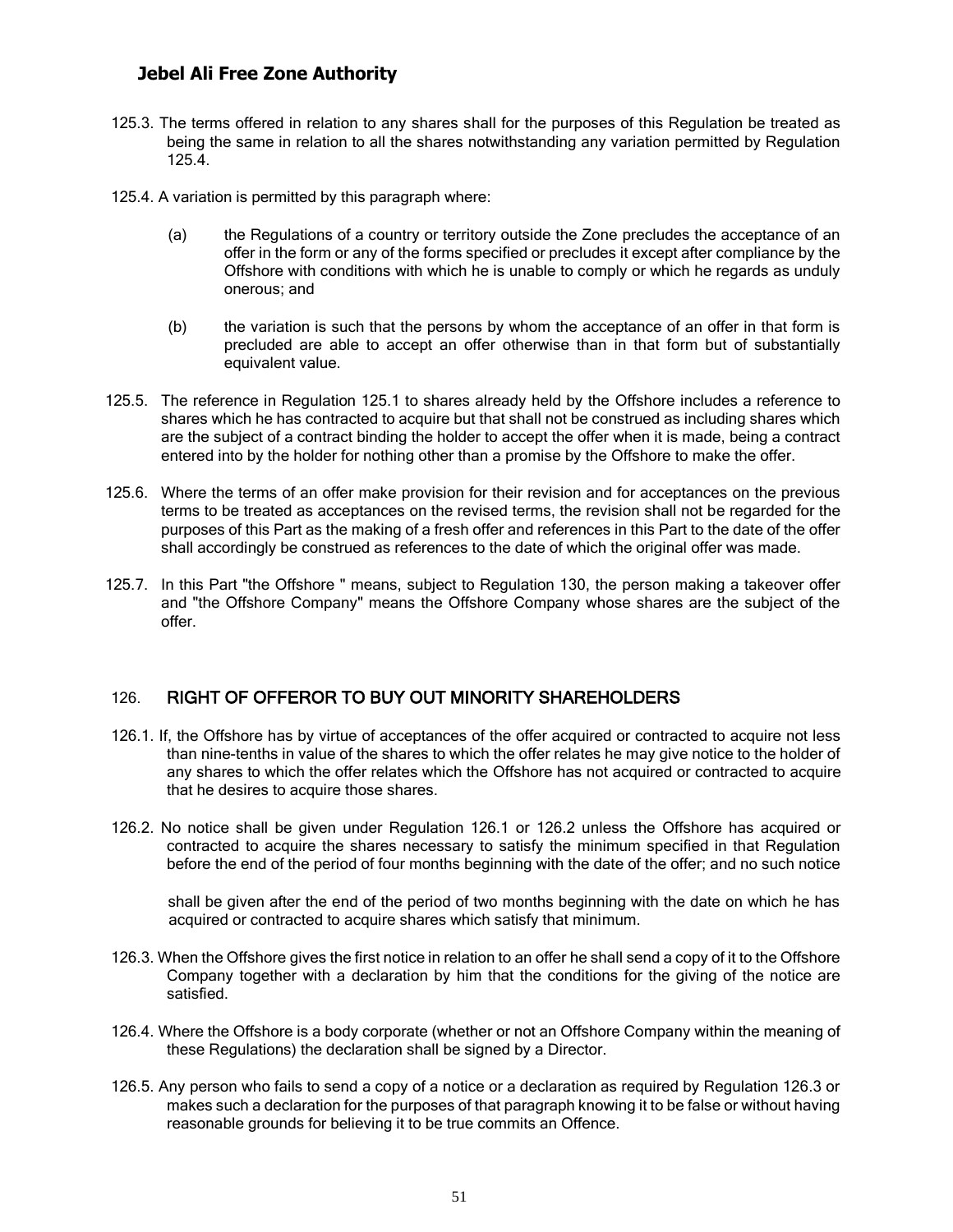- 126.6. If a person is charged with any Offence for failing to send a copy of a notice as required by Regulation 126.3 it is a defence for him to prove that he took reasonable steps for securing compliance with that paragraph.
- 126.7. Where during the period within which a takeover offer can be accepted the Offshore acquires or contracts to acquire any of the shares to which the offer relates but otherwise than by virtue of acceptances of the offer, then if:
	- (a) the value of that for which they are acquired or contracted to be acquired ("the acquisition value") does not at that time exceed the value of that which is receivable by an acceptor under the terms of the offer; or
	- (b) those terms are subsequently revised so that when the revision is announced the acquisition value, at the time mentioned in subparagraph (a), no longer exceeds the value of that which is receivable by an acceptor under those terms'

the Offshore shall be treated for the purposes of this Regulation as having acquired or contracted to acquire those shares by virtue of acceptances of the offer; but in any other case those shares shall be treated as excluded from those to which the offer relates.

## 127. EFFECT OF NOTICE UNDER REGULATION 126

- 127.1. The following provisions shall, have effect where a notice is given in respect of any shares under Regulation 126.
- <span id="page-51-0"></span>127.2. The Offshore shall be entitled and bound to acquire those shares on the terms of the offer.
- 127.3. Where the terms of an offer are such as to give the holder of any shares a choice of payment for his shares the notice shall give particulars of the choice and state:
	- (a) that the holder of the shares may within six weeks from the date of the notice indicate his choice by a written communication sent to the Offshore at an address specified in the notice; and
	- (b) which payment specified in the offer is to be taken as applying in default of his indicating a choice as aforesaid, and the terms of the offer mentioned in Regulation 127.2 shall be determined accordingly.
- 127.4. Regulation 127.3 applies whether or not any time-limit or other conditions applicable to the choice under the terms of the offer can still be complied with; and if the payment chosen by the holder of the shares:
	- (a) is not cash and the Offshore is no longer able to make that payment; or
	- (b) was to have been made by a third party who is no longer bound or able to make that payment,

the payment shall be taken to consist of an amount of cash payable by the Offshore, which at the date of the notice is equivalent to the chosen payment.

- 127.5. At the end of six weeks from the date of the notice the Offshore shall forthwith:
	- (a) send a copy of the notice to the Offshore Company; and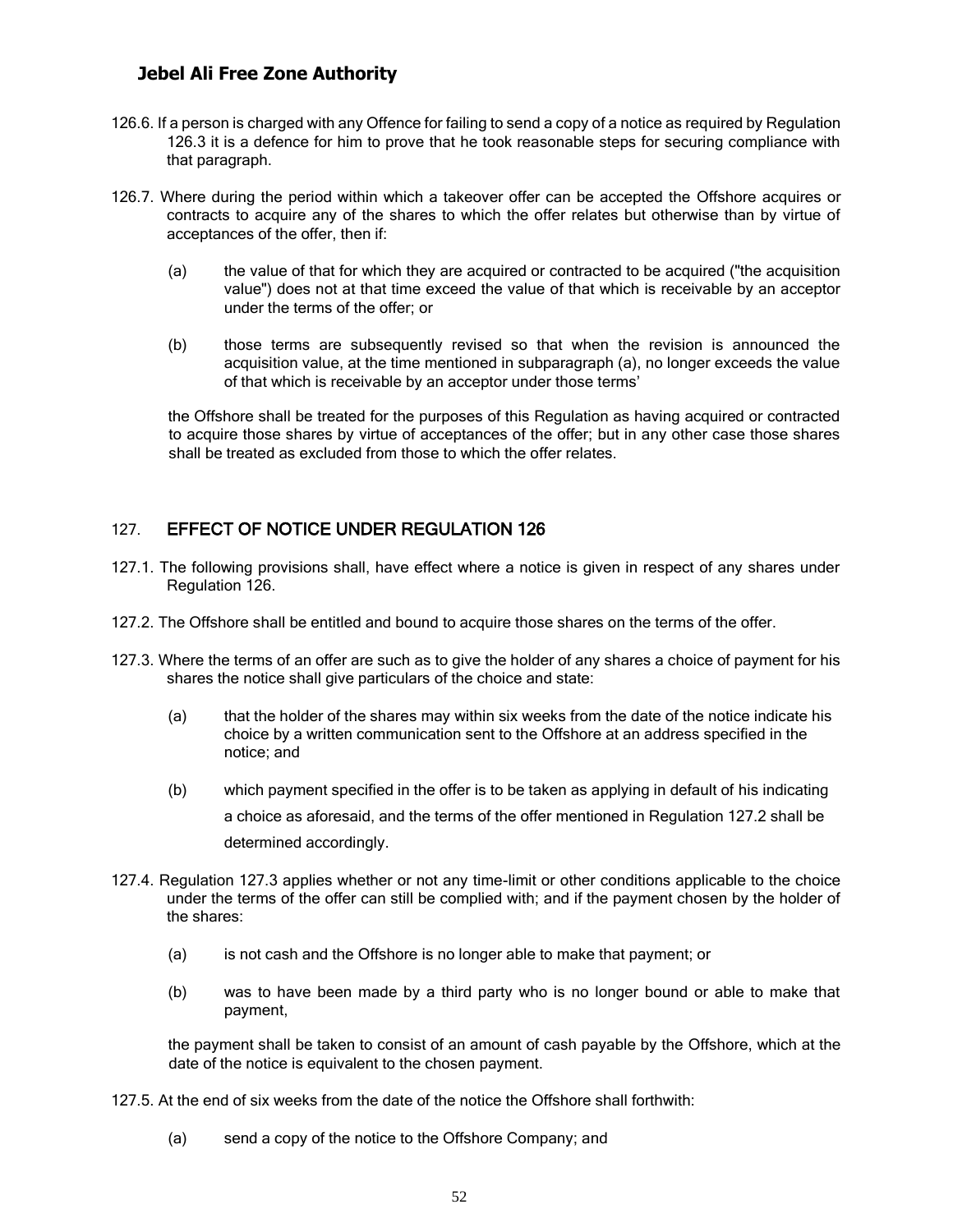- (b) make payment to the Offshore Company for the shares to which the notice relates.
- 127.6. The copy of the notice sent to the Offshore Company under sub-paragraph (a) of Regulation 127.5 shall be accompanied by an instrument of transfer executed on behalf of the shareholder by a person appointed by the Offshore; and on receipt of that instrument the Offshore Company shall register the Offshore as the holder of those shares.
- 127.7. Where the payment referred to in sub-paragraph (b) of Regulation 127.5 is to be made in shares or securities to be allotted by the Offshore the reference in that paragraph to the making of payment shall be construed as a reference to the Allotment of the shares or securities to the Offshore Company.
- 127.8. Any sum received by an Offshore Company under sub-paragraph (b) of Regulation 127.5 and any other payment received under that paragraph shall not be the property of the Offshore Company, but shall be held by the Offshore Company on behalf of the person entitled to the shares in respect of which the sum or other payment was received.
- 127.9. Any sum received by an Offshore Company under sub-paragraph (b) of Regulation 127.5 and any dividend or other sum accruing from any other payment received by an Offshore Company under that paragraph, shall be paid into a separate bank account, being an account the balance on which bears interest at an appropriate rate and can be withdrawn by such notice (if any) as is appropriate.

## 128. RIGHT OF MINORITY SHAREHOLDER TO BE BOUGHT OUT BY OFFEROR

- <span id="page-52-0"></span>128.1. If a takeover offer relates to all the shares in an Offshore Company and at any time before the end of the period within which the offer can be accepted:
	- (a) the Offshore has by virtue of acceptances of the offer acquired or contracted to acquire some (but not all) of the shares to which the offer relates; and
	- (b) those shares, with or without any other shares in the Offshore Company which he has acquired or contracted to acquire, amount to not less than nine-tenths in value of all the shares in the Offshore Company,

the holder of any shares to which the offer relates who has not accepted the offer may by a written communication addressed to the Offshore require him to acquire those shares.

- 128.2. Within one month of the time specified in Regulation 128.1 the Offshore shall give any shareholder who has not accepted the offer notice of the rights that are exercisable by him under that Regulation; and if the notice is given before the end of the period mentioned in that Regulation it shall state that the offer is still open for acceptance.
- 128.3. A notice under Regulation 128.2 may specify a period for the exercise of the rights, conferred by this Regulation and in that event the rights shall not be exercisable after the end of that period; but

no such period shall end less than three months after the end of the period within which the offer can be accepted.

- 128.4. Regulation 128.3 does not apply if the Offshore has given the shareholder notice in respect of the shares in question under Regulation 126.
- 128.5. If the Offshore fails to comply with Regulation 128.2 he and, if the Offshore is an Offshore Company, every Officer of the Offshore Company who is in default or to whose neglect the failure is attributable, commits an Offence.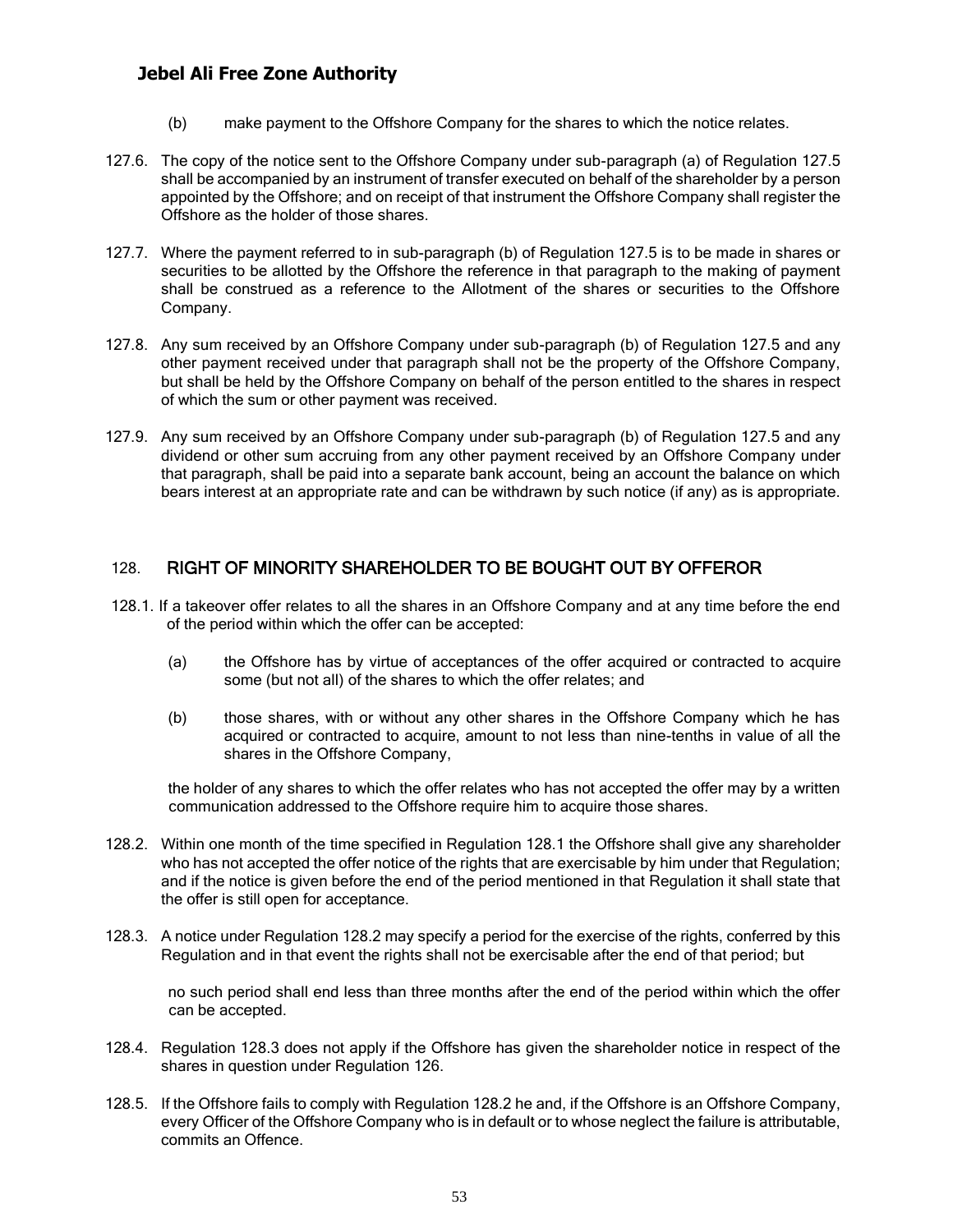128.6. If an Offshore other than an Offshore Company is charged with an Offence for failing to comply with Regulation 128.2 it is a defence for him to prove that he took all reasonable steps for securing compliance with that Regulation.

#### 129. EFFECT OF REQUIREMENT UNDER REGULATION 128

- 129.1. The following provisions shall have effect where a shareholder exercises his rights in respect of any shares under Regulation 128.
- <span id="page-53-0"></span>129.2. The Offshore shall be entitled and bound to acquire those shares on the terms of the offer or on such other terms as may be agreed.
- 129.3. Where the terms of an offer are such as to give the holder of shares a choice of payment for his shares the holder of the shares may indicate his choice when requiring the Offshore to acquire them and the notice given to the holder under Regulation 128.2
	- (a) shall give particulars of the choice and of the rights conferred by this paragraph; and
	- (b) may state which payment specified in the offer is to be taken as applying in default of his indicating a choice, and the terms of the offer mentioned in Regulation 129.2 shall be determined accordingly.
- 129.4. Regulation 129.3 applies whether or not any time limit or other conditions applicable to the choice under the terms of the offer can still be complied with; and if the payment chosen by the holder of the shares:
	- (a) is not cash and the Offshore is no longer able to make that payment; or
	- (b) was to have been made by a third party who is no longer bound or able to make that payment,

the payment shall be taken to consist of an amount of cash payable by the Offshore, which at the date when the holder of the shares requires the Offshore to acquire them is equivalent to the chosen payment.

#### 130. JOINT OFFERS

- 130.1. A takeover offer may be made by two or more persons jointly and in that event this Part has effect with the following modifications.
- <span id="page-53-1"></span>130.2. The conditions for the exercise of the rights conferred by Regulations 126 and 128 shall be satisfied by the joint offerors acquiring or contracting to acquire the necessary shares jointly (as respects acquisitions by virtue of acceptances of the offer) and either jointly or separately (in other cases); and, subject to the following provisions, the rights and obligations of the Offshore under those Regulations and Regulations 127 and 129 shall be respectively joint rights and joint and several obligations of the joint Offshore.
- 130.3. It shall be a sufficient compliance with any provision of those Regulations requiring or authorising a notice or other document to be given or sent by or to the joint Offshore that it is given or sent by or to any of them; but the declaration required by Regulation 127.3 shall be made by all of them and, in the case of a joint Offshore being an Offshore Company, signed by a Director of that company.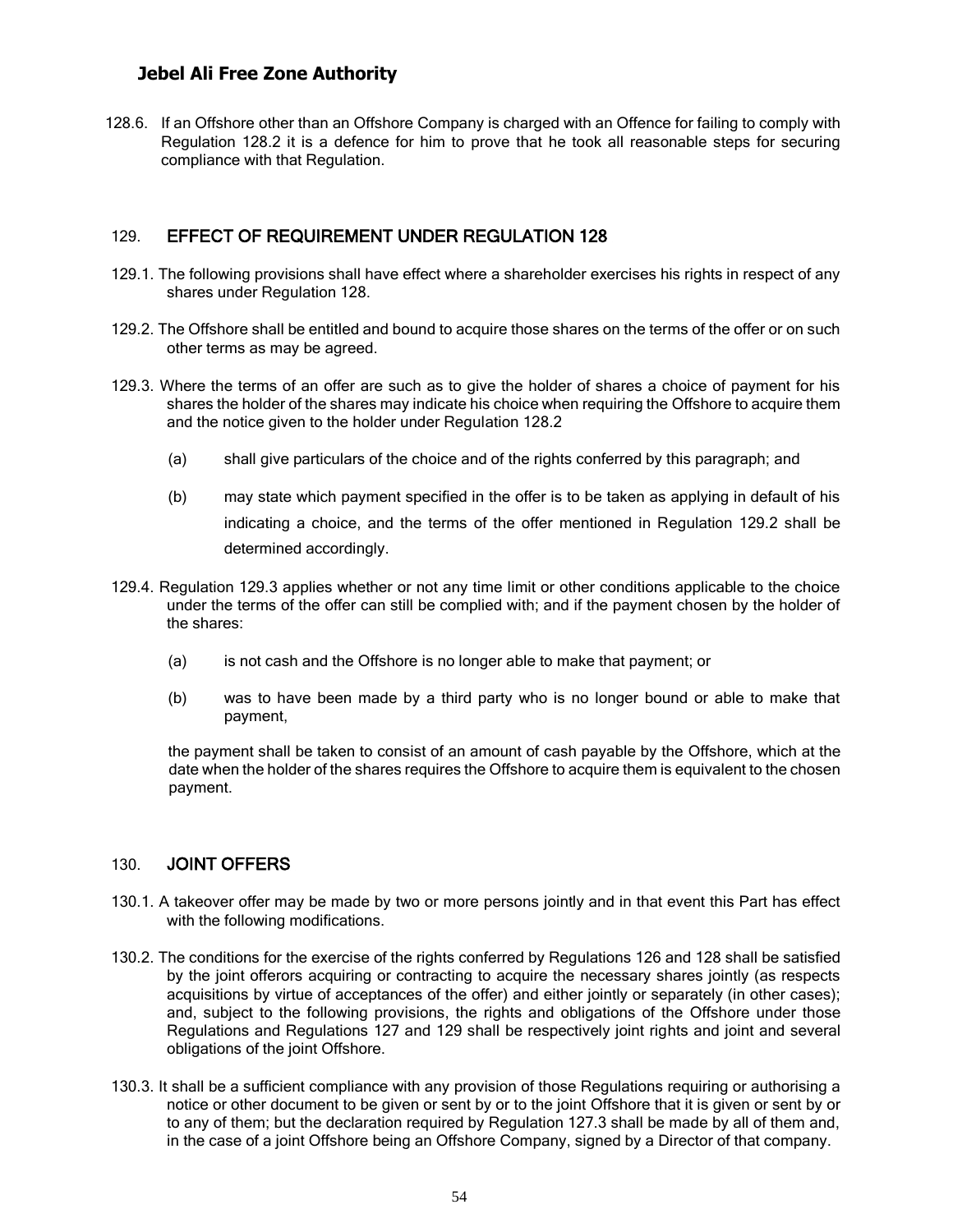- 130.4. In Regulation 125, Regulation 127.7 and Regulation 131 references to the Offshore shall be construed as references to the joint Offshore or any of them.
- 130.5. In Regulation 127.6 references to the Offshore shall be construed as references to the joint Offshore or such of them as they may determine.
- 130.6. In Regulation sub-paragraph (a) of 127.4 and sub-paragraph (a) of Regulation 129.4 references to the Offshore being no longer able to make the relevant payment shall be construed as references to none of the joint Offshore being able to do so.

#### 131. ASSOCIATES

- <span id="page-54-0"></span>131.1. The requirement of Regulation 125.1 that a takeover offer must extend to all the shares in an Offshore Company shall be regarded as satisfied notwithstanding that the offer does not extend to shares which associates of the Offshore hold or have contracted to acquire; but, subject to Regulation 131.2 shares which any such associate holds or has contracted to acquire, whether at the time when the offer is made or subsequently, shall be disregarded for the purposes of any reference in this Part to the shares to which a takeover offer relates.
- 131.2. Where during the period within which a takeover offer can be accepted any associate of the Offshore acquires or contracts to acquire any of the shares to which the offer relates, then, if the condition specified in sub-paragraph (a) or (b) of Regulation 125.7 is satisfied as respects those shares they shall be treated for the purpose of that Regulation as shares to which the offer relates.
- 131.3. In sub-paragraph (b) of Regulation 125.1 the reference to shares which the Offshore has acquired or contracted to acquire shall include a reference to shares which any associate of his has acquired or contracted to acquire.
- 131.4. In this Regulation, "associate", in relation to an Offshore, means:
	- (a) a nominee of the Offshore;
	- (b) a holding company, subsidiary or fellow subsidiary of the Offshore or a nominee of such a holding company, subsidiary or fellow subsidiary; or
	- (c) a body corporate in which the Offshore is substantially interested.
	- 131.5. For the purposes of sub-paragraph (b) of Regulation 131.4 an Offshore Company is a fellow subsidiary of another body corporate if both are subsidiaries of the same body corporate but neither is a subsidiary of the other.
	- 131.6. For the purposes of sub-paragraph (c) of Regulation 131.4 an Offshore has a substantial interest in a body corporate if:
	- (a) that body or its Directors are accustomed to act in accordance with his directions or instructions; or
	- (b) he is entitled to exercise or control the exercise of one-third or more of the voting power at general meetings of that body.
- 131.7. Where the Offshore is an individual his associates shall also include his spouse and any minor child or stepchild of his.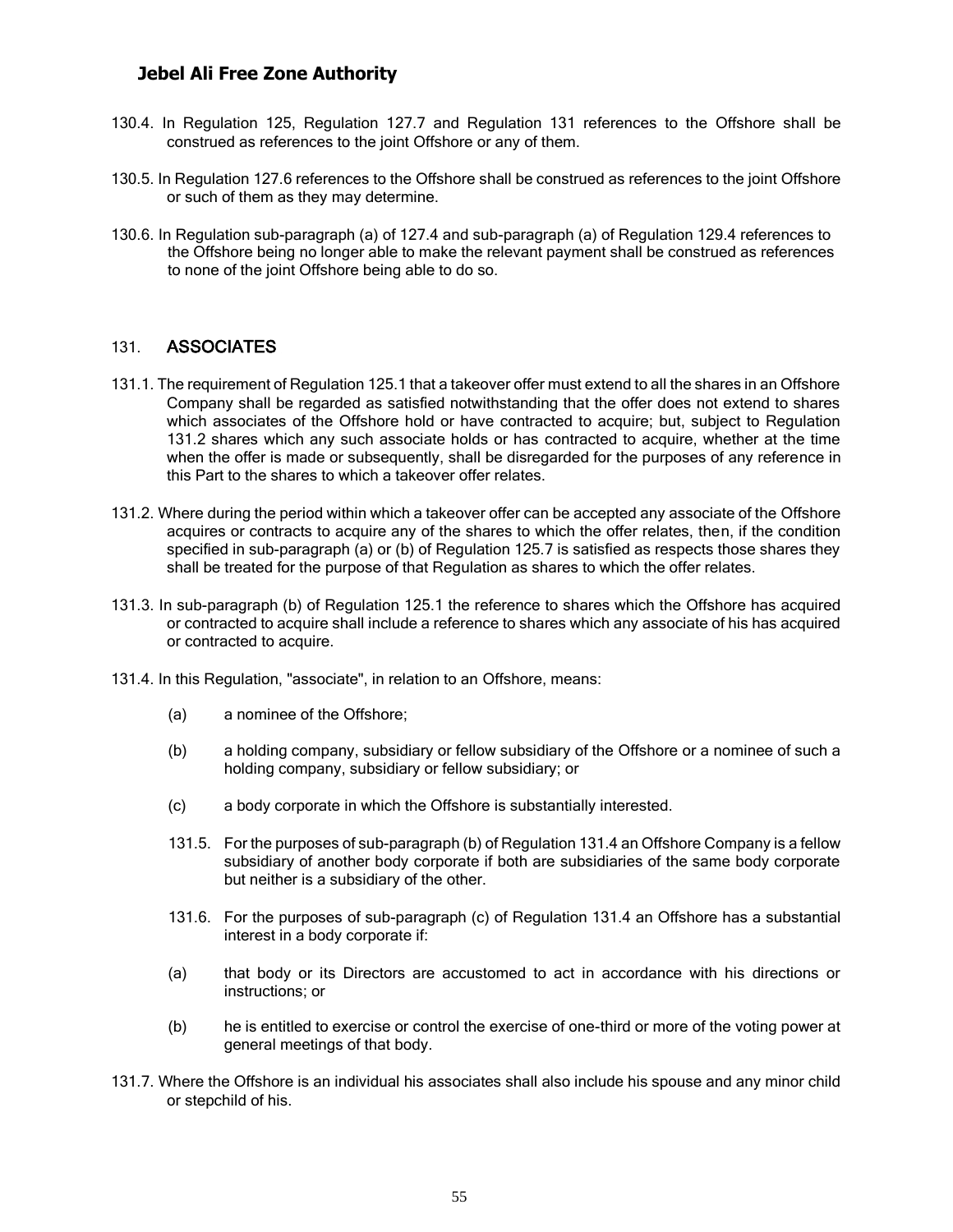## PART 20: MISCELLANEOUS AND FINAL PROVISIONS

#### 132. FORM OF OFFSHORE COMPANY'S RECORDS

- <span id="page-55-1"></span><span id="page-55-0"></span>132.1. The Records, which an Offshore Company is required by these Regulations to keep, may be kept in the form of a bound or loose-leaf book, or photographic film, or may be entered or recorded by a system of mechanical or electronic data processing or any other information storage device that is capable of reproducing any required information in intelligible written form within a reasonable time.
- 132.2. An Offshore Company must keep a copy of its Records with its Registered Agent.
- 132.3. An Offshore Company shall take reasonable precautions:
	- (a) to prevent loss or destruction of;
	- (b) to prevent falsification of entries in; and
	- (c) to facilitate detection and correction of inaccuracies in,

the Records required by these Regulations to be kept, and an Offshore Company, which fails to comply with the provisions of this paragraph, commits an Offence.

#### 133. EXAMINATION OF RECORDS AND ADMISSIBILITY OF EVIDENCE

<span id="page-55-2"></span>If any record referred to in Regulation 132.1 is kept otherwise than in intelligible written form, any duty imposed on the Offshore Company by these Regulations to allow examination of, or to furnish extracts from, such record shall be treated as a duty to allow examination of, or to furnish a copy of the extract from, the record in intelligible written form.

#### 134. PRODUCTION AND INSPECTION OF RECORDS WHERE OFFENCE SUSPECTED

- <span id="page-55-3"></span>134.1. If, on an application by the Registrar, there is shown to be reasonable cause to believe that a person has, while an Officer of an Offshore Company, committed an Offence in connection with the management of the Offshore Company's affairs and that evidence of the commission of the Offence is to be found in any records of or under the control of the Offshore Company, the court may make an order:
	- (a) authorising a person named in it to inspect the records in question, or any of them, for the purpose of investigating and obtaining evidence of the Offence; or
	- (b) requiring the secretary of the Offshore Company or an Officer of it named in the order to produce and make available the records (or any of them) to a person named in the order at a place so named.
- 134.2. Regulation 134.1 applies also in relation to records of a person carrying on the business of banking so far as they relate to the Offshore Company's affairs, as it applies to records of or under the control of the Offshore Company, except that no order referred to in sub-paragraph (b) of Regulation 134.1 shall be made by virtue of this paragraph.
- 134.3. The decision of the court on an application under this Regulation is not appeal able.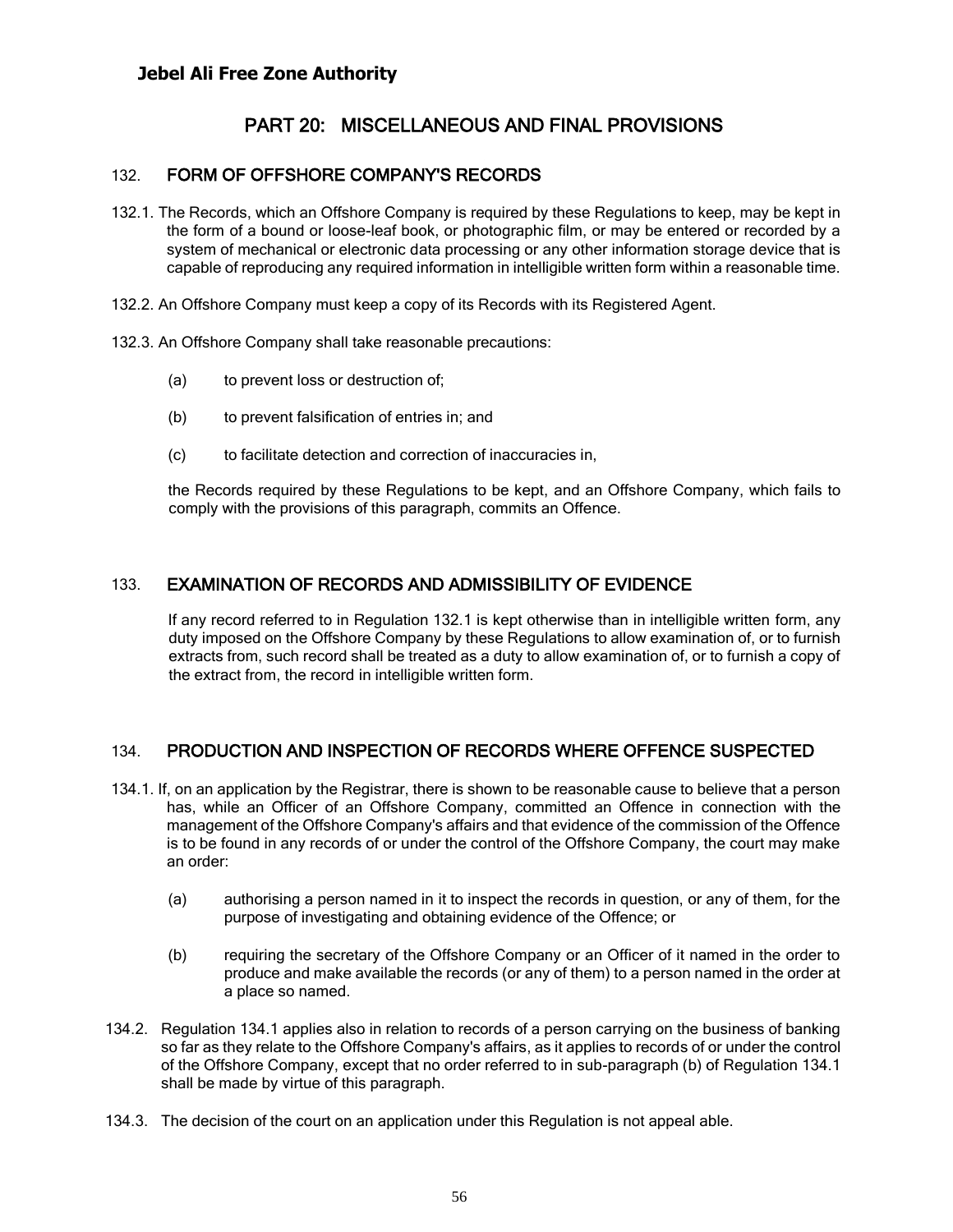#### 135. PUNISHMENT OF OFFENCES

- 135.1. Schedule 3 has effect with respect to the way in which Offences under these Regulations are punishable.
- <span id="page-56-0"></span>135.2. In relation to an Offence under a provision of these Regulations specified in the first column of Schedule 3 (the general nature of the Offence being described in the second column) the third column shows in relation to the Offence the maximum punishment under these Regulations which may be imposed on a person found guilty of the Offence.
- 135.3. The fourth column shows (in relation to an Offence for which there is an entry in that column) that a person found guilty of the Offence after continued contravention is liable to a daily default fine; that is to say he is liable on a second or subsequent or subsequent commission of the Offence to the fine specified in that column for each day on which the contravention is continued (instead of the penalty specified for the Offence in the third column).
- 135.4. For the purposes of any Regulation of these Regulations where under or pursuant to these Regulations an Officer of an Offshore Company or other body corporate who is in default commits an Offence, the expression 'officer in default' means any officer of the Offshore Company or body corporate who knowingly and willfully authorises or permits the default, refusal or contravention mentioned in the Regulation.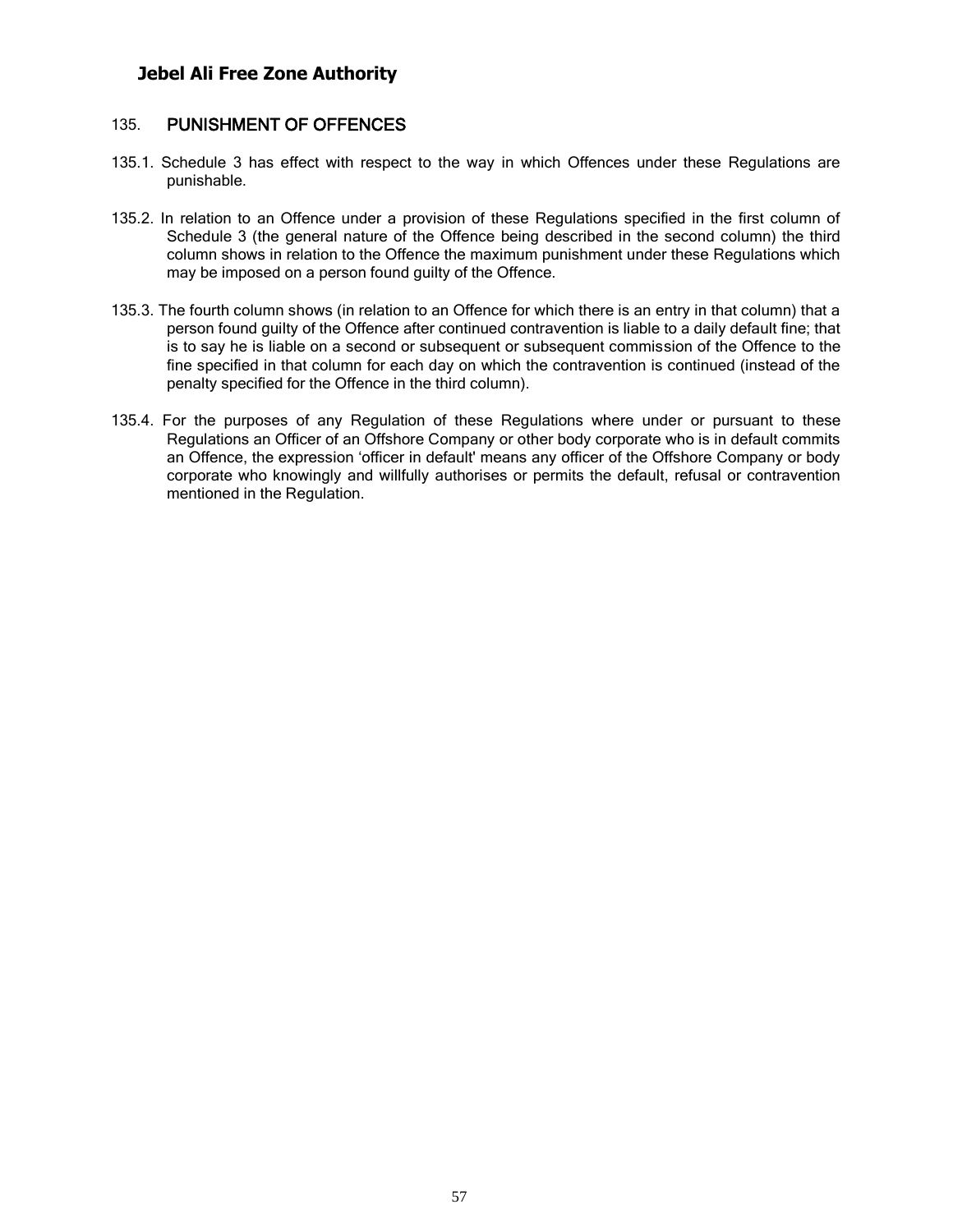#### SCHEDULE 1 INTERPRETATION

1. In these Regulations, unless the context otherwise requires, the following terms shall have the following meaning:

<span id="page-57-0"></span>"Allotment", in relation to shares, means a transaction by which a person acquires the unconditional right to be included in an Offshore Company's Register of members in respect of the shares;

"Authority" means the Jebel Ali Free Zone Authority;

"Creditors" includes present, future and contingent creditors;

"Director"" means a natural person occupying the position of a director;

"Financial Period" means a period for which a profit and loss account of an Offshore Company is made up in accordance with these Regulations;

"Free Zone Company" means a free zone limited liability company incorporated in the Zone in accordance with the Jebel Ali Free Zone Companies Implementing Regulations 2016;

"Liability" includes any debt or obligation;

"Nominee Director" means a body corporate director, other than the registered agent, approved by the Authority.

"Nominee Secretary" means a body corporate secretary, other than the registered agent, approved by the Authority.

"Officer or Officers" in relation to a body corporate, means a director or liquidator;

"Offence" means an offence under these Regulations, as listed within Schedule 3 of these Regulations.

"Offshore Company" means a limited liability company registered under these Regulations;

"Paid Up" includes credited as paid up;

"Personal Representative" means the executor or administrator for the time being of a deceased person;

"Prescribed" means prescribed by order made by the Registrar;

"Records" means documents and other records however stored;

"Register" means the register of members under Regulation 23;

"Registered Agent" has the meaning prescribed under Regulation 32;

"Registrar" means the registrar of companies appointed pursuant to Regulation 119;

"Resolution" means a resolution passed by 75% of such members as (being entitled to do so) vote in person or, where proxies are allowed, by proxy, at a general meeting of which notice specifying the intention to propose the Resolution has been duly given;

"Secretary" means a natural person occupying the position of a secretary;

"Year" means a calendar year;

"Zone" means the Jebel Ali Free Zone in Jebel Ali, Dubai.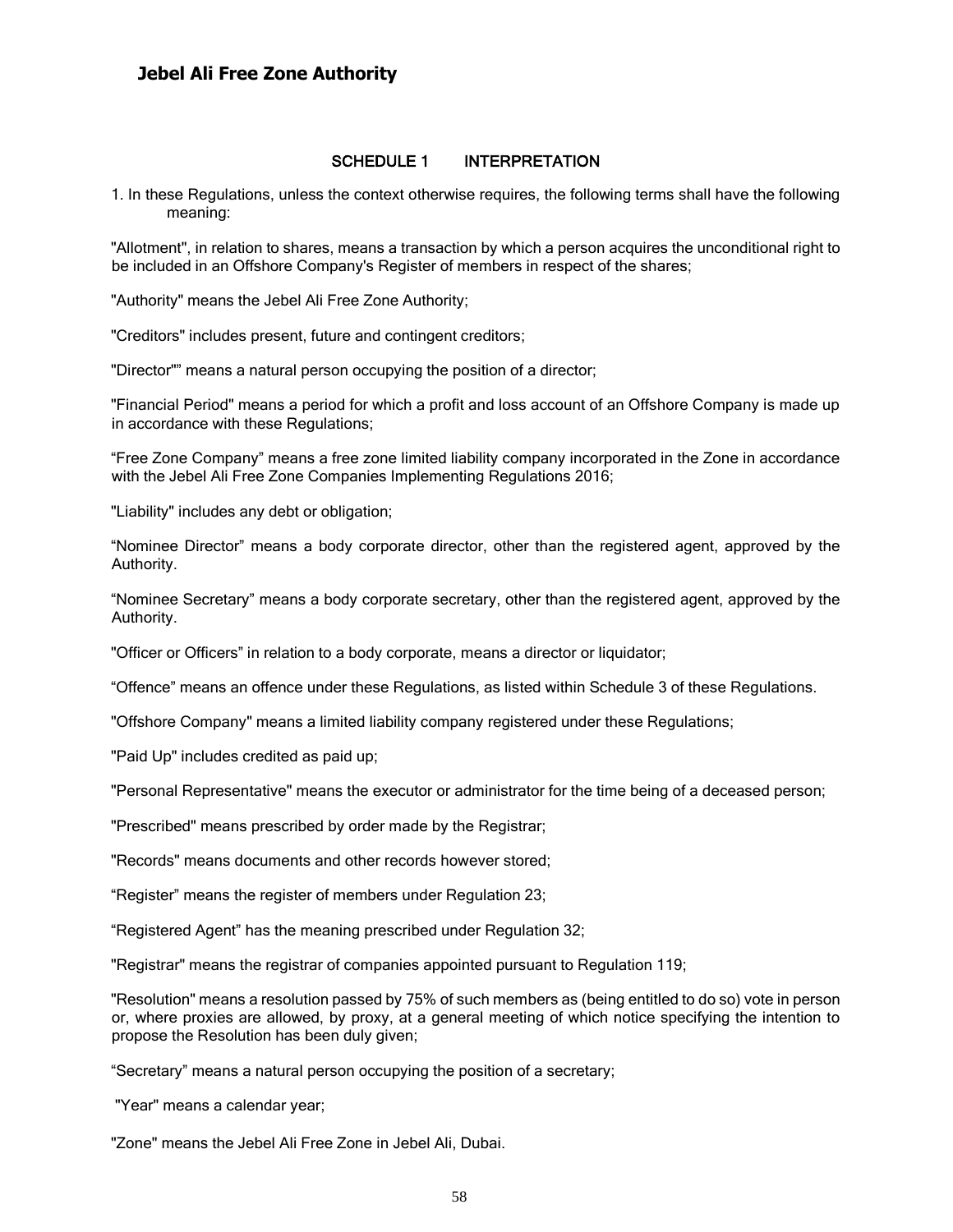- 2. References in these Regulations to a body corporate include a body corporate incorporated outside the Zone;
- 3. A reference in these Regulations to a Part, Regulation or Schedule by number only, and without further identification, is a reference to the Part, Regulation or Schedule of that number in these Regulations.
- 4. A reference in a Regulation or other division of these Regulations to a paragraph, sub-paragraph or Regulation by number or letter only, and without further identification, is a reference to the paragraph, sub-paragraph or Regulation of that number or letter contained in the Regulation or other division of these Regulations in which that reference occurs.
- 5. Unless the context otherwise requires, where these Regulations refers to an enactment, the reference is to that enactment as amended from time to time, and includes a reference to that enactment as extended or applied by or under another enactment, including any other provision of that enactment.
- 6. Meaning of "holding company", "subsidiary" and "wholly-owned subsidiary"

For the purposes of these Regulations, a company is a subsidiary of another company only if:

- (a) It is controlled by:
	- (i) That other company; or
	- (ii) That other company and one or more companies each of which is controlled by that other company; or
- (b) (b) It is a subsidiary of a subsidiary of that other company.

For the purposes of these Regulations, a company is the holding company of another only if that other company is its subsidiary.

For the purposes of these Regulations, one company is affiliated with another company only if one of them is the subsidiary of the other or both are subsidiaries of the same company or each them is controlled by the same person.

For the purposes of these Regulations, a company is controlled by another company or person or by two or more companies only if:

- (a) Shares of the first-mentioned company carrying more than 50 percent. Of the votes for the election of directors are held, otherwise than by way of security only, by or for the benefit of that other company or person or by or for the benefit of those other companies; and
- (b) The votes carried by such shares are sufficient, if exercised, to elect a majority of the board of directors of the first-mentioned company.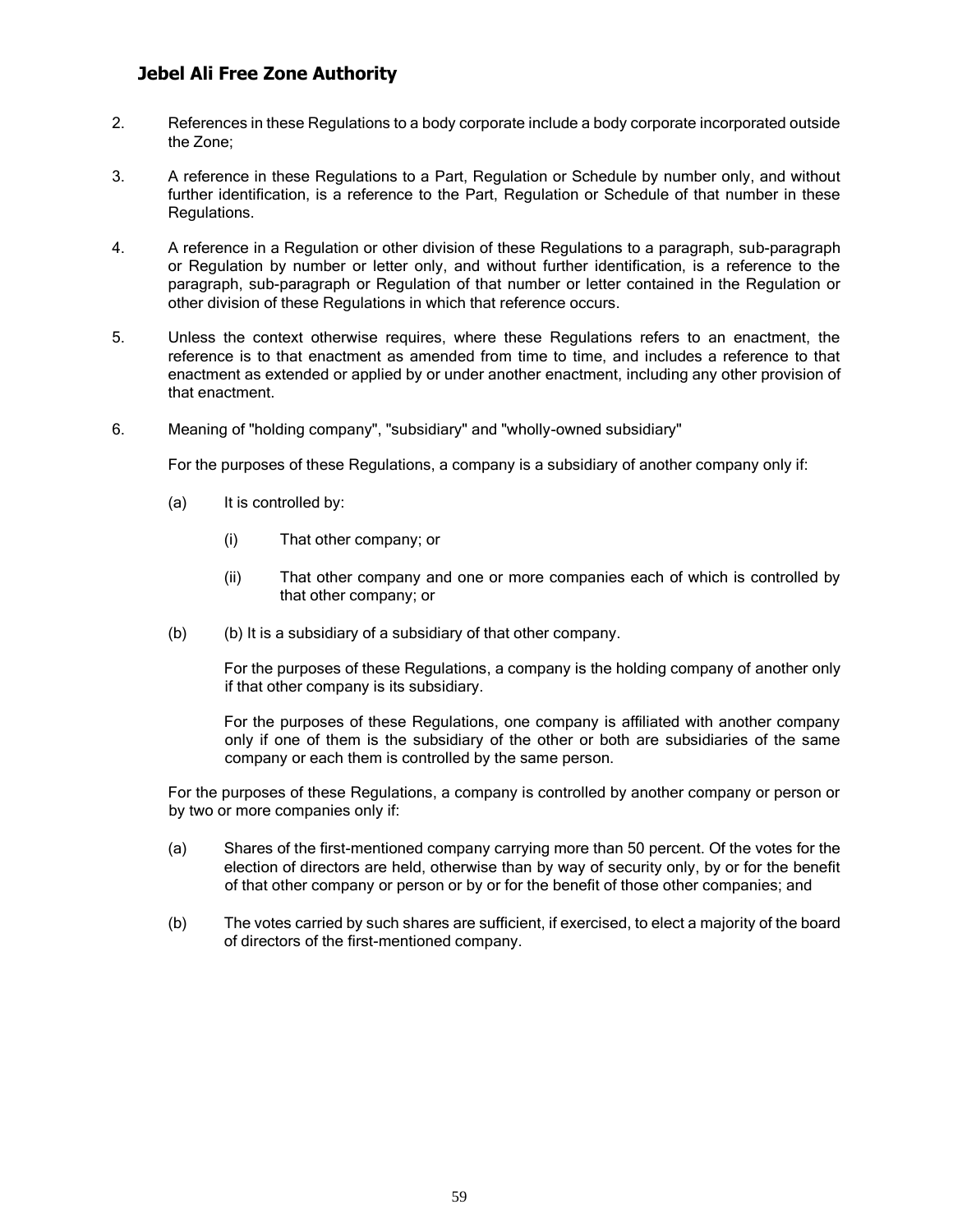# **Jebel Ali Free Zone Authority SCHEDULE 2 - FEES TO BE PAID TO THE REGISTRAR**

|                | Matters in respect of which fee is payable                                                                                             | Amount of<br>fee (in<br><b>UAE</b><br>Applicable<br>Dirhams) |
|----------------|----------------------------------------------------------------------------------------------------------------------------------------|--------------------------------------------------------------|
| $\mathbf{1}$   | Filing of application for certificate of incorporation under regulation<br>5                                                           | 10,000                                                       |
| $\overline{2}$ | In respect of renewal of an offshore company registered under the<br>regulations after 12 months from date of registration.            | 2,500                                                        |
| 3              | Good standing certificate                                                                                                              | 200                                                          |
| 4              | Upon registration by the registrar of an amendment of the<br>memorandum or article of a company incorporated under these<br>regulation | 500                                                          |
| 5              | Upon the issue by the registrar of a certificate of incorporation,<br>other than at the time of the registration of a company          | 200                                                          |
| 6              | For an inspection of each entry in the registrar of the offshore<br>companies                                                          | 50                                                           |
| 7              | For an inspection of the documents kept by the registrar of the<br>offshore companies                                                  | 50                                                           |
| 8              | Upon the submission to the registrar documents referred to in<br>regulation 79                                                         | 500                                                          |
| 9              | Application for appointment an inspectors                                                                                              | 1,000                                                        |
| 10             | Register agent registration fee                                                                                                        | 10,000                                                       |
| 11             | Renewal of Register agent registration after 12 months from date of<br>registration                                                    | 2,500                                                        |
| 12             | CONVERSION OF AN OFFSHORE COMPANY TO FZE/FZCO/PLC                                                                                      | 3,000                                                        |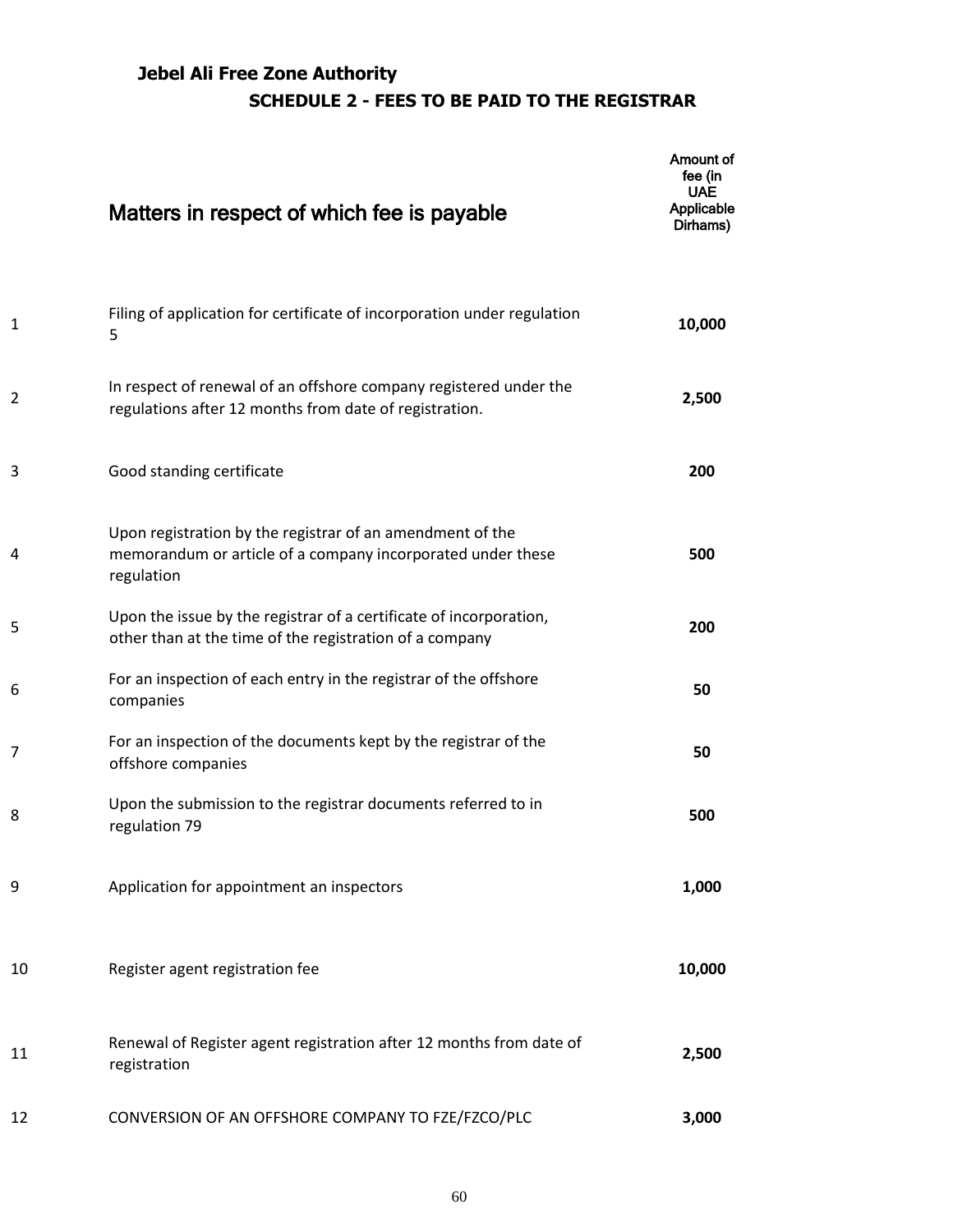| 13 | TRANSFER OF Foreign offshore to JAFZA Offshore (Re-Domiciliation) | 1.000 |
|----|-------------------------------------------------------------------|-------|
| 11 | Certificate of Incumbency                                         | 500   |

## **SCHEDULE 3 - PUNISHMENT OF OFFENCES**

**Daily** 

|   | <b>General nature of offence</b>                                                                                                            | <b>Punishment</b> | default<br>Fine |
|---|---------------------------------------------------------------------------------------------------------------------------------------------|-------------------|-----------------|
| 1 | FFSHORE COMPANY FAILING TO CHANGE NAME ON DIRECTION OF<br><b>REGISTRAR</b>                                                                  | 1,000             | 200             |
| 2 | OFFSHORE COMPANY ENGAGING IN BUSINESS OTHERWISE THAN IN<br><b>COMPLIANCE WITH REGULATION 14</b>                                             | 50,000            |                 |
| 3 | OFFSHORE COMPANY FAILING TO KEEP A REGISTER OF MEMBERS                                                                                      | 1,000             | 200             |
| 4 | REFUSAL OF INSPECTION OF MEMBERS' REGISTER                                                                                                  | 1,000             |                 |
| 5 | OFFSHORE COMPANY DEFAULT IN COMPLIANCE WITH REGULATION<br>27.1 (CERTIFICATES TO BE MADE READY FOLLOWING ALLOTMENT<br>OR TRANSFER OF SHARES) | 1,000             |                 |
| 6 | OFFSHORE COMPANY DEFAULT IN COMPLIANCE WITH REGULATION<br>(29) REDUCTION OF CAPITAL                                                         | 1,000             | 200             |
| 7 | OFFSHORE COMPANY FAILING TO COMPLY WITH REGULATION 32                                                                                       | 2,000             |                 |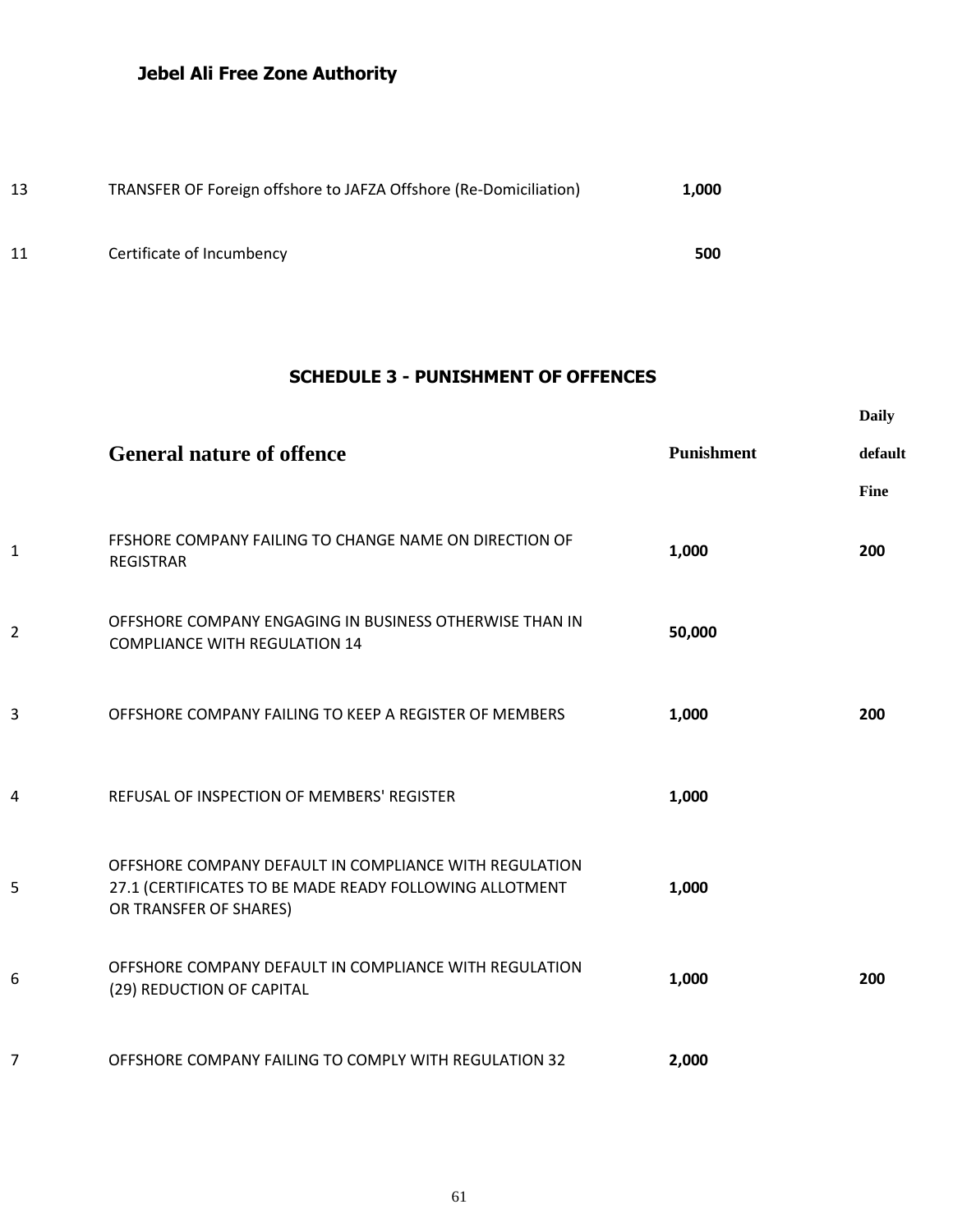| 8  | DEFAULT IN COMPLYING WITH REGULATION 45.1 AND 45.2<br>(KEEPING REGISTER OF DIRECTORS AND SECRETARIES, REFUSAL OF<br>INSPECTION)                                       | 2,000  | 200 |
|----|-----------------------------------------------------------------------------------------------------------------------------------------------------------------------|--------|-----|
| 9  | OFFSHORE COMPANY DEFAULT IN COMPLYING WITH REGISTRAR'S<br>DIRECTION TO HOLD OFFSHORE COMPANY MEETING                                                                  | 10,000 |     |
| 10 | FAILURE TO GIVE NOTICE TO MEMBER ENTITLED TO VOTE AT<br>OFFSHORE COMPANY MEETING, THAT HE MAY DO SO BY PROXY                                                          | 2,000  |     |
| 11 | OFFSHORE COMPANY FAILING TO KEEP MINUTES OF PROCEEDINGS<br>AT OFFSHORE COMPANY AND BOARD MEETINGS, etc.                                                               | 2,000  | 200 |
| 12 | REFUSAL OF INSPECTION OF MINUTES OF GENERAL MEETING<br>FAILURE TO SEND COPY OF MINUTES ON MEMBER'S REQUEST                                                            | 1,000  |     |
| 13 | OFFSHORE COMPANY FAILING TO COMPLY WITH REGULATION<br>558.1(KEEPING ACCOUNTING RECORDS)                                                                               | 2,000  |     |
| 14 | OFFSHORE COMPANY FAILING TO COMPLY WITH REGULATION 59<br>(RETAINING ACCOUNTING RECORDS)                                                                               | 2,000  |     |
| 15 | OFFSHORE COMPANY FAILING TO COMPLY WITH REGULATION 60<br>(PREPARING AND LAYING ACCOUNTS)                                                                              | 2,000  |     |
| 16 | OFFSHORE COMPANY FAILING TO SUPPLY COPY OF ACCOUNTS TO<br><b>MEMBER ON DEMAND</b>                                                                                     | 2,000  | 200 |
| 17 | OFFSHORE COMPANY FAILING TO APPOINT AUDITORS WHEN<br><b>REQUIRED TO DO SO</b>                                                                                         | 2,000  |     |
| 18 | AUDITOR CEASING TO HOLD OFFICE FAILING TO DEPOSIT<br>STATEMENTS AS REQUIRED BY REGULATION 65.7                                                                        | 2,000  |     |
| 19 | REGULATION 65.8 OFFSHORE COMPANY FAILING TO SEND NOTICE<br>OF AUDITOR'S RESIGNATION TO MEMBERS AND TO OTHER PERSONS<br>ENTITLED TO RECEIVE NOTICE OF GENERAL MEETINGS | 2,000  |     |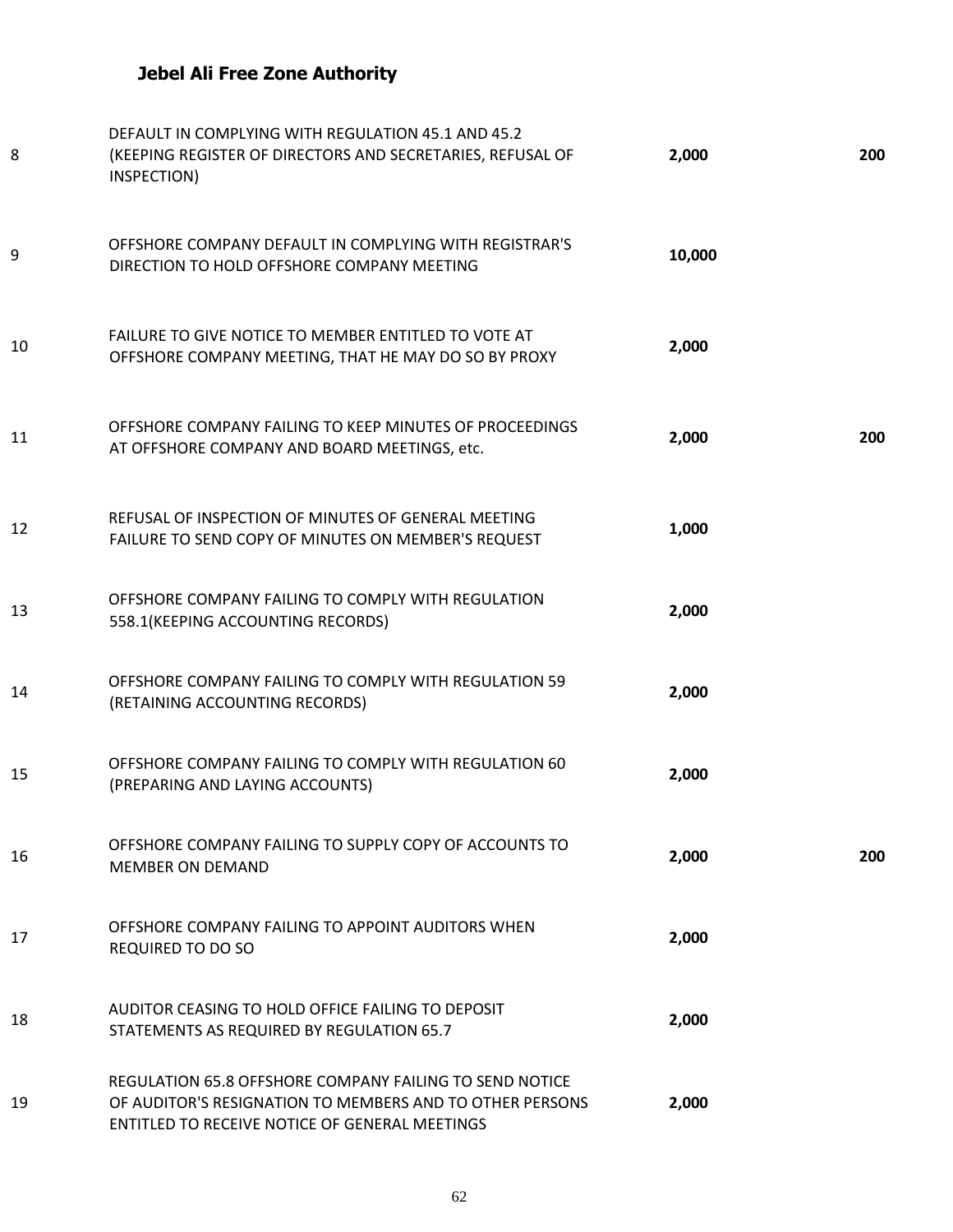| 20 | PERSON WHO ACT AS AUDITOR IN CONTRAVENTION OF THE<br><b>REGULATION</b>                                                                                                                                                                                               | 2,000  | 200 |
|----|----------------------------------------------------------------------------------------------------------------------------------------------------------------------------------------------------------------------------------------------------------------------|--------|-----|
| 21 | DIRECTOR OR LIQUIDATOR FAILING TO COMPLY WITH OBLIGATIONS<br>UNDER REGULATION 76 (OFFSHORECOMPANY TO DISCHARGE<br>LIABILITIES IN FULL WITHIN SIX MONTHS OF COMMENCEMENT OF<br>SUMMARY WINDING UP) DIRECTOR OR LIQUIDATOR FAILING TO<br>PRESIDE AT CREDITOR'S MEETING | 5,000  |     |
| 22 | DIRECTOR OR LIQUIDATOR OF AN OFFSHORE COMPANY IN<br>SUMMARY WINDING UP MAKING STATEMENT OF SOLVENCY<br>WITHOUT HAVING REASONABLE GROUND FOR THAT OPINION                                                                                                             | 50,000 |     |
| 23 | DIRECTOR SIGNING CERTIFICATE FOR TERMINATION OF SUMMARY<br>WINDING UP WITHOUT HAVING REASONABLE GROUND FOR<br><b>BELIEVING TRUTH OF CONTENTS</b>                                                                                                                     | 50,000 |     |
| 24 | OFFSHORE COMPANY FAILING TO ADVERTISE RESOLUTION FOR<br><b>CREDITOR'S WINDING UP</b>                                                                                                                                                                                 | 10,000 |     |
| 25 | OFFSHORE COMPANY OR DIRECTOR FAILING TO COMPLY WITH<br>REGULATION 84 IN RESPECT OF CALLING OR GIVING NOTICE OF<br>CREDITOR'S MEETING, DIRECTORS FAILING TO ATTEND CREDITOR'S<br><b>MEETING</b>                                                                       | 5,000  |     |
| 26 | LIQUIDATOR FAILING TO GIVE NOTICE OF APPOINTMENT                                                                                                                                                                                                                     | 2,000  | 200 |
| 27 | DIRECTORS EXERCISING POWER IN BREACH OF REGULATION 88,<br>WHERE NO LIQUIDATOR                                                                                                                                                                                        | 2,000  | 200 |
| 28 | LIQUIDATOR FAILING TO CALL OFFSHORE COMPANY GENERAL<br>MEETING AND CREDITORS' MEETING AT END OF EACH YEAR                                                                                                                                                            | 2,000  |     |
| 29 | LIQUIDATOR FAILING TO GIVE REGISTRAR NOTICE OF FINAL<br><b>MEETING</b>                                                                                                                                                                                               | 2,000  | 200 |
| 30 | LIQUIDATOR FAILING TO CALL FINAL MEETING OF OFFSHORE<br><b>COMPANY OR CREDITORS</b>                                                                                                                                                                                  | 2,000  |     |